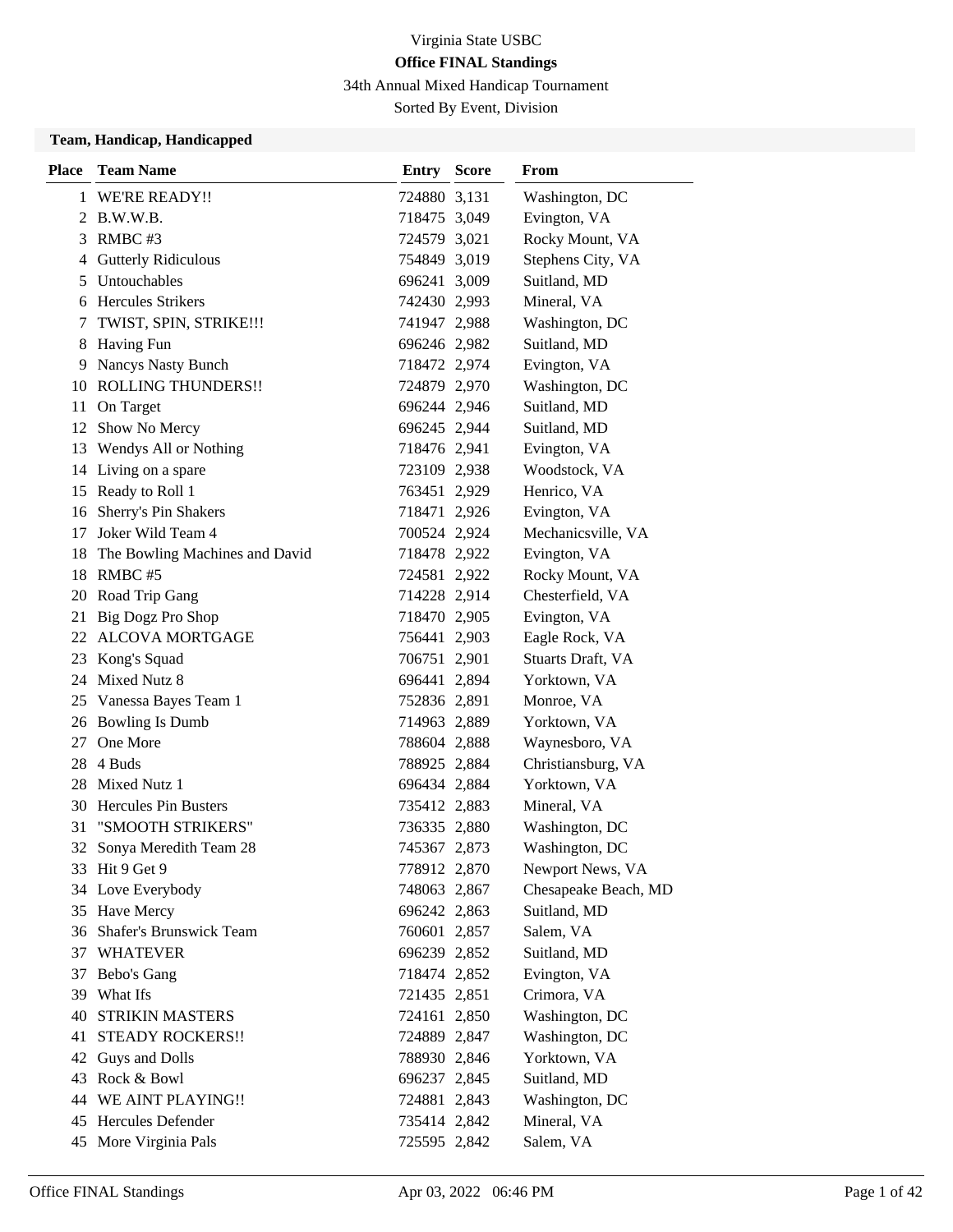34th Annual Mixed Handicap Tournament

Sorted By Event, Division

### **Team, Handicap, Handicapped**

| <b>Place</b> | <b>Team Name</b>              | <b>Entry Score</b> | From                |
|--------------|-------------------------------|--------------------|---------------------|
|              | 47 Hercules Pin Pals          | 735410 2,841       | Mineral, VA         |
|              | 48 Earhart Express            | 722713 2,840       | Verona, VA          |
|              | 49 POWER STROKERS!!!          | 724882 2,839       | Washington, DC      |
|              | 50 POWER STRIKERS!!!          | 724890 2,838       | Washington, DC      |
|              | 51 ALWAY READY!!!             | 724164 2,837       | Washington, DC      |
| 52           | RMBC #2                       | 724578 2,834       | Rocky Mount, VA     |
| 53           | SBC Ladies-Metro Gents 5      | 747807 2,832       | Fort Washington, MD |
|              | 54 Suicide Squad              | 723178 2,830       | Waynesboro, VA      |
| 54           | The Tidy Bowlers              | 770312 2,830       | Petersburg, WV      |
|              | 56 DMPS                       | 760425 2,829       | Boydton, VA         |
| 57           | RMBC#6                        | 724582 2,828       | Rocky Mount, VA     |
| 58           | POCKET SLAMMERS!!             | 724892 2,818       | Washington, DC      |
|              | 58 It's What It Is            | 696247 2,818       | Suitland, MD        |
| 60           | RMBC#4                        | 724580 2,815       | Rocky Mount, VA     |
| 61           | THE GOLDEN STRIKERS           | 724894 2,814       | Washington, DC      |
|              | 62 Uniques 2                  | 719577 2,808       | Mechanicsville, VA  |
|              | 62 No Idea                    | 748960 2,808       | Stafford, VA        |
| 64           | Main Event Mafia              | 770252 2,807       | Rice, VA            |
| 65           | Fired Up                      | 696243 2,803       | Suitland, MD        |
|              | 66 E-town Express             | 718469 2,802       | Evington, VA        |
| 67           | Play To Win                   | 696240 2,801       | Suitland, MD        |
| 67           | Dazed and Confused            | 725666 2,801       | Palmyra, VA         |
| 69           | <b>DISCO SLIDERS!!</b>        | 724885 2,797       | Washington, DC      |
| 70           | SBC Ladies-Metro Gents 4      | 747806 2,794       | Fort Washington, MD |
|              | 71 Us 4 & No More             | 746185 2,791       | Richmond, VA        |
| 71           | Ready to Roll 2               | 763452 2,791       | Henrico, VA         |
| 73           | Hole In The Wall Pro Shop No. | 750851 2,782       | Covington, VA       |
| 74           | Mixed Nutz 4                  | 696437 2,781       | Yorktown, VA        |
| 75           | 2 HOT 2 HANDLE                | 724162 2,780       | Washington, DC      |
|              | 76 FEARLESS STRIKERS!!        | 724884 2,778       | Washington, DC      |
| 77           | <b>Rock N Bowl</b>            | 760015 2,773       | Fredericksbrg, VA   |
| 78           | RMBC#10                       | 734940 2,770       | Rocky Mount, VA     |
|              | 79 Tony's Gang                | 749507 2,766       | Virginia Beach, VA  |
| 80           | Ann's Gang                    | 749514 2,762       | Norfolk, VA         |
| 81           | RMBC#8                        | 724584 2,760       | Rocky Mount, VA     |
| 82           | R U READY 4 US!!              | 724895 2,758       | Washington, DC      |
| 83           | RMBC#7                        | 724583 2,751       | Rocky Mount, VA     |
| 84           | THAT'S HOW WE ROLL!!          | 724888 2,747       | Washington, DC      |
| 85           | Larry and the All-Stars       | 718473 2,745       | Evington, VA        |
|              | 86 RMBC #1                    | 724577 2,743       | Rocky Mount, VA     |
| 87           | DON'T PLAY WIT US             | 724896 2,741       | Washington, DC      |
| 88           | SBC Ladies-Metro Gents 2      | 747804 2,740       | Fort Washington, MD |
| 89           | SBC Ladies-Metro Gents 1      | 747803 2,738       | Fort Washington, MD |
| 90           | Just Us                       | 758612 2,734       | Prince George, VA   |
| 91           | <b>Team Bowers</b>            | 788926 2,732       | Martinsburg, WV     |
|              | 92 Hercules Sidekick          | 735415 2,728       | Mineral, VA         |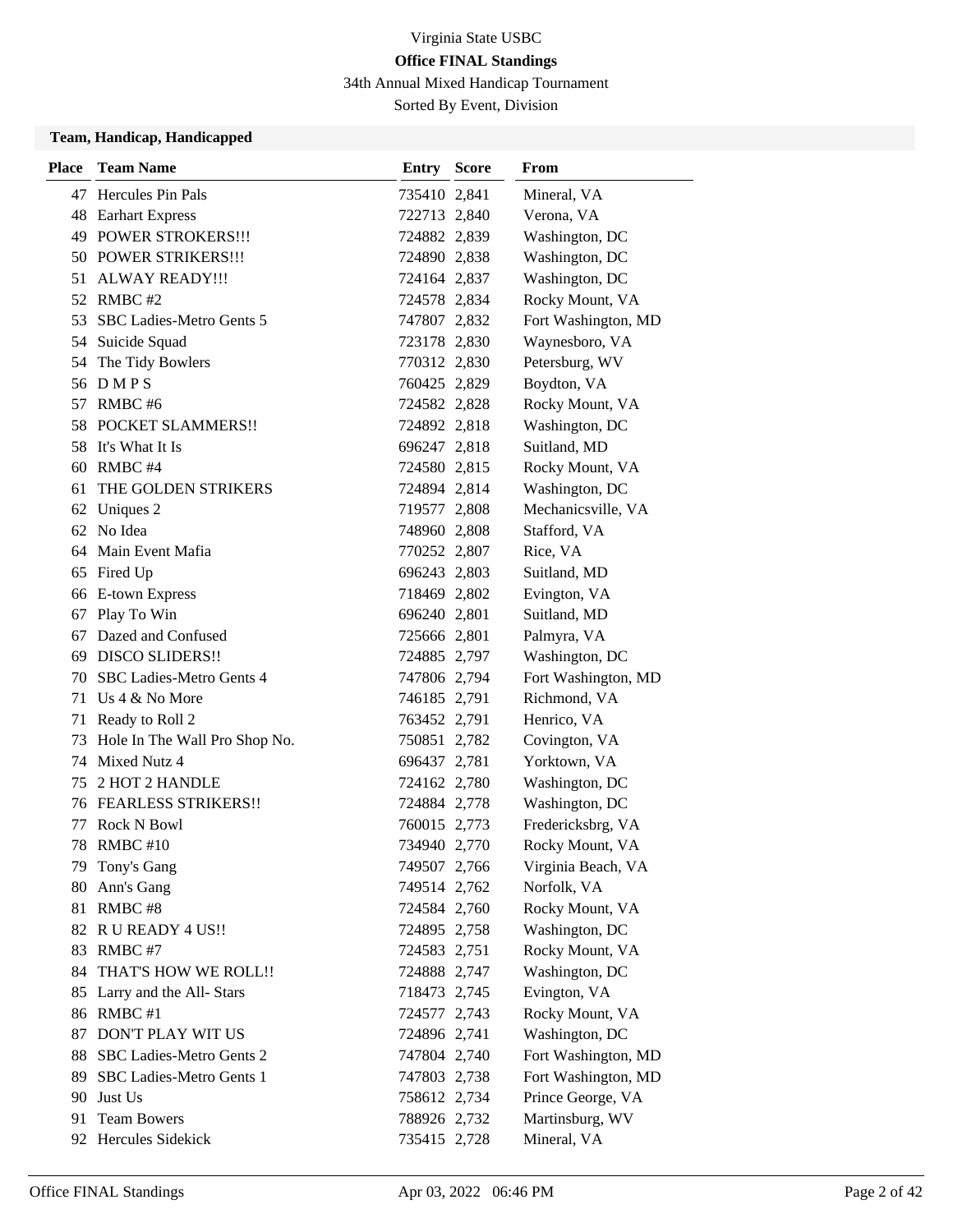34th Annual Mixed Handicap Tournament

Sorted By Event, Division

### **Team, Handicap, Handicapped**

| <b>Place</b> | <b>Team Name</b>                  | <b>Entry Score</b> | From                |
|--------------|-----------------------------------|--------------------|---------------------|
|              | 93 HIGH ROLLERS!!!                | 724165 2,727       | Washington, DC      |
|              | 94 BLAZING ROLLERS!!!             | 724883 2,726       | Washington, DC      |
|              | 94 Uniques 1                      | 719578 2,726       | Mechanicsville, VA  |
|              | 96 Ready to Roll 3                | 763453 2,725       | Henrico, VA         |
|              | 97 We Don't Give a Split          | 758893 2,722       | Charlottesville, VA |
| 98           | Just Us                           | 788927 2,721       | Lynchburg, VA       |
|              | 98 Mixed Nutz 9                   | 754675 2,721       | Yorktown, VA        |
| 100          | Joker Wild Team 2                 | 700522 2,717       | Mechanicsville, VA  |
| 100          | Trouble                           | 758619 2,717       | Stuarts Draft, VA   |
|              | 102 Uniques 3                     | 719576 2,715       | Mechanicsville, VA  |
|              | 102 Mixed Nutz 6                  | 696439 2,715       | Yorktown, VA        |
|              | 102 WE AINT SCARED!!!             | 724163 2,715       | Washington, DC      |
|              | 105 Eh, whatever                  | 751844 2,714       | Midlothian, VA      |
|              | 106 ROLLIN WIT THE HOMIES         | 724160 2,711       | Washington, DC      |
|              | 107 Joker Wild Team 1             | 700521 2,707       | Mechanicsville, VA  |
|              | 108 SUPER BOWL CHAMPIONS!!!       | 724887 2,705       | Washington, DC      |
|              | 109 WE'RE DOWN LIKE THAT!!        | 724897 2,704       | Washington, DC      |
| 109          | Charles Snodgrass Team 1          | 737935 2,704       | Glen Allen, VA      |
| 109          | Virginia Pals                     | 788586 2,704       | SALEM, VA           |
|              | 109 Organized Chaos               | 729513 2,704       | Washington, DC      |
| 113          | <b>STIKERS PARADISE PRO SHOP</b>  | 785741 2,702       | Harrisonburg, VA    |
|              | 114 One Hale of a Team!           | 760602 2,701       | Salem, VA           |
|              | 115 Hole In The Wall Pro Shop No. | 750850 2,694       | Covington, VA       |
|              | 116 Virginia Pals II              | 788587 2,691       | SALEM, VA           |
| 117          | SBC Ladies-Metro Gents 3          | 747805 2,687       | Fort Washington, MD |
|              | 118 Dumb Ten Pin                  | 714962 2,684       | Yorktown, VA        |
| 119.         | Joker Wild Team 3                 | 700523 2,681       | Mechanicsville, VA  |
|              | 120 DC20                          | 747935 2,677       | Dumfries, VA        |
|              | 121 Hercules Pin Sweeper          | 735413 2,666       | Mineral, VA         |
|              | 122 PBA SUPERSTARS !!!            | 750147 2,665       | Washington, DC      |
|              | 122 FAST & FURIOUS STRIKERS       | 724893 2,665       | Washington, DC      |
|              | 124 RMBC #9                       | 724585 2,664       | Rocky Mount, VA     |
|              | 125 Motion To Strike              | 783295 2,663       | Sandston, VA        |
|              | 126 We B Smilin                   | 755328 2,659       | Harrisonburg, VA    |
|              | 127 Uniques 4                     | 719575 2,658       | Mechanicsville, VA  |
|              | 128 Mixed Nutz 3                  | 696436 2,652       | Yorktown, VA        |
|              | 129 Family Affair                 | 768701 2,651       | Covington, VA       |
|              | 130 Pinned Up Anger               | 732518 2,638       | Norfolk, VA         |
|              | 131 Mixed Nutz 2                  | 696435 2,632       | Yorktown, VA        |
|              | 132 Mixed Nutz 5                  | 696438 2,630       | Yorktown, VA        |
|              | 132 Class Act                     | 696238 2,630       | Suitland, MD        |
|              | 134 MAH HOMIES ON FLOOR!!         | 724886 2,629       | Washington, DC      |
|              | 135 Hercules Buddies              | 735411 2,620       | Mineral, VA         |
|              | 136 Mixed Nutz 7                  | 696440 2,598       | Yorktown, VA        |
|              | 137 Cashwood                      | 750158 2,593       | Waynesboro, VA      |
|              | 138 We B Trying                   | 788929 2,485       | Bealeton, VA        |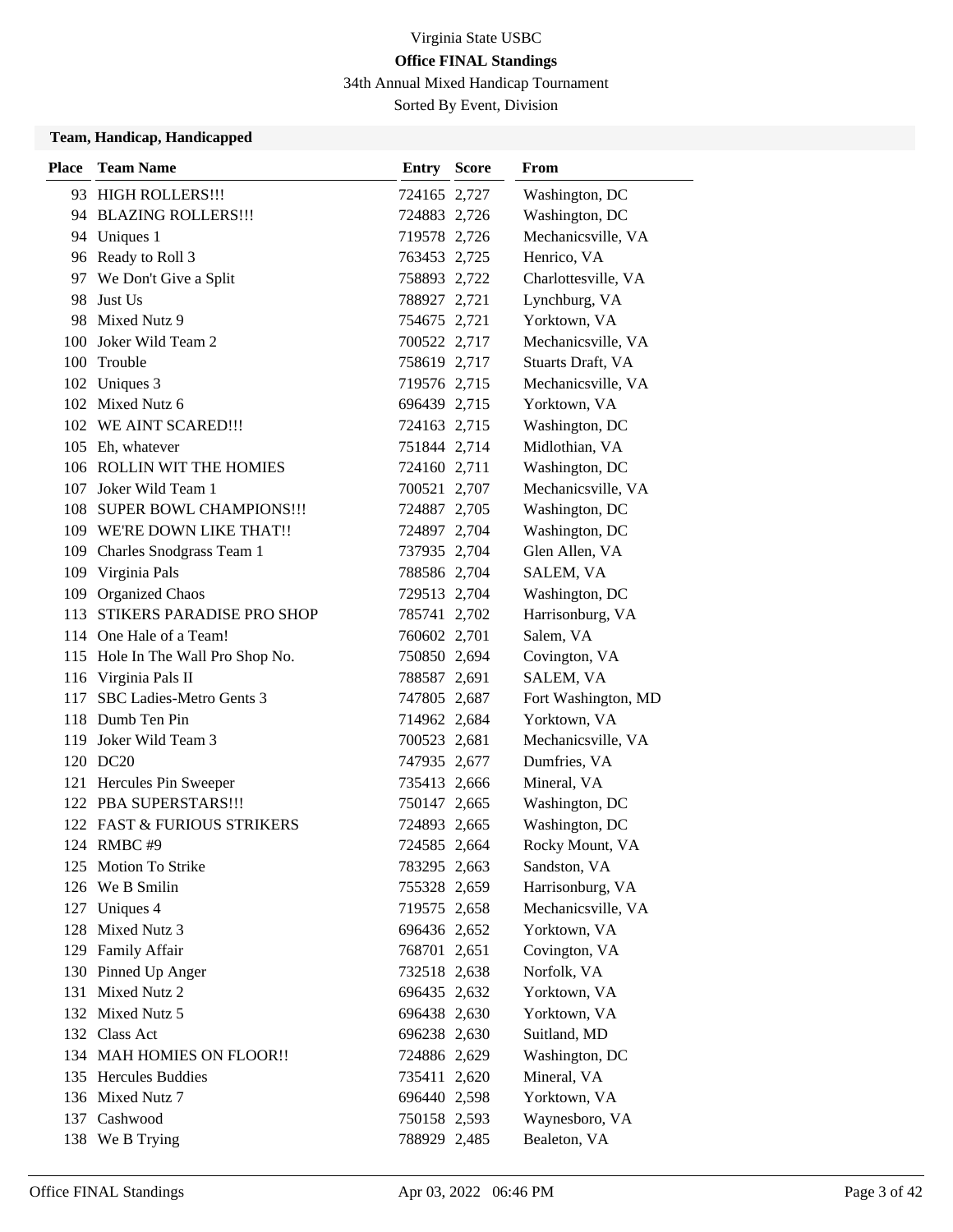34th Annual Mixed Handicap Tournament

Sorted By Event, Division

### **Team, Handicap, Handicapped**

| <b>Place</b> Team Name     | Entry Score | <b>From</b>                 |
|----------------------------|-------------|-----------------------------|
| 139 GREAT BALLS OF FIRE!!! |             | 724891 2,435 Washington, DC |

The lowest score to cash is 2938.

#### **Team, Scratch, Scratch**

| <b>Place</b> | <b>Team Name</b>                   | Entry        | <b>Score</b> | From               |
|--------------|------------------------------------|--------------|--------------|--------------------|
|              | 1 WE'RE READY!!                    | 724880 2,645 |              | Washington, DC     |
| 2            | RMBC#5                             | 724581 2,631 |              | Rocky Mount, VA    |
| 3            | Dazed and Confused                 | 725666 2,555 |              | Palmyra, VA        |
| 4            | Hit 9 Get 9                        | 778912 2,495 |              | Newport News, VA   |
| 5            | No Idea                            | 748960 2,475 |              | Stafford, VA       |
| 6            | Guys and Dolls                     | 788930 2,459 |              | Yorktown, VA       |
| 7            | Kong's Squad                       | 706751 2,457 |              | Stuarts Draft, VA  |
| 8            | 4 Buds                             | 788925 2,443 |              | Christiansburg, VA |
| 9            | <b>Bowling Is Dumb</b>             | 714963 2,436 |              | Yorktown, VA       |
| 10           | Mixed Nutz 2                       | 696435 2,431 |              | Yorktown, VA       |
| 11           | Eh, whatever                       | 751844 2,423 |              | Midlothian, VA     |
| 12           | Charles Snodgrass Team 1           | 737935 2,365 |              | Glen Allen, VA     |
| 13           | <b>ROLLING THUNDERS!!</b>          | 724879 2,355 |              | Washington, DC     |
| 14           | <b>ROLLIN WIT THE HOMIES</b>       | 724160 2,345 |              | Washington, DC     |
| 15           | <b>Motion To Strike</b>            | 783295 2,333 |              | Sandston, VA       |
| 16           | Us $4 \& No$ More                  | 746185 2,329 |              | Richmond, VA       |
| 17           | DC20                               | 747935 2,311 |              | Dumfries, VA       |
| 18           | <b>FAST &amp; FURIOUS STRIKERS</b> | 724893 2,308 |              | Washington, DC     |
| 19           | <b>Having Fun</b>                  | 696246 2,307 |              | Suitland, MD       |
| 20           | PBA SUPERSTARS!!!                  | 750147 2,290 |              | Washington, DC     |
| 21           | <b>STRIKIN MASTERS</b>             | 724161 2,256 |              | Washington, DC     |
| 22           | <b>SUPER BOWL CHAMPIONS!!!</b>     | 724887 2,204 |              | Washington, DC     |
| 22           | Dumb Ten Pin                       | 714962 2,204 |              | Yorktown, VA       |
|              | 24 WE'RE DOWN LIKE THAT!!          | 724897 2,200 |              | Washington, DC     |
| 25           | It's What It Is                    | 696247 2,050 |              | Suitland, MD       |
|              | 26 MAH HOMIES ON FLOOR!!           | 724886 2,002 |              | Washington, DC     |
|              |                                    |              |              |                    |

The lowest score to cash is 2555.

#### **Doubles, Doubles Scratch, Scratch**

|     | <b>Place</b> Team Name                               | <b>Entry Score</b> | From             |
|-----|------------------------------------------------------|--------------------|------------------|
|     | 1 Discioscia Sara R. \ Broadney Robert L. III        | 696434 1,339       | Yorktown, VA     |
|     | 2 Tate Amanda C. $\setminus$ Tate Ira T. Jr          | 696435 1,323       | Yorktown, VA     |
|     | 3 Spivey Tammy L. $\langle$ Gilley Adam              | 737935 1,322       | Glen Allen, VA   |
|     | 4 Franklin Candi C. \ Franklin Brian P.              | 696435 1,314       | Yorktown, VA     |
|     | 5 Sharp Andrea $\setminus$ Blanton Jon D.            | 748960 1,289       | Stafford, VA     |
|     | 5 Wilson Rachel N. \Tyler Brian R.                   | 750147 1,289       | Washington, DC   |
|     | 7 Odgers Mandy J. \ Dye Cleve III                    | 788930 1,278       | Yorktown, VA     |
|     | 8 Colbert Stephanie D. \ Weaver Gerald S. II         | 724160 1,264       | Washington, DC   |
|     | 9 Young Tanya H. $\left\{$ Richardson Jermaine J.    | 724581 1,252       | Rocky Mount, VA  |
| 10  | Snodgrass Charles C. $\backslash$ Disbrow Kristen A. | 737935 1,250       | Glen Allen, VA   |
| 11. | Bass-Campbell Dawn N. \Ahner Ashby F.                | 778912 1.246       | Newport News, VA |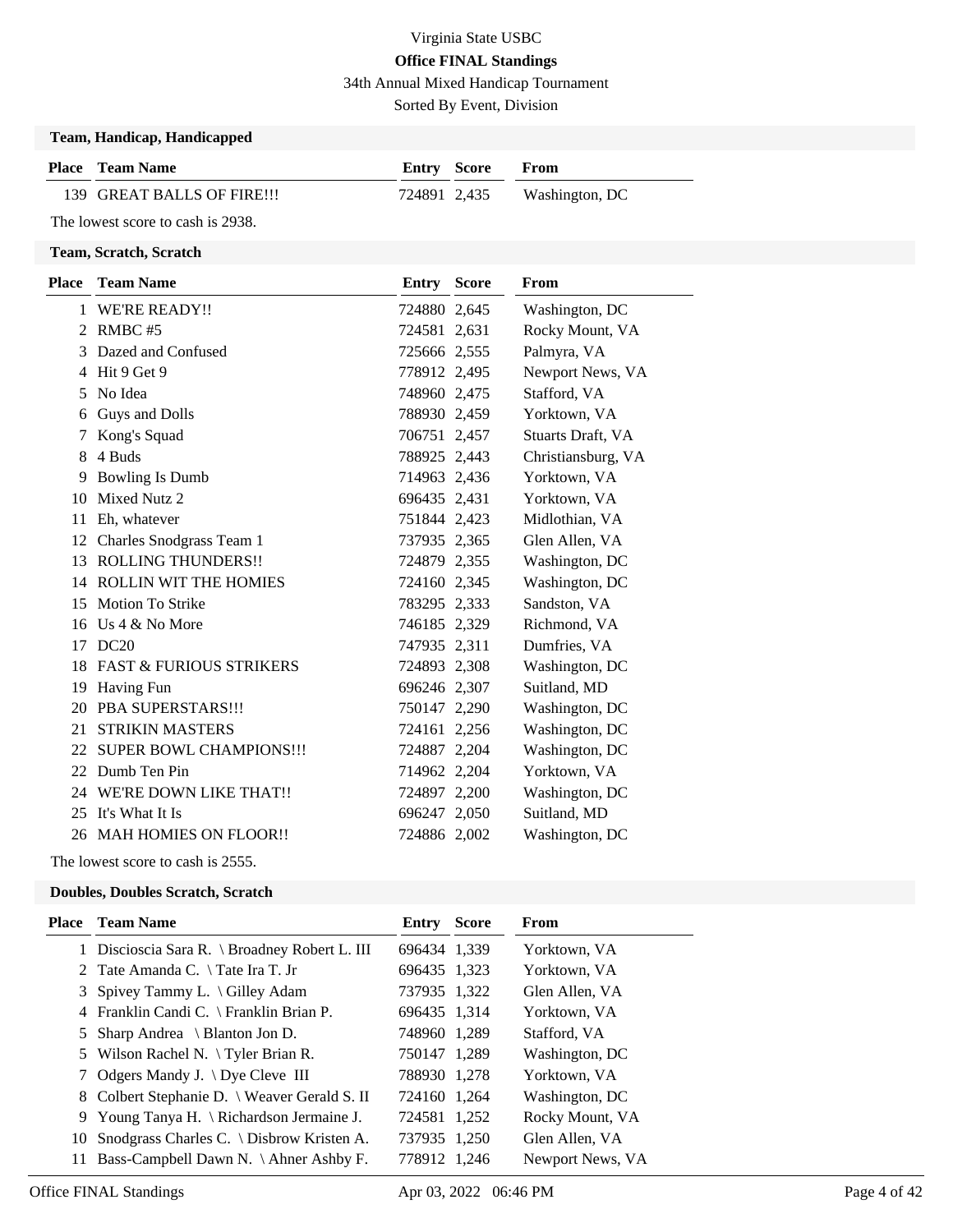34th Annual Mixed Handicap Tournament

Sorted By Event, Division

### **Doubles, Doubles Scratch, Scratch**

| <b>Place</b> | <b>Team Name</b>                                           | <b>Entry Score</b> | From               |
|--------------|------------------------------------------------------------|--------------------|--------------------|
|              | 12 Stanley Hillary E. \ Moore Robert B.                    | 732518 1,236       | Norfolk, VA        |
|              | 13 Pugh Mary A. \ Kubyako Nicholas A.                      | 751844 1,235       | Midlothian, VA     |
|              | 14 Hicks Russell E. \ Hicks Cayla M.                       | 760602 1,227       | Salem, VA          |
|              | 14 Rhones Carletha O. \ Williams Tyree G. Sr               | 724879 1,227       | Washington, DC     |
|              | 16 Volpp Wanda R. \ Volpp Gerald L.                        | 748960 1,224       | Stafford, VA       |
| 17           | Johnson Alan M. \ Prince Susan D.                          | 746185 1,220       | Richmond, VA       |
| 18           | Boyters A. Nikki \ Boyters Ricky L.                        | 714963 1,211       | Yorktown, VA       |
|              | 19 Walker Carla A. \ Corbett Curtis H. Sr                  | 724161 1,200       | Washington, DC     |
|              | 20 Colbert Debra \ Colbert Charles F. Sr                   | 724160 1,196       | Washington, DC     |
| 21           | Key Lutricia B. \ Sweet Marlon                             | 696238 1,195       | Suitland, MD       |
| 22           | Collier Stephanie (Tasha) N. \ Jones Shawn L. 714962 1,192 |                    | Yorktown, VA       |
|              | 23 Watkins Tamara S. \ Watkins Tyrone R. Jr                | 724879 1,175       | Washington, DC     |
|              | 24 Williams Monique A. \ Wilkerson Donzell C.              | 724892 1,172       | Washington, DC     |
|              | 25 Reynolds Chelsea L. \ Harlow Michael A.                 | 725666 1,171       | Palmyra, VA        |
|              | 26 Smith-Brown Mary L. \ Pittman Brian                     | 724886 1,170       | Washington, DC     |
|              | 27 Brown Bobbie J. \ Jones Anson T.                        | 714962 1,166       | Yorktown, VA       |
|              | 28 Waller Ulari R. \ Rankin York C. Jr                     | 724880 1,165       | Washington, DC     |
|              | 29 Zirkle Laurie T. \ Zirkle Marvin R.                     | 725595 1,160       | Salem, VA          |
|              | 30 Richardson Megan M. \ Koch Brian C.                     | 788930 1,157       | Yorktown, VA       |
| 31           | Beck Margo L. \ Loeb Bret W.                               | 783295 1,156       | Sandston, VA       |
| 32           | Quigley Lavinia A. \ Mason Harry J. III                    | 724880 1,151       | Washington, DC     |
|              | 33 Clark Angela \ Clark Patrick A. Jr                      | 724891 1,148       | Washington, DC     |
|              | 34 Gragg Karla K. \ Bradley Scott J.                       | 788925 1,146       | Christiansburg, VA |
|              | 35 Legge Pamela R. \ Kong Jeremy E.                        | 706751 1,138       | Stuarts Draft, VA  |
|              | 36 Hawkins Barbara A. \ Emerson Robert W.                  | 745367 1,136       | Washington, DC     |
| 37           | Haynes Donna C. \ Brooks Jim R.                            | 778912 1,131       | Newport News, VA   |
|              | 38 Houchens Ginger L. \ Short Justin A.                    | 725666 1,129       | Palmyra, VA        |
| 39           | Savoy Brigitte R. \ Callis Sherman C. Jr                   | 741947 1,125       | Washington, DC     |
| 40           | Huff Mikki D. \ Howell David J.                            | 788925 1,118       | Christiansburg, VA |
| 41           | Tinsley Martessa D. \ Williams Alvin W. Sr                 | 724897 1,116       | Washington, DC     |
| 42           | Simmons Shelby A. \ Lambert Kenneth D.                     | 755328 1,107       | Harrisonburg, VA   |
|              | 43 Meredith Sonya B. \Payne Carlos A.                      | 724893 1,101       | Washington, DC     |
|              | 44 Morton Arthur W. Jr \ Morton Ollie K.                   | 746185 1,100       | Richmond, VA       |
|              | 45 Heard Janine B. \Thorne Terrance E. Sr                  | 724897 1,095       | Washington, DC     |
| 46           | Taylor Ira D. \ Richardson Kaye                            | 724581 1,092       | Rocky Mount, VA    |
| 47           | Thorpe Felicia T. \ Marshall William J.                    | 724893 1,090       | Washington, DC     |
| 47           | Robinson Derrick A. \ Jefferson Quintina R.                | 724894 1,090       | Washington, DC     |
| 49           | Terry Shelley D. \ Mayo Anthony D.                         | 724887 1,080       | Washington, DC     |
| 50           | Tingle Melody \ Harrod Marquis A.                          | 724888 1,069       | Washington, DC     |
| 51           | Parker Robin E. \ Altice Sheffield II                      | 724886 1,062       | Washington, DC     |
| 52           | Glenn Latoya C. \ Glenn Richard R.                         | 747935 1,060       | Dumfries, VA       |
| 53           | Richardson Princess \ Garner Rigo                          | 750147 1,050       | Washington, DC     |
|              | 54 Hansen Haley F. \ Samick Michael R.                     | 751844 1,031       | Midlothian, VA     |
|              | 55 Baber Susan D. \ Lineberry Shannon Q.                   | 706751 1,028       | Stuarts Draft, VA  |
|              | 56 Bland Wanda B. \ Palmer Jesse W. Jr                     | 758612 1,026       | Prince George, VA  |
|              | 56 Granderson Samantha D. \ Granderson Darius              | 724887 1,026       | Washington, DC     |
|              | F.                                                         |                    |                    |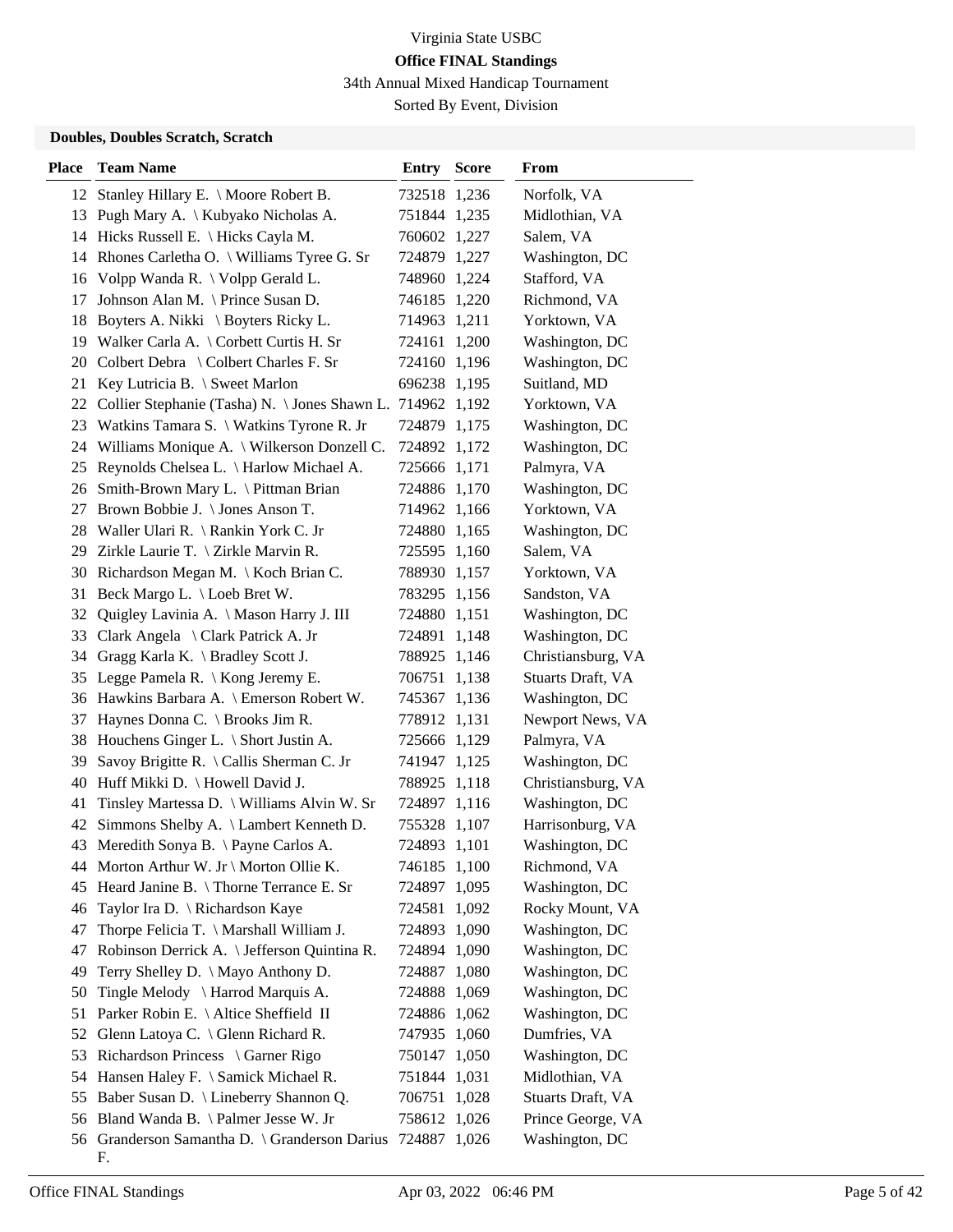34th Annual Mixed Handicap Tournament

Sorted By Event, Division

### **Doubles, Doubles Scratch, Scratch**

| <b>Place</b> Team Name                     | Entry        | <b>Score</b> | From             |
|--------------------------------------------|--------------|--------------|------------------|
| 58 Rengers Vickie B. \ Baber J Chris       | 783295 1,019 |              | Sandston, VA     |
| 59 McGee Linda J. \ Humphries Dwayne K. Sr | 724161 1,009 |              | Washington, DC   |
| 60 Clark Raymond E. III \ Clark Rhonda M.  | 724891 1,007 |              | Washington, DC   |
| 61 Hogue Vanessa M. \ Patterson Nathaniel  | 747935 1,006 |              | Dumfries, VA     |
| 62 Counts Ann A. \ Bennett Stephen T.      | 714963 1.000 |              | Yorktown, VA     |
| 63 Hayes Lisa G. \ Hayes Chris T.          | 696440 984   |              | Yorktown, VA     |
| 64 Nunn Celestine \Nunn Marcus E.          | 724896 951   |              | Washington, DC   |
| 65 Hale Angela \ Bennett Samuel O.         | 724885 950   |              | Washington, DC   |
| 66 Lambert Carolyn F. \ Lambert Bradley S. | 755328 949   |              | Harrisonburg, VA |
| 67 Mason Kevin M. \ VanBuren Belinda B.    | 741947 727   |              | Washington, DC   |

The lowest score to cash is 1278.

| Place | <b>Team Name</b>                                         | <b>Entry Score</b> | From                |
|-------|----------------------------------------------------------|--------------------|---------------------|
|       | 1 Palmer Dianna W. \ Palmer Willie A.                    | 788586 1,588       | SALEM, VA           |
| 2     | Jordan Catherine J. \ Hollins James A.                   | 696245 1,579       | Suitland, MD        |
| 2     | Moore Jennifer M. \ Molloy Jack N.                       | 696434 1,579       | Yorktown, VA        |
| 4     | Sims Edward L. Jr \ Lawrence Kimberleigh N.              | 729513 1,569       | Washington, DC      |
| 5     | Stroman Cordelia O. \ Gross Dwayne A. Sr                 | 696243 1,567       | Suitland, MD        |
| 6     | Bain Deseree R. \ Bain Tommy D. Jr                       | 696436 1,552       | Yorktown, VA        |
| 6     | Kitts Jeno D. \ Manuel Troy F.                           | 718469 1,552       | Evington, VA        |
| 8     | Poe Angela F. \ Poe David C. Jr                          | 747805 1,542       | Fort Washington, MD |
| 9     | Odgers Mandy J. $\bigcup$ Dye Cleve III                  | 788930 1,539       | Yorktown, VA        |
|       | 10 Watkins Tamara S. \ Watkins Tyrone R. Jr              | 724879 1,538       | Washington, DC      |
| 11    | Hollins Michelle R. \ Jordan Dexter N.                   | 696245 1,534       | Suitland, MD        |
|       | 12 Holton Pamela G. \Taylor Damien                       | 696239 1,528       | Suitland, MD        |
| 12    | Rogers Lisa M. $\operatorname{\backslash}$ McCoy Luke M. | 724881 1,528       | Washington, DC      |
|       | 14 Conner Dawniel C. \ Patton Maxwell                    | 696247 1,519       | Suitland, MD        |
|       | 15 Chappelle Wendy C. \ Cash Larry C.                    | 718476 1,506       | Evington, VA        |
|       | 16 Williams Sallie G. \ Williams Gary S.                 | 724163 1,501       | Washington, DC      |
| 17    | Ellerbe Beverly M. \ White Carl L.                       | 700521 1,498       | Mechanicsville, VA  |
|       | 18 Harden Ursula A. \Cash Rickey D.                      | 696238 1,497       | Suitland, MD        |
|       | 19 Brown Carolyn A. \ Shuler Paul E. Sr                  | 696243 1,496       | Suitland, MD        |
| 19    | Hodges Judy C. \ Wright Ronnie D.                        | 724578 1,496       | Rocky Mount, VA     |
| 19    | Johnson Alan M. \ Prince Susan D.                        | 746185 1,496       | Richmond, VA        |
|       | 22 Eckles Krystal D. \ Eckles Donald D.                  | 760601 1,494       | Salem, VA           |
|       | 22 Campbell Sherry T. \ Campbell Bryan K.                | 718471 1,494       | Evington, VA        |
|       | 24 Knight Keva J. \ Knight Terry M. Jr                   | 724895 1,493       | Washington, DC      |
| 25    | Savoy Brigitte R. \ Callis Sherman C. Jr                 | 741947 1,491       | Washington, DC      |
| 26    | Smith Kathy M. \ Kirby Shannon D.                        | 723178 1,487       | Waynesboro, VA      |
| 27    | Discioscia Sara R. \ Broadney Robert L. III              | 696434 1,486       | Yorktown, VA        |
|       | 28 Hays Sandra \ Rook John C.                            | 696439 1,484       | Yorktown, VA        |
|       | 29 Walker Carla A. \ Corbett Curtis H. Sr                | 724161 1,482       | Washington, DC      |
| 30    | Crump Tasha L. \ Crump Tyrone                            | 700524 1,480       | Mechanicsville, VA  |
| 30    | Alston Annette F. $\backslash$ Alston Troy M.            | 763453 1,480       | Henrico, VA         |
| 32    | Rhones Carletha O. \ Williams Tyree G. Sr                | 724879 1,479       | Washington, DC      |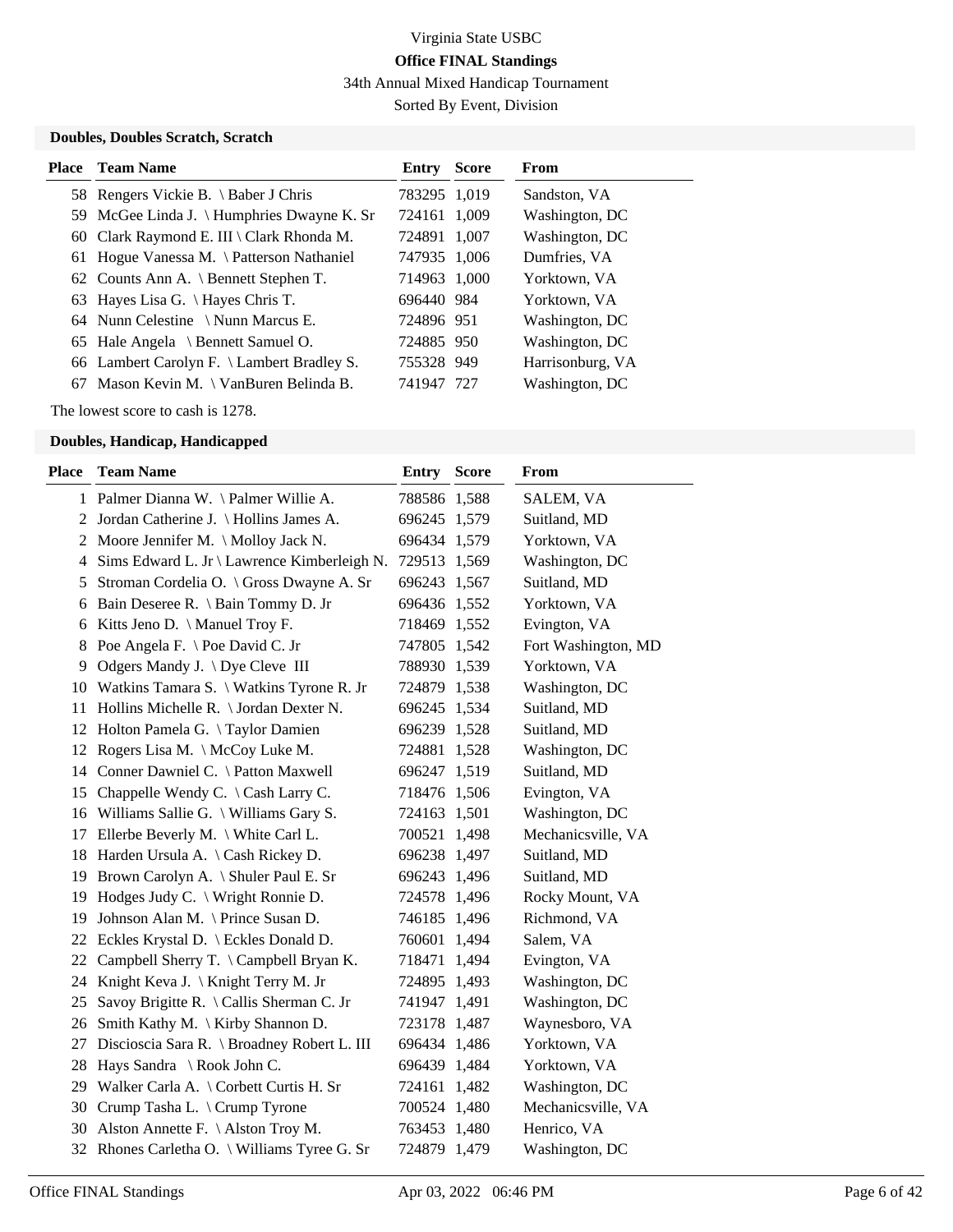34th Annual Mixed Handicap Tournament

Sorted By Event, Division

| <b>Place</b> | <b>Team Name</b>                                               | <b>Entry Score</b> | From                 |
|--------------|----------------------------------------------------------------|--------------------|----------------------|
|              | 33 Ibargo Deborah A. \ Nichols David S.                        | 724585 1,476       | Rocky Mount, VA      |
|              | 34 Tate Amanda C. \Tate Ira T. Jr                              | 696435 1,470       | Yorktown, VA         |
|              | 35 Kidd Patricia B. \ Kidd Scottie R.                          | 718471 1,468       | Evington, VA         |
|              | 35 Hylton Ashley N. \ Shifflett James E.                       | 724579 1,468       | Rocky Mount, VA      |
|              | 35 Collier Stephanie (Tasha) N. \Jones Shawn L. 714962 1,468   |                    | Yorktown, VA         |
| 38           | Shiflett Christine R. \Turner Kervin B.                        | 714228 1,467       | Chesterfield, VA     |
| 39           | Taylor Darla D. \ Mattingley Timothy A.                        | 788604 1,466       | Waynesboro, VA       |
|              | 39 Sharp Andrea \ Blanton Jon D.                               | 748960 1,466       | Stafford, VA         |
|              | 39 Snodgrass Charles C. \ Disbrow Kristen A.                   | 737935 1,466       | Glen Allen, VA       |
|              | 42 Brown Ginger D. \ Brown Paul G.                             | 718478 1,464       | Evington, VA         |
|              | 43 Carter Brenda \ Bryant Charlie L. Jr                        | 700524 1,463       | Mechanicsville, VA   |
|              | 43 Young Karen P. \ Blankenship Mike T.                        | 724580 1,463       | Rocky Mount, VA      |
|              | 45 Lee Brittany D. \ Allen Christopher R.                      | 763453 1,461       | Henrico, VA          |
|              | 46 Levy Marian L. \ Ampy Kendall (Rick)                        | 719577 1,459       | Mechanicsville, VA   |
| 47           | White Carrie R. \ White David W.                               | 718478 1,458       | Evington, VA         |
|              | 48 Fogus Chelsea M. \ Shumaker Thomas<br>"Drake"               | 770252 1,457       | Rice, VA             |
|              | 49 Carrington Adrienne F. \ Carrington William<br>C.           | 760015 1,455       | Fredericksbrg, VA    |
|              | 50 Wagner Patricia M. \ Craig Robbie M.                        | 752836 1,452       | Monroe, VA           |
|              | 51 Cunningham Valerie L. \ Hill Ray E. Jr                      | 700522 1,449       | Mechanicsville, VA   |
| 52           | Quigley Lavinia A. \ Mason Harry J. III                        | 724880 1,448       | Washington, DC       |
|              | 52 Jones Donna B. \ Welcher William A.                         | 788587 1,448       | SALEM, VA            |
|              | 54 McGee Jacqueline P. \ Perry Carl L.                         | 760425 1,447       | Boydton, VA          |
|              | 54 Colbert Stephanie D. \ Weaver Gerald S. II                  | 724160 1,447       | Washington, DC       |
|              | 56 Spivey Tammy L. \ Gilley Adam                               | 737935 1,445       | Glen Allen, VA       |
|              | 57 Walls Deborah C. \ Allen Farnell                            | 724894 1,443       | Washington, DC       |
|              | 58 Hodge Kathy L. \ Kyger Grant W.                             | 770252 1,438       | Rice, VA             |
|              | 58 OSGOOD JASON \Phillips Jessica L.                           | 724578 1,438       | Rocky Mount, VA      |
|              | 58 Howard Lori N. \ Massie Brian D.                            | 724885 1,438       | Washington, DC       |
|              | 61 Drake Brigitte E. \ Scott Raymond W. Jr                     | 696438 1,437       | Yorktown, VA         |
|              | 62 Savoy Iris N. \ Holmes Leroy M. Sr                          | 724889 1,436       | Washington, DC       |
|              | 62 Casey Martha S. \ Casey Mark S.                             | 724582 1,436       | Rocky Mount, VA      |
|              | 62 Bayes Vanessa A. \ Bayes Vincent                            | 752836 1,436       | Monroe, VA           |
|              | 62 Ware Tracey \ Cobb David Jr                                 | 742430 1,436       | Mineral, VA          |
|              | 66 Harrison Lorraine B. \ McCree Raleigh Jr                    | 696241 1,435       | Suitland, MD         |
| 67           | Parker Robin E. \ Altice Sheffield II                          | 724886 1,434       | Washington, DC       |
|              | 68 Lusk Judy D. \ Lusk Sherman H.                              | 754675 1,432       | Yorktown, VA         |
|              | 69 Bailey Nikki T. \ DeVore Warner A.                          | 724890 1,430       | Washington, DC       |
| 69           | Ferguson Kimberly A. \ Elliott Christopher J.                  | 729513 1,430       | Washington, DC       |
|              | 71 Holland Patricia A. \ Jones Frank H.                        | 748063 1,429       | Chesapeake Beach, MD |
| 71           | Benson Travis L. \ Caine Wilda                                 | 735410 1,429       | Mineral, VA          |
|              | 71 Vance Leti \Payne Jesse E.                                  | 718474 1,429       | Evington, VA         |
| 71           | Matson Julia M. \ Matson Jeremy J.                             | 696441 1,429       | Yorktown, VA         |
| 75           | Carrington Adrienne F. \ Fontenot Dominique 742430 1,427<br>D. |                    | Mineral, VA          |
|              | 76 Richerson Sheila S. \ Rivers Andris L.                      | 719575 1,426       | Mechanicsville, VA   |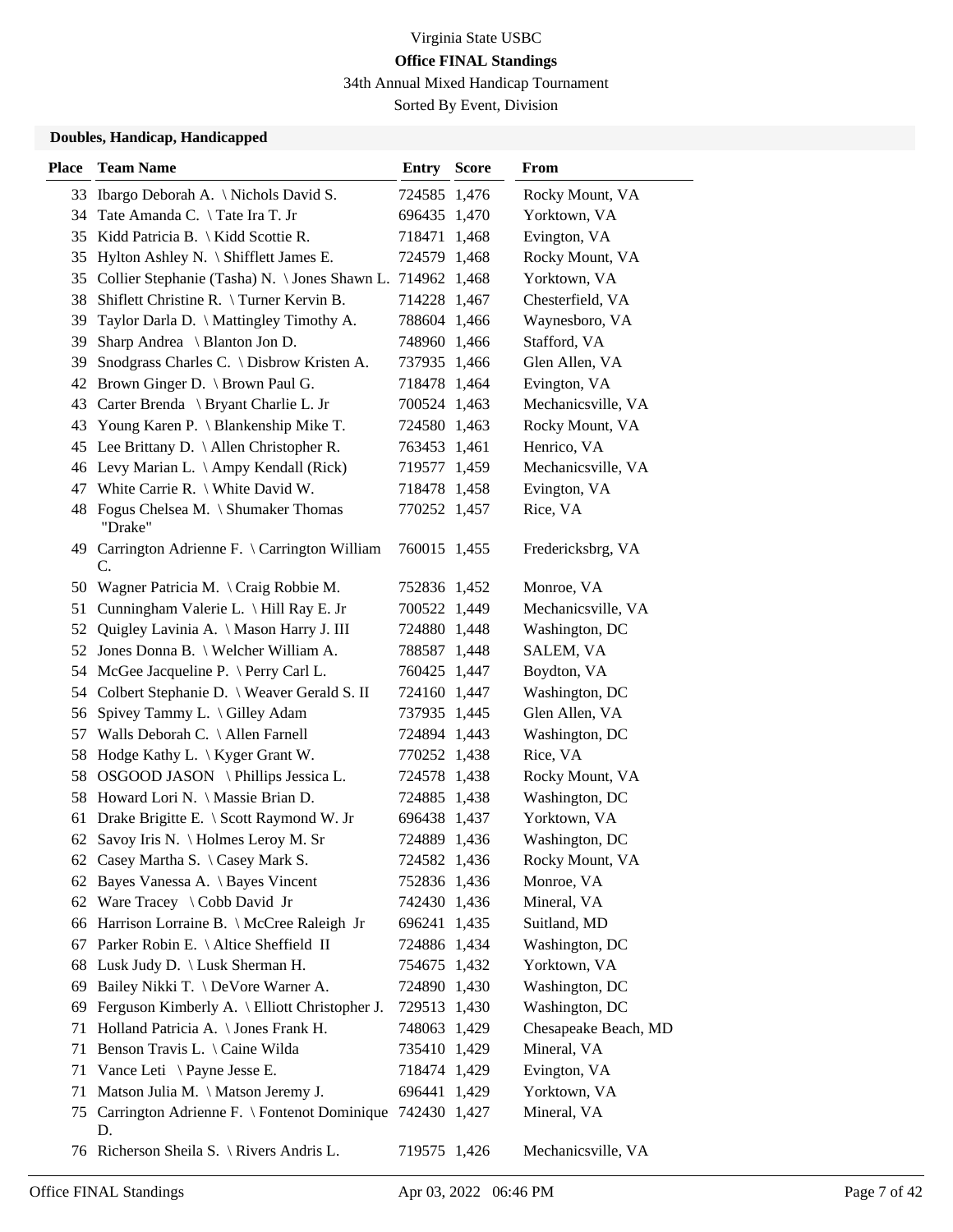34th Annual Mixed Handicap Tournament

Sorted By Event, Division

| <b>Place</b> | <b>Team Name</b>                                                        | <b>Entry Score</b> | From                |
|--------------|-------------------------------------------------------------------------|--------------------|---------------------|
|              | 76 Stone Wandra E. \ Stone Michael                                      | 696237 1,426       | Suitland, MD        |
|              | 78 Smith-Brown Mary L. \ Pittman Brian                                  | 724886 1,425       | Washington, DC      |
|              | 79 Kebere Toeke'Shea A. \ Douglas Walt A.                               | 696246 1,423       | Suitland, MD        |
|              | 79 Earle Roger D. \ Keplinger Tonya D.                                  | 770312 1,423       | Petersburg, WV      |
| 79           | Magill Clint $\setminus$ Thomas Dale K.                                 | 724584 1,423       | Rocky Mount, VA     |
| 79           | Smith Bonnie D. \ BARRY RONALD                                          | 724580 1,423       | Rocky Mount, VA     |
|              | 79 Rogers Connie B. \ Potter Lowell A.                                  | 724577 1,423       | Rocky Mount, VA     |
|              | 84 Burton Robin \ Dunn Derek A. Sr                                      | 724888 1,422       | Washington, DC      |
|              | 84 Wingfield Donna K. \ Wingfield Danny W. Sr 718470 1,422              |                    | Evington, VA        |
|              | 86 Brown Jeannie D. \ Wright Coy L.                                     | 724583 1,421       | Rocky Mount, VA     |
| 86           | Fadely Julie E. \ Fadely Kevin B.                                       | 723109 1,421       | Woodstock, VA       |
|              | 88 Cooper Tracie T. \ Robertson James P.                                | 724583 1,419       | Rocky Mount, VA     |
|              | 89 Anderson Veronica W. \ Watson Preston L.                             | 788927 1,417       | Lynchburg, VA       |
|              | 90 Maclin Doris G. \ Green Frank L. Sr                                  | 719576 1,416       | Mechanicsville, VA  |
|              | 90 Shaw Taysha L. \ Robinson David D. Jr                                | 696242 1,416       | Suitland, MD        |
|              | 92 Pointdexter Sandra \ Craig Robbie M.                                 | 718472 1,415       | Evington, VA        |
|              | 92 Clark Angela \ Clark Patrick A. Jr                                   | 724891 1,415       | Washington, DC      |
|              | 94 Young Tanya H. \ Richardson Jermaine J.                              | 724581 1,414       | Rocky Mount, VA     |
| 95           | Tate Algeria K. \ Latney Samuel L.                                      | 747803 1,412       | Fort Washington, MD |
|              | 96 Cash Gina L. \ Cash Richard N.                                       | 750158 1,411       | Waynesboro, VA      |
|              | 97 Wilson Rachel N. \Tyler Brian R.                                     | 750147 1,409       | Washington, DC      |
|              | 98 Waters Janice M. \Hawkins Carlos M.                                  | 724164 1,408       | Washington, DC      |
| 98.          | Smith Cristina D. \ Snyder David E.                                     | 758619 1,408       | Stuarts Draft, VA   |
|              | 98 Kingsbury Michelle E. \ McVicker Patrick S.                          | 732518 1,408       | Norfolk, VA         |
|              | 101 Mason Kimberly D. \ Nowlin Paul V.                                  | 724162 1,407       | Washington, DC      |
|              | 102 Hale Angela \ Bennett Samuel O.                                     | 724885 1,406       | Washington, DC      |
|              | 102 Lightfoot Paulette J. \ Maclin Larry D.                             | 719578 1,406       | Mechanicsville, VA  |
|              | 104 Habron Jacqueline L. \Tingue Andrew(Andy) 735415 1,405<br><b>B.</b> |                    | Mineral, VA         |
|              | 104 Cutshaw Christa M. \ Cutshaw William R.                             | 696436 1,405       | Yorktown, VA        |
|              | 106 Stanley Hillary E. \ Moore Robert B.                                | 732518 1,404       | Norfolk, VA         |
|              | 106 Clausen Vickie K. \ Price Randy S.                                  | 722713 1,404       | Verona, VA          |
|              | 106 Pezzella Anna M. \ Pezzella Tony J.                                 | 749507 1,404       | Virginia Beach, VA  |
|              | 109 Key Lutricia B. \ Sweet Marlon                                      | 696238 1,402       | Suitland, MD        |
|              | 110 Johnson Angela D. \ Johnson Johnie J.                               | 696244 1,401       | Suitland, MD        |
| 111          | Arrington Francine W. $\setminus$ Arrington Tony R.                     | 724585 1,400       | Rocky Mount, VA     |
|              | 112 Gray Patricia B. \ Wingfield L Wayne                                | 724584 1,399       | Rocky Mount, VA     |
|              | 113 Cook Caylyn M. \ Broadney Robert L. Jr                              | 696437 1,398       | Yorktown, VA        |
|              | 114 Davis Melody W. \ Shuttleworth Clyde (Ed) E. 760425 1,397           |                    | Boydton, VA         |
|              | 114 Hale Melodie E. \ Hale Larry H.                                     | 760602 1,397       | Salem, VA           |
|              | 116 Hazel Cristita C. \ Grant Larry V.                                  | 735413 1,396       | Mineral, VA         |
|              | 117 Butler Robert W. \ Ellis-Williams Alice E.                          | 747807 1,395       | Fort Washington, MD |
|              | 118 Stewart Teresa S. \ Cash Casey N.                                   | 721435 1,394       | Crimora, VA         |
|              | 118 Hodges Frank G. \Hodges Connie T.                                   | 724577 1,394       | Rocky Mount, VA     |
|              | 118 Russell Kimberly A. \ Russell Bruce H.                              | 735412 1,394       | Mineral, VA         |
|              | 118 Higgins Thelma G. \Leonard Timothy E.                               | 696240 1,394       | Suitland, MD        |
|              | 122 Nelson Shirley A. \ Holmes Marcus A.                                | 696242 1,393       | Suitland, MD        |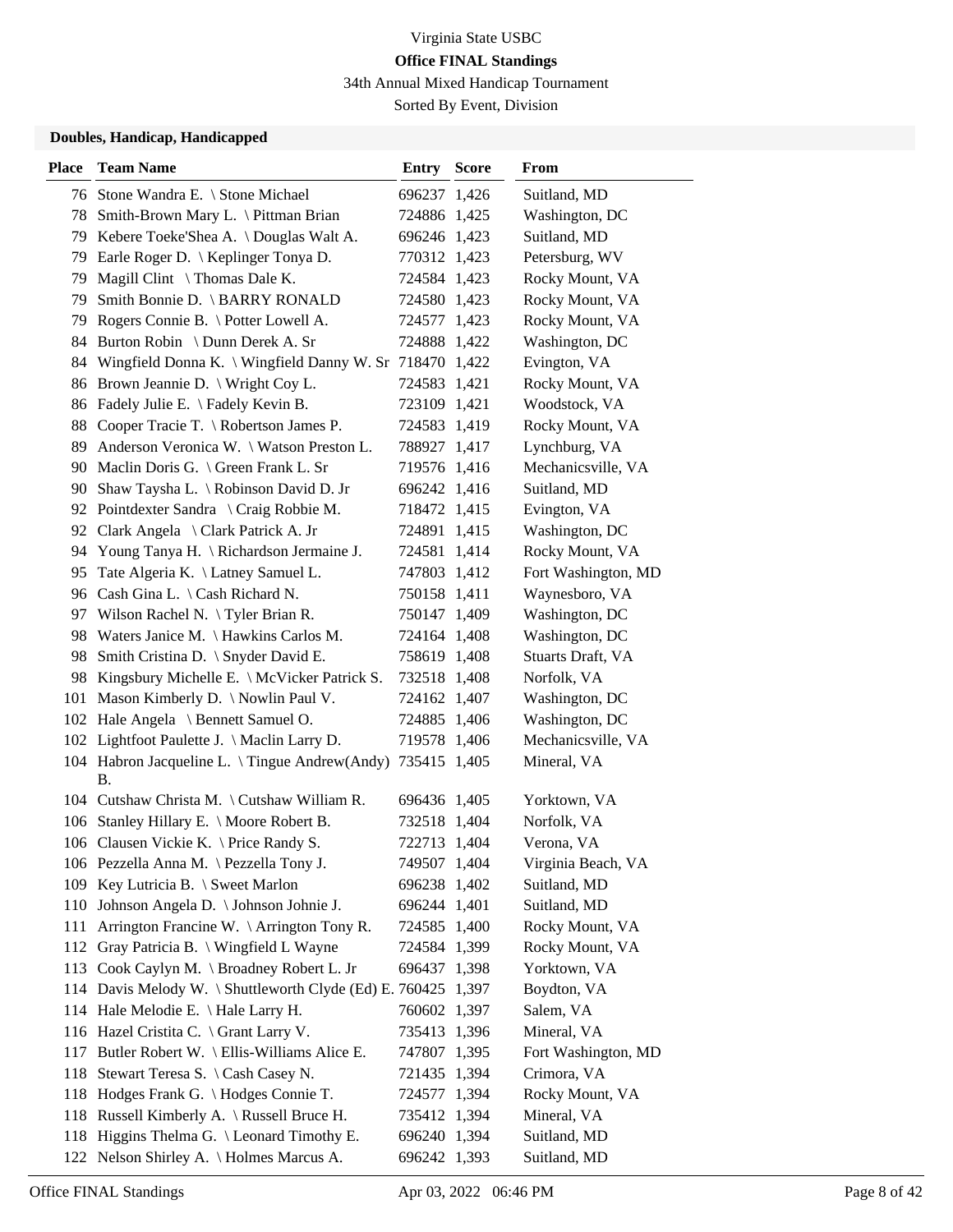34th Annual Mixed Handicap Tournament

Sorted By Event, Division

| <b>Place</b> | <b>Team Name</b>                                                     | <b>Entry Score</b> | From                |
|--------------|----------------------------------------------------------------------|--------------------|---------------------|
|              | 122 Williams Felicia A. \ Jones Alonzo F.                            | 724892 1,393       | Washington, DC      |
|              | 124 Marshall Robert W. \Jackson-Marshall Agatha 700523 1,392         |                    | Mechanicsville, VA  |
|              | V.                                                                   |                    |                     |
|              | 124 Mann Phyllis M. \Gilmore Jim W.                                  | 763451 1,392       | Henrico, VA         |
|              | 124 Ellinger Wanda S. \ Ellinger James S.                            | 721435 1,392       | Crimora, VA         |
| 127          | Judd Kit T. Sr \ Judd Gail C.                                        | 759556 1,391       | Madison, NC         |
| 127          | Greene Nannie N. \ Welcher Roy A.                                    | 788587 1,391       | SALEM, VA           |
|              | 129 Bass-Campbell Dawn N. \ Ahner Ashby F.                           | 778912 1,387       | Newport News, VA    |
|              | 129 Paxton Victoria L. \ Paxton Matthew R.                           | 750851 1,387       | Covington, VA       |
|              | 129 Bowles Darius \ Mills Sara N.                                    | 758893 1,387       | Charlottesville, VA |
|              | 132 Cook Michele \ Byer Jerry C.                                     | 756441 1,385       | Eagle Rock, VA      |
|              | 133 Coffman Anna-Marie D. \ Porterfield James R. 696441 1,383        |                    | Yorktown, VA        |
|              | 133 Trent Dawn D. \ Trent Larry Jr                                   | 718473 1,383       | Evington, VA        |
|              | 135 Mims Mikael \ Smith Julius A.                                    | 724882 1,380       | Washington, DC      |
|              | 135 Parker-Cunningham Wilhemenia \ Shine Perry 700521 1,380<br>L. Sr |                    | Mechanicsville, VA  |
|              | 135 Gragg Karla K. \ Bradley Scott J.                                | 788925 1,380       | Christiansburg, VA  |
|              | 135 Volpp Wanda R. \ Volpp Gerald L.                                 | 748960 1,380       | Stafford, VA        |
|              | 135 Tinsley Martessa D. \ Williams Alvin W. Sr                       | 724897 1,380       | Washington, DC      |
|              | 140 Ray Allenna E. \ Blankenship Brian E.                            | 734940 1,379       | Rocky Mount, VA     |
|              | 140 Spencer Hortense(Toodie) A. \ Sherman<br>Charles E.              | 696247 1,379       | Suitland, MD        |
|              | 140 Colbert Debra \ Colbert Charles F. Sr                            | 724160 1,379       | Washington, DC      |
|              | 143 Cooper Deborah O. \ Cooper Joey N.                               | 718473 1,377       | Evington, VA        |
|              | 143 Simmons Shelby A. \ Lambert Kenneth D.                           | 755328 1,377       | Harrisonburg, VA    |
|              | 145 Boyters A. Nikki \ Boyters Ricky L.                              | 714963 1,376       | Yorktown, VA        |
|              | 146 Johnson Corlitta R. \ Johnson Robert T.                          | 696246 1,375       | Suitland, MD        |
|              | 147 Ware Tracey \ Ware Earl B.                                       | 760015 1,373       | Fredericksbrg, VA   |
|              | 148 Lightfoot Mia L. \ Dunn Brian G.                                 | 719576 1,371       | Mechanicsville, VA  |
|              | 148 Lafon Annie R. \ Lafon C W.                                      | 749514 1,371       | Norfolk, VA         |
|              | 148 Granderson Samantha D. \ Granderson Darius 724887 1,371          |                    | Washington, DC      |
|              | F.                                                                   |                    |                     |
|              | 151 Hawkins Barbara A. \ Emerson Robert W.                           | 745367 1,370       | Washington, DC      |
|              | 151 Green Yoketa I. \ Whitehead DeCarlos                             | 696240 1,370       | Suitland, MD        |
| 151          | Skaggs L. Jean \ Skaggs Harry A.                                     | 749514 1,370       | Norfolk, VA         |
| 151          | Johnson Tonya M. \ Greer Willie A.                                   | 724895 1,370       | Washington, DC      |
|              | 151 Brown Bobbie J. \ Jones Anson T.                                 | 714962 1,370       | Yorktown, VA        |
|              | 156 Williams Katherine \ Riley Harvey R.                             | 725595 1,369       | Salem, VA           |
|              | 156 Stewart Mildred \ Stewart Samuel A.                              | 724163 1,369       | Washington, DC      |
|              | 158 Williams Kylea J. \Timmons Russell L. Sr                         | 735410 1,368       | Mineral, VA         |
|              | 158 Richardson Bernadette L. \ Richardson<br>William A.              | 724890 1,368       | Washington, DC      |
|              | 158 Franklin Candi C. \ Franklin Brian P.                            | 696435 1,368       | Yorktown, VA        |
|              | 158 Pierce Betsy E. \ Street Ronald D.                               | 714228 1,368       | Chesterfield, VA    |
|              | 162 Wells Tina M. \ Chilafoux Gregory S.                             | 785741 1,367       | Harrisonburg, VA    |
|              | 162 Colbert-Box Sandra M. \ Marshall Eugene L.<br>П                  | 747804 1,367       | Fort Washington, MD |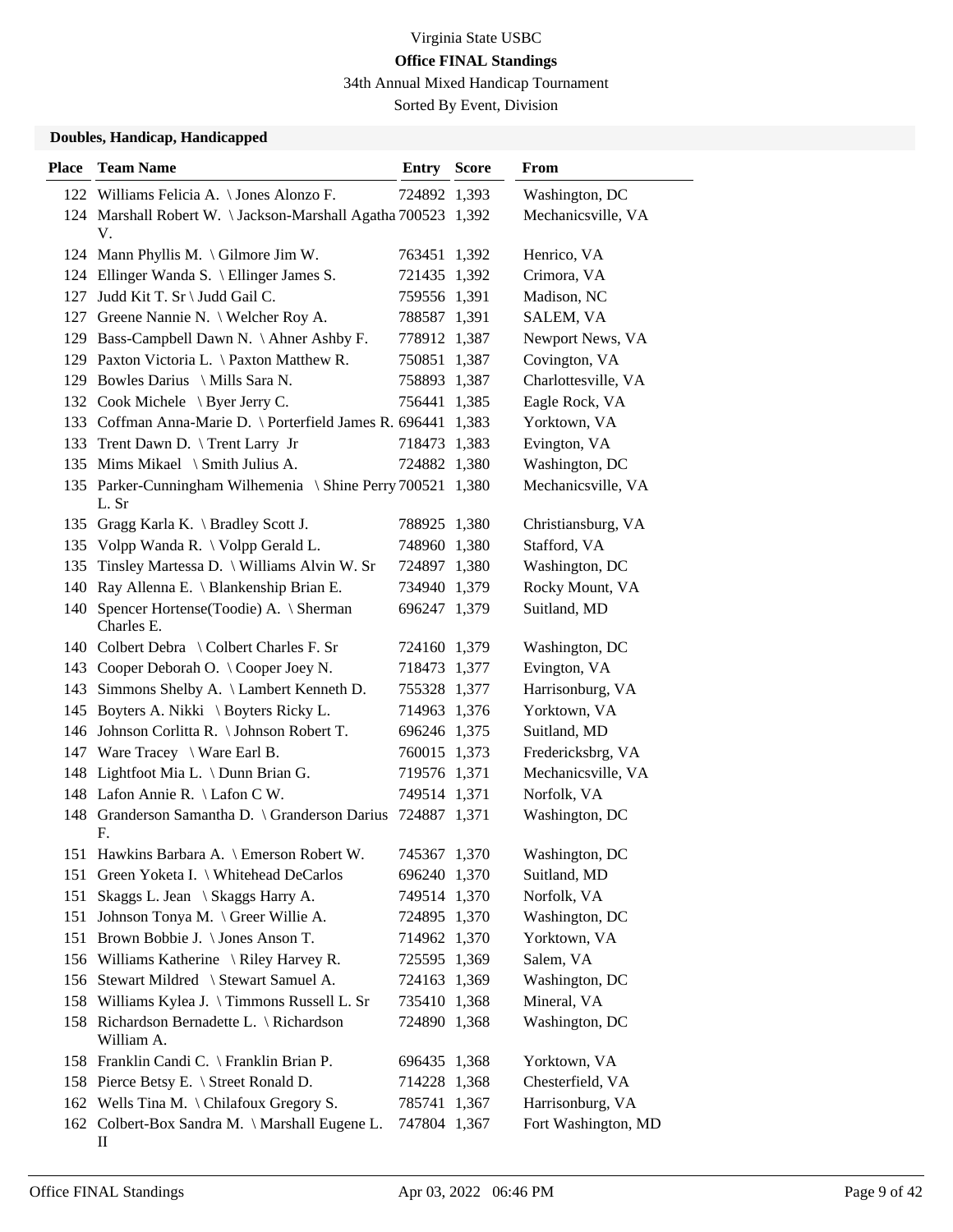34th Annual Mixed Handicap Tournament

Sorted By Event, Division

| <b>Place</b> | <b>Team Name</b>                                              | <b>Entry Score</b> | From                 |
|--------------|---------------------------------------------------------------|--------------------|----------------------|
|              | 162 Washington Monica A. \ Prophet Ike A.                     | 724884 1,367       | Washington, DC       |
|              | 165 Legge Pamela R. \ Kong Jeremy E.                          | 706751 1,366       | Stuarts Draft, VA    |
|              | 166 Haynes Donna C. \ Brooks Jim R.                           | 778912 1,365       | Newport News, VA     |
| 167          | Weaver Donna C. \ Weaver Robert D.                            | 724579 1,364       | Rocky Mount, VA      |
| 167          | Clarke Eloise E. \Tucker William P. Jr                        | 696244 1,364       | Suitland, MD         |
| 169          | Schoonover Mary F. \ Shema Steve M.                           | 734940 1,363       | Rocky Mount, VA      |
|              | 169 Nilsen Razel S. \ Shylanski Scott                         | 735414 1,363       | Mineral, VA          |
| 171          | Morrisey Eva M. $\setminus$ Holton Rodney                     | 696237 1,362       | Suitland, MD         |
|              | 172 Michael Carissa A. \ Walp Lawrence E.                     | 770312 1,360       | Petersburg, WV       |
| 173          | Dellapenta Yvonne M. \ Webb Mark A.                           | 696439 1,356       | Yorktown, VA         |
|              | 174 Blankenship Christy M. \ Blankenship Hershel 768701 1,355 |                    | Covington, VA        |
|              | 174 Collick Angela D. \Hall Sterling W. Jr                    | 747805 1,355       | Fort Washington, MD  |
| 176          | Hogue Vanessa M. \ Patterson Nathaniel                        | 747935 1,354       | Dumfries, VA         |
| 176          | Waller Ulari R. \ Rankin York C. Jr                           | 724880 1,354       | Washington, DC       |
| 178          | Shafer Jessica R. \ Shafer Michael A. Jr                      | 760601 1,352       | Salem, VA            |
|              | 179 Howard Nancy \Nash Mark D.                                | 718472 1,351       | Evington, VA         |
| 180          | Williams Monique A. \ Wilkerson Donzell C.                    | 724892 1,349       | Washington, DC       |
| 180          | Schechter Kathy E. \ Schechter Larry S.                       | 735413 1,349       | Mineral, VA          |
| 180          | Sandidge Dorothy G. \ Pennix George M.                        | 788927 1,349       | Lynchburg, VA        |
| 183          | Rudy Tyrus R. \ Campbell Dorothy S.                           | 747806 1,344       | Fort Washington, MD  |
| 183          | Holmes Willie E. \ Holmes Lee Ann                             | 748063 1,344       | Chesapeake Beach, MD |
| 185          | Kelley Angelina D. \ Gadson Samuel S. Jr                      | 724889 1,342       | Washington, DC       |
| 185          | Johnson Christi C. \ Williams Marvin D.                       | 724884 1,342       | Washington, DC       |
| 187          | Taylor Candice S. \Taylor Kevin B.                            | 696239 1,341       | Suitland, MD         |
| 188          | Smith Ryan N. \ Smith Melvin Jr                               | 724896 1,338       | Washington, DC       |
| 188          | Barr Cindy A. \Turner Pete A.                                 | 788926 1,338       | Martinsburg, WV      |
| 190          | Cain Joy A. \ Bowers Joseph A.                                | 788926 1,337       | Martinsburg, WV      |
| 190          | Murphy Penny K. \ Hall Kevin L.                               | 735411 1,337       | Mineral, VA          |
| 190          | Martin Valerie Kay \ Brandon Juan M.                          | 718474 1,337       | Evington, VA         |
|              | 193 Bland Wanda B. \ Palmer Jesse W. Jr                       | 758612 1,335       | Prince George, VA    |
|              | 193 Heard Janine B. \Thorne Terrance E. Sr                    | 724897 1,335       | Washington, DC       |
|              | 195 Clark Raymond E. III \ Clark Rhonda M.                    | 724891 1,334       | Washington, DC       |
|              | 195 Zirkle Laurie T. \ Zirkle Marvin R.                       | 725595 1,334       | Salem, VA            |
|              | 197 Keyes Heather A. \ McDowell James L. Jr                   | 696438 1,333       | Yorktown, VA         |
|              | 198 Craghead Marah A. \ Dressler Chris O.                     | 756441 1,331       | Eagle Rock, VA       |
|              | 198 Pugh Mary A. \ Kubyako Nicholas A.                        | 751844 1,331       | Midlothian, VA       |
|              | 200 Hazlewood Nancy L. \ Hazlewood Frank V. III 763452 1,330  |                    | Henrico, VA          |
|              | 201 Lambert Carolyn F. \ Lambert Bradley S.                   | 755328 1,327       | Harrisonburg, VA     |
| 201          | Wood Janet M. \Pope Jerrold M.                                | 745367 1,327       | Washington, DC       |
|              | 203 Dodson-Mitchell Lunetta B. \ Mitchell                     | 763452 1,326       | Henrico, VA          |
|              | Franklin D.                                                   |                    |                      |
|              | 203 Perrin Edith A. \ Isley Artie N.                          | 763451 1,326       | Henrico, VA          |
|              | 203 Nunn Celestine \Nunn Marcus E.                            | 724896 1,326       | Washington, DC       |
|              | 206 Huff Mikki D. \ Howell David J.                           | 788925 1,325       | Christiansburg, VA   |
|              | 207 Allen Vernetta L. \ Coles Darren A.                       | 724162 1,324       | Washington, DC       |
|              | 208 Garner Michelle \ Armstrong Kevin M.                      | 736335 1,323       | Washington, DC       |
| 208          | Massie Emma \ Massie Fred                                     | 718469 1,323       | Evington, VA         |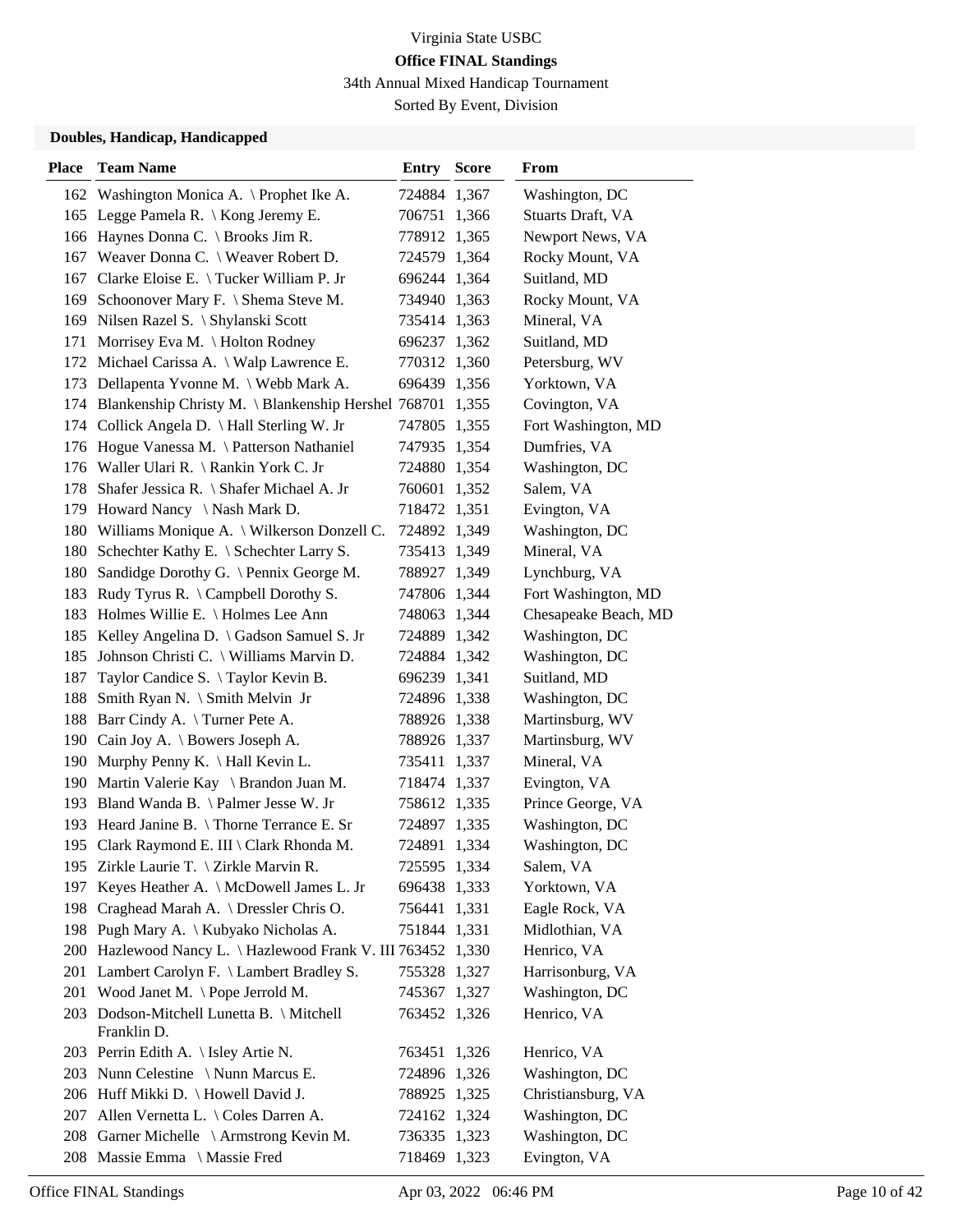34th Annual Mixed Handicap Tournament

Sorted By Event, Division

| <b>Place</b> | <b>Team Name</b>                                                 | <b>Entry Score</b> | <b>From</b>         |
|--------------|------------------------------------------------------------------|--------------------|---------------------|
|              | 208 Matthews Kathy A. \ Geiger James F.                          | 747806 1,323       | Fort Washington, MD |
|              | 211 Branham Catherine L. \ Ruble Bryan L.                        | 754849 1,322       | Stephens City, VA   |
|              | 211 Dunbar Felicia D. \ Simmons Amos J. Jr                       | 785741 1,322       | Harrisonburg, VA    |
|              | 211 Abrams Cathleen E. \ Abrams Gary                             | 718476 1,322       | Evington, VA        |
|              | 214 McGee Linda J. \ Humphries Dwayne K. Sr                      | 724161 1,321       | Washington, DC      |
|              | 214 Houchens Ginger L. \ Short Justin A.                         | 725666 1,321       | Palmyra, VA         |
|              | 216 Cyrus Paula M. \Jones Kasonn M.                              | 758612 1,320       | Prince George, VA   |
|              | 216 Barber Maia C. \ Yarborough David III                        | 724165 1,320       | Washington, DC      |
|              | 218 James Patricia C. \ Bluford Jeffrey W. Sr                    | 724883 1,319       | Washington, DC      |
|              | 219 Meredith Sonya B. \Payne Carlos A.                           | 724893 1,317       | Washington, DC      |
|              | 219 Lawrence Veronica D. \ McCollum Brian O.                     | 736335 1,317       | Washington, DC      |
|              | 219 Sampiller Iva H. \ Lugarich Stephen P.                       | 735412 1,317       | Mineral, VA         |
|              | 222 Matthews Michelle T. \ Matthews Lowell A.                    | 747804 1,314       | Fort Washington, MD |
|              | 223 Dale Dianna L. \ Massie Steve J. Jr                          | 788604 1,312       | Waynesboro, VA      |
|              | 224 Gorham Michelle L. \ Robinson Solomon                        | 724883 1,311       | Washington, DC      |
|              | 225 Kirby Michele L. \ Rowzie Benjamin C.                        | 723178 1,309       | Waynesboro, VA      |
|              | 226 Taylor Doris S. \ Dempster Michael A.                        | 719578 1,308       | Mechanicsville, VA  |
|              | 227 Mason Kevin M. \ VanBuren Belinda B.                         | 741947 1,306       | Washington, DC      |
| 227          | Hale Phyllis H. \ Hale Gary "Tyke"                               | 718470 1,306       | Evington, VA        |
|              | 229 Richardson Princess \ Garner Rigo                            | 750147 1,305       | Washington, DC      |
|              | 230 Scott Keisha C. \ McKay Donta' A.                            | 724165 1,304       | Washington, DC      |
|              | 231 Hooker Evelyn \ Harris Josef D.                              | 747807 1,303       | Fort Washington, MD |
| 232          | Thomas Robbie K. \ Thomas Norman "Pic" L. 768701 1,302           |                    | Covington, VA       |
|              | 233 Beck Margo L. \ Loeb Bret W.                                 | 783295 1,300       | Sandston, VA        |
|              | 233 McLaughlin Doris C. \ McLaughlin Vernon P. 750850 1,300<br>П |                    | Covington, VA       |
|              | 235 Cooper Tai M. \ Selby George A. Jr                           | 724882 1,299       | Washington, DC      |
|              | 236 Robinson Derrick A. \ Jefferson Quintina R.                  | 724894 1,297       | Washington, DC      |
|              | 236 Russell Soledad U. \ Harper Claude W.                        | 735414 1,297       | Mineral, VA         |
|              | 238 Hicks Russell E. \ Hicks Cayla M.                            | 760602 1,296       | Salem, VA           |
|              | 238 Hill Portia M. \ Preston Joe L.                              | 788586 1,296       | SALEM, VA           |
|              | 240 Lusk Kellie L. \ Cheek Richard C.                            | 754675 1,294       | Yorktown, VA        |
|              | 241 Counts Ann A. \ Bennett Stephen T.                           | 714963 1,288       | Yorktown, VA        |
|              | 242 Bostic Sara D. \ Yeagley Kenny J.                            | 750851 1,287       | Covington, VA       |
| 242          | Toney Michelle S. \ Richardson Russell J.                        | 724582 1,287       | Rocky Mount, VA     |
|              | 244 Morton Arthur W. Jr \ Morton Ollie K.                        | 746185 1,286       | Richmond, VA        |
|              | 245 Silver Carolyn A. \ Mallory Walter R.                        | 700523 1,285       | Mechanicsville, VA  |
|              | 245 Folks Verneda J. \ Folks Ronald L.                           | 724881 1,285       | Washington, DC      |
| 247          | Mcfetridge Rebel \ McFetridge Michael E.                         | 788929 1,284       | Bealeton, VA        |
|              | 248 Richardson Megan M. \ Koch Brian C.                          | 788930 1,283       | Yorktown, VA        |
|              | 249 Johnston Tina A. \ Johnston Mike                             | 718475 1,282       | Evington, VA        |
|              | 250 Green Rebecca A. \ Chavis Tommy L.                           | 700522 1,281       | Mechanicsville, VA  |
| 251          | Tate Anne C. \Tate Ira T. Sr                                     | 696440 1,278       | Yorktown, VA        |
| 251          | Cook Jennifer (Red) S. \ Broadney Colin D.                       | 696437 1,278       | Yorktown, VA        |
|              | 251 Moss Debbie V. \ Gilliam Gerald S.                           | 719575 1,278       | Mechanicsville, VA  |
|              | 254 Coles Ginger G. \ Coles Butch                                | 718475 1,275       | Evington, VA        |
|              | 255 Ritter Lynette A. \ Rinker Michael E.                        | 723109 1,267       | Woodstock, VA       |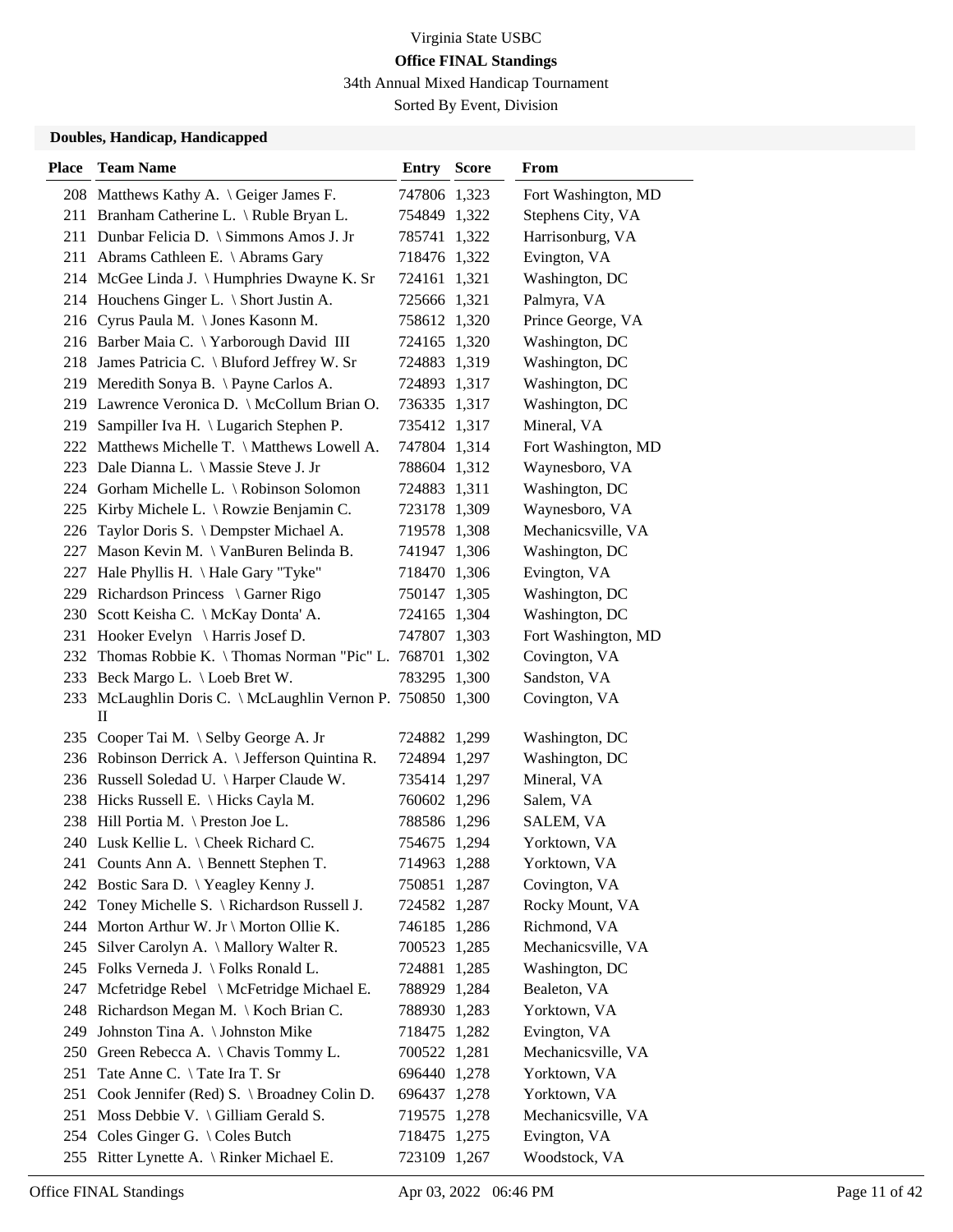34th Annual Mixed Handicap Tournament

Sorted By Event, Division

### **Doubles, Handicap, Handicapped**

| <b>Place</b> | <b>Team Name</b>                               | Entry        | <b>Score</b> | <b>From</b>         |
|--------------|------------------------------------------------|--------------|--------------|---------------------|
| 256          | Tingle Melody \ Harrod Marquis A.              | 724888 1,264 |              | Washington, DC      |
| 257          | Evans Anitra M. \Hawkins John C.               | 724164 1,257 |              | Washington, DC      |
| 258          | Watkins Stacy Mae N. \ Bernardo Angelo L.      | 735411 1,256 |              | Mineral, VA         |
| 259          | McDaniel Ronald R. Jr \ Belew Amy R.           | 758893 1,251 |              | Charlottesville, VA |
| 260          | Frederick Pamela E. \ Mason Andrew P.          | 719577 1,249 |              | Mechanicsville, VA  |
| 260          | Wood Kathleen (kathy) $P \sim W$ ood Warren L. | 750158 1,249 |              | Waynesboro, VA      |
| 262          | Baber Susan D. \ Lineberry Shannon Q.          | 706751 1,244 |              | Stuarts Draft, VA   |
| 263          | Allen Judith L. $\{$ Thomas Jermaine           | 735415 1,238 |              | Mineral, VA         |
| 264          | Craig Rozinia E. \ Moore Troy M.               | 696241 1,237 |              | Suitland, MD        |
| 265          | Terry Shelley D. \ Mayo Anthony D.             | 724887 1,236 |              | Washington, DC      |
| 266          | Ethridge Stephanie L. \ Newlin Mark D.         | 754849 1,235 |              | Stephens City, VA   |
| 267          | Thorpe Felicia T. \ Marshall William J.        | 724893 1,231 |              | Washington, DC      |
| 268          | Hansen Haley F. \ Samick Michael R.            | 751844 1,226 |              | Midlothian, VA      |
| 269          | Reynolds Chelsea L. \ Harlow Michael A.        | 725666 1,225 |              | Palmyra, VA         |
| 270          | Taylor Ira D. \ Richardson Kaye                | 724581 1,221 |              | Rocky Mount, VA     |
| 271          | McComb Lisa \ Pifer Mark A.                    | 750850 1,220 |              | Covington, VA       |
| 272          | Rengers Vickie B. \ Baber J Chris              | 783295 1,205 |              | Sandston, VA        |
| 273          | Hayes Lisa G. \ Hayes Chris T.                 | 696440 1,197 |              | Yorktown, VA        |
| 274          | Jeffries Cathy L. \ Soutter Kenneth T.         | 788929 1,161 |              | Bealeton, VA        |
| 275          | Kaplan Carol L.   Kaplan Lee                   | 758619 1,158 |              | Stuarts Draft, VA   |
| 276          | Crawford Donna M. \ Crawford C. Brantley       | 749507 1,128 |              | Virginia Beach, VA  |
| 277          | Glenn Latoya C. \ Glenn Richard R.             | 747935 1,078 |              | Dumfries, VA        |

The lowest score to cash is 1484.

| Place | <b>Team Name</b>       | Entry      | <b>Score</b> | From                |
|-------|------------------------|------------|--------------|---------------------|
| 1     | Volpp Gerald L.        | 748960 857 |              | Stafford, VA        |
| 2     | <b>Bayes Vincent</b>   | 752836 854 |              | Monroe, VA          |
| 3     | <b>Bowles Darius</b>   | 758893 845 |              | Charlottesville, VA |
| 4     | Turner Kervin B.       | 714228 841 |              | Chesterfield, VA    |
| 5     | Blanton Jon D.         | 748960 831 |              | Stafford, VA        |
| 6     | Lineberry Shannon Q.   | 706751 803 |              | Stuarts Draft, VA   |
| 6     | Dressler Chris O.      | 756441 803 |              | Eagle Rock, VA      |
| 8     | Gross Dwayne A. Sr     | 696243 798 |              | Suitland, MD        |
| 9     | Bennett Stephen T.     | 714963 791 |              | Yorktown, VA        |
| 10    | Molloy Jack N.         | 696434 790 |              | Yorktown, VA        |
| 11    | Brown Paul G.          | 718478 781 |              | Evington, VA        |
| 11    | Richardson Russell J.  | 724582 781 |              | Rocky Mount, VA     |
| 13    | Jones Alonzo F.        | 724892 778 |              | Washington, DC      |
| 14    | Robinson David D. Jr   | 696242 777 |              | Suitland, MD        |
| 15    | Pittman Brian          | 724886 775 |              | Washington, DC      |
| 16    | Nash Mark D.           | 718472 773 |              | Evington, VA        |
| 17    | Humphries Dwayne K. Sr | 724161 771 |              | Washington, DC      |
| 17    | Campbell Bryan K.      | 718471 771 |              | Evington, VA        |
| 19    | Jordan Dexter N.       | 696245 769 |              | Suitland, MD        |
| 20    | McCree Raleigh Jr      | 696241 768 |              | Suitland, MD        |
|       |                        |            |              |                     |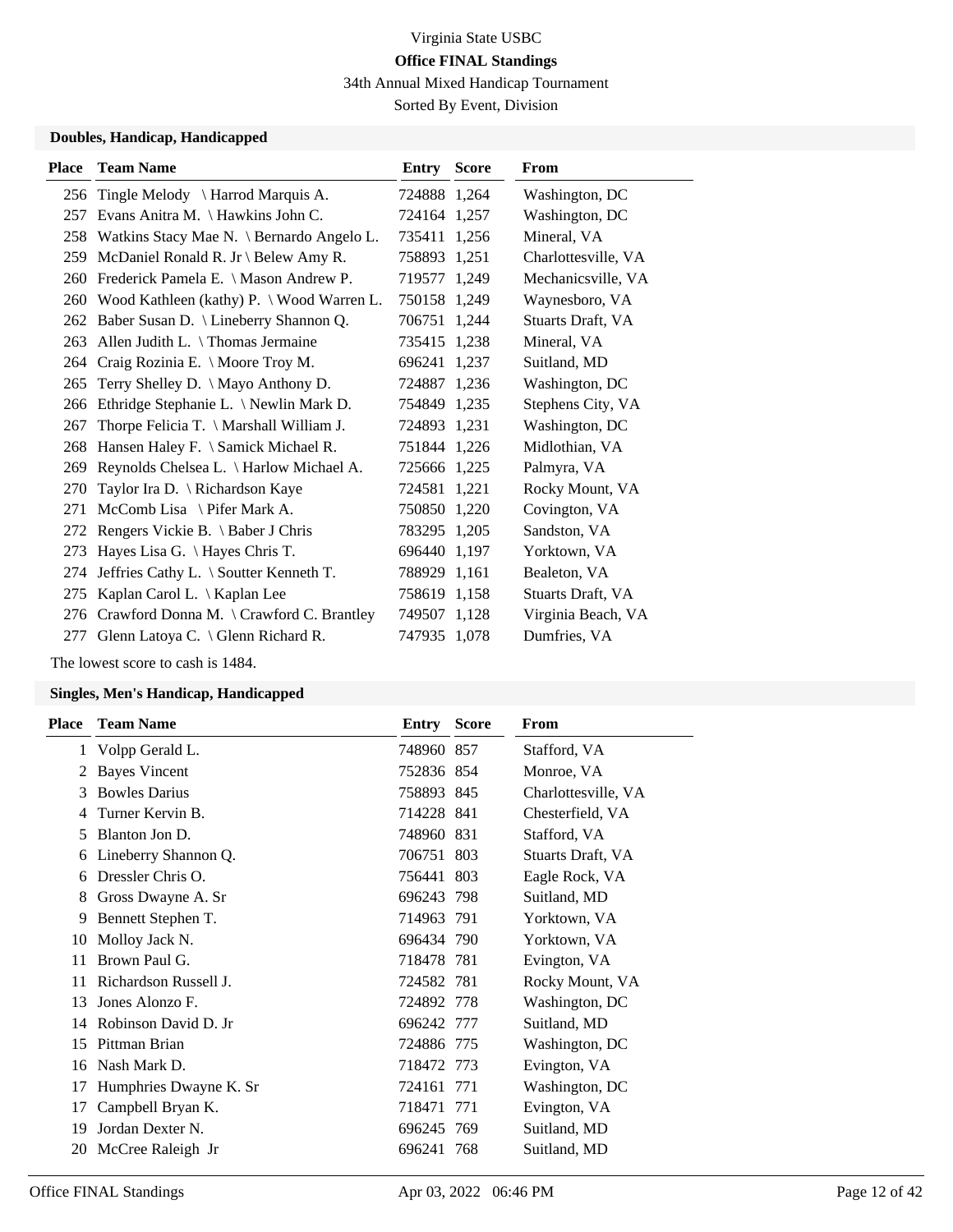34th Annual Mixed Handicap Tournament

Sorted By Event, Division

| Place | <b>Team Name</b>          | <b>Entry Score</b> | From                |
|-------|---------------------------|--------------------|---------------------|
|       | 21 Maclin Larry D.        | 719578 765         | Mechanicsville, VA  |
| 22    | Massie Brian D.           | 724885 763         | Washington, DC      |
| 23    | Hawkins John C.           | 724164 761         | Washington, DC      |
|       | 23 Fontenot Dominique D.  | 742430 761         | Mineral, VA         |
| 25    | Short Justin A.           | 725666 760         | Palmyra, VA         |
| 25    | Altice Sheffield II       | 724886 760         | Washington, DC      |
| 27    | Wingfield Danny W. Sr     | 718470 759         | Evington, VA        |
| 28    | Broadney Colin D.         | 696437 758         | Yorktown, VA        |
| 28    | Abrams Gary               | 718476 758         | Evington, VA        |
| 30    | Johnson Johnie J.         | 696244 757         | Suitland, MD        |
| 31    | Wilkerson Donzell C.      | 724892 755         | Washington, DC      |
|       | 31 Blankenship Brian E.   | 734940 755         | Rocky Mount, VA     |
| 33    | Kirby Shannon D.          | 723178 754         | Waynesboro, VA      |
| 33    | Hawkins Carlos M.         | 724164 754         | Washington, DC      |
|       | 35 Hollins James A.       | 696245 750         | Suitland, MD        |
| 35    | <b>Taylor Damien</b>      | 696239 750         | Suitland, MD        |
| 35    | Shylanski Scott           | 735414 750         | Mineral, VA         |
| 38    | Massie Fred               | 718469 748         | Evington, VA        |
| 38    | Magill Clint              | 724584 748         | Rocky Mount, VA     |
| 40    | Bain Tommy D. Jr          | 696436 743         | Yorktown, VA        |
| 40    | Brandon Juan M.           | 718474 743         | Evington, VA        |
| 40    | Johnson Robert T.         | 696246 743         | Suitland, MD        |
|       | 43 Cutshaw William R.     | 696436 742         | Yorktown, VA        |
| 43    | Smith Melvin Jr           | 724896 742         | Washington, DC      |
| 43    | Lambert Bradley S.        | 755328 742         | Harrisonburg, VA    |
|       | 46 Greer Willie A.        | 724895 741         | Washington, DC      |
| 46    | Callis Sherman C. Jr      | 741947 741         | Washington, DC      |
| 48    | McVicker Patrick S.       | 732518 739         | Norfolk, VA         |
| 49    | Knight Terry M. Jr        | 724895 736         | Washington, DC      |
|       | 50 Porterfield James R.   | 696441 735         | Yorktown, VA        |
| 51    | Butler Robert W.          | 747807 733         | Fort Washington, MD |
|       | 51 Rinker Michael E.      | 723109 733         | Woodstock, VA       |
| 53    | Howell David J.           | 788925 732         | Christiansburg, VA  |
| 54    | Ware Earl B.              | 760015 731         | Fredericksbrg, VA   |
| 54    | Gadson Samuel S. Jr       | 724889 731         | Washington, DC      |
|       | 56 Koch Brian C.          | 788930 730         | Yorktown, VA        |
| 57    | Hodges Frank G.           | 724577 729         | Rocky Mount, VA     |
| 57    | <b>Sweet Marlon</b>       | 696238 729         | Suitland, MD        |
| 59    | Craig Robbie M.           | 752836 727         | Monroe, VA          |
| 60    | Arrington Tony R.         | 724585 726         | Rocky Mount, VA     |
| 60    | Jones Kasonn M.           | 758612 726         | Prince George, VA   |
| 60    | Marshall Robert W.        | 700523 726         | Mechanicsville, VA  |
| 63    | Blankenship Mike T.       | 724580 725         | Rocky Mount, VA     |
|       | 64 Richardson Jermaine J. | 724581 724         | Rocky Mount, VA     |
| 65    | Cash Larry C.             | 718476 723         | Evington, VA        |
| 66    | Skaggs Harry A.           | 749514 722         | Norfolk, VA         |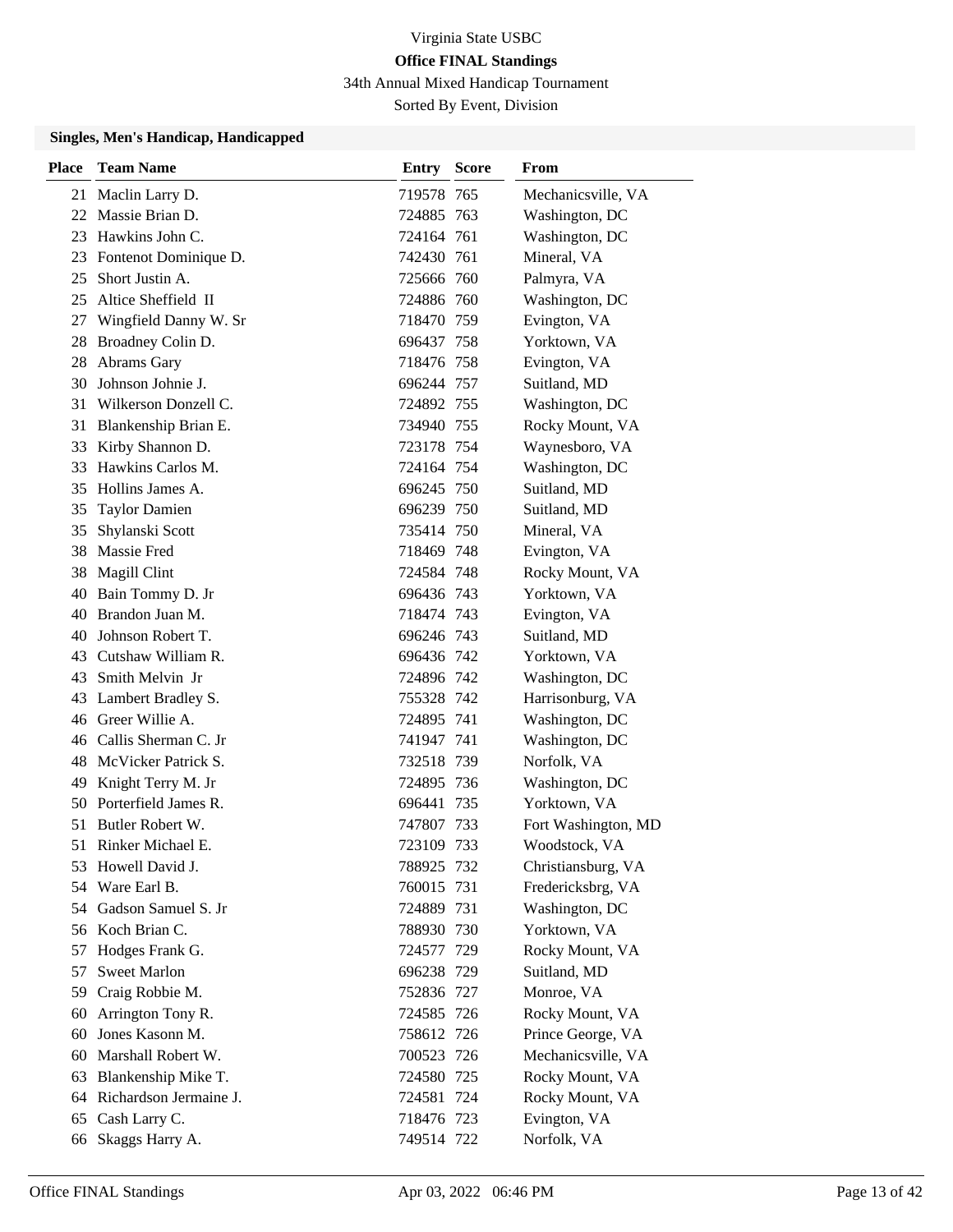34th Annual Mixed Handicap Tournament

Sorted By Event, Division

| <b>Place</b> | <b>Team Name</b>      | <b>Entry Score</b> |     | From                 |
|--------------|-----------------------|--------------------|-----|----------------------|
| 67           | Dunn Brian G.         | 719576 721         |     | Mechanicsville, VA   |
| 67           | Timmons Russell L. Sr | 735410 721         |     | Mineral, VA          |
| 67           | McCollum Brian O.     | 736335 721         |     | Washington, DC       |
| 70           | Street Ronald D.      | 714228 720         |     | Chesterfield, VA     |
| 71           | Allen Christopher R.  | 763453 719         |     | Henrico, VA          |
| 72           | Mason Harry J. III    | 724880 718         |     | Washington, DC       |
| 72           | Taylor Kevin B.       | 696239 718         |     | Suitland, MD         |
| 72           | Harlow Michael A.     | 725666 718         |     | Palmyra, VA          |
| 75           | Rankin York C. Jr     | 724880 717         |     | Washington, DC       |
| 76           | <b>OSGOOD JASON</b>   | 724578 716         |     | Rocky Mount, VA      |
|              | 76 Perry Carl L.      | 760425 716         |     | Boydton, VA          |
| 78           | Pezzella Tony J.      | 749507 715         |     | Virginia Beach, VA   |
| 78           | Palmer Jesse W. Jr    | 758612 715         |     | Prince George, VA    |
| 78           | <b>Holton Rodney</b>  | 696237 715         |     | Suitland, MD         |
| 81           | Corbett Curtis H. Sr  | 724161 713         |     | Washington, DC       |
| 81           | Bowers Joseph A.      | 788926 713         |     | Martinsburg, WV      |
| 83           | Franklin Brian P.     | 696435 712         |     | Yorktown, VA         |
| 83           | Nichols David S.      | 724585 712         |     | Rocky Mount, VA      |
| 85           | Hale Gary "Tyke"      | 718470 711         |     | Evington, VA         |
| 86           | <b>Johnston Mike</b>  | 718475 710         |     | Evington, VA         |
| 87           | Wright Coy L.         | 724583 709         |     | Rocky Mount, VA      |
| 87           | Kyger Grant W.        | 770252 709         |     | Rice, VA             |
| 87           | Shifflett James E.    | 724579 709         |     | Rocky Mount, VA      |
|              | 90 Rivers Andris L.   | 719575 708         |     | Mechanicsville, VA   |
| 91           | Holmes Leroy M. Sr    | 724889 707         |     | Washington, DC       |
| 91           | Smith Julius A.       | 724882 707         |     | Washington, DC       |
| 93           | Rook John C.          | 696439 706         |     | Yorktown, VA         |
| 94           | Simmons Amos J. Jr    | 785741 704         |     | Harrisonburg, VA     |
| 95           | Selby George A. Jr    | 724882 703         |     | Washington, DC       |
| 96           | Kaplan Lee            | 758619 701         |     | Stuarts Draft, VA    |
| 96           | Byer Jerry C.         | 756441             | 701 | Eagle Rock, VA       |
| 98           | Wood Warren L.        | 750158 700         |     | Waynesboro, VA       |
| 98.          | Clark Patrick A. Jr   | 724891 700         |     | Washington, DC       |
| 98           | Snodgrass Charles C.  | 737935 700         |     | Glen Allen, VA       |
| 101          | Latney Samuel L.      | 747803 698         |     | Fort Washington, MD  |
| 101          | Stone Michael         | 696237 698         |     | Suitland, MD         |
| 103          | Scott Raymond W. Jr   | 696438 697         |     | Yorktown, VA         |
|              | 103 Eckles Donald D.  | 760601 697         |     | Salem, VA            |
| 103          | Casey Mark S.         | 724582 697         |     | Rocky Mount, VA      |
|              | 106 Jones Frank H.    | 748063 696         |     | Chesapeake Beach, MD |
|              | 106 Alston Troy M.    | 763453 696         |     | Henrico, VA          |
|              | 108 Potter Lowell A.  | 724577 695         |     | Rocky Mount, VA      |
|              | 108 Mallory Walter R. | 700523 695         |     | Mechanicsville, VA   |
|              | 110 Kidd Scottie R.   | 718471 694         |     | Evington, VA         |
| 111          | Massie Steve J. Jr    | 788604 693         |     | Waynesboro, VA       |
|              | 112 Glenn Richard R.  | 747935 692         |     | Dumfries, VA         |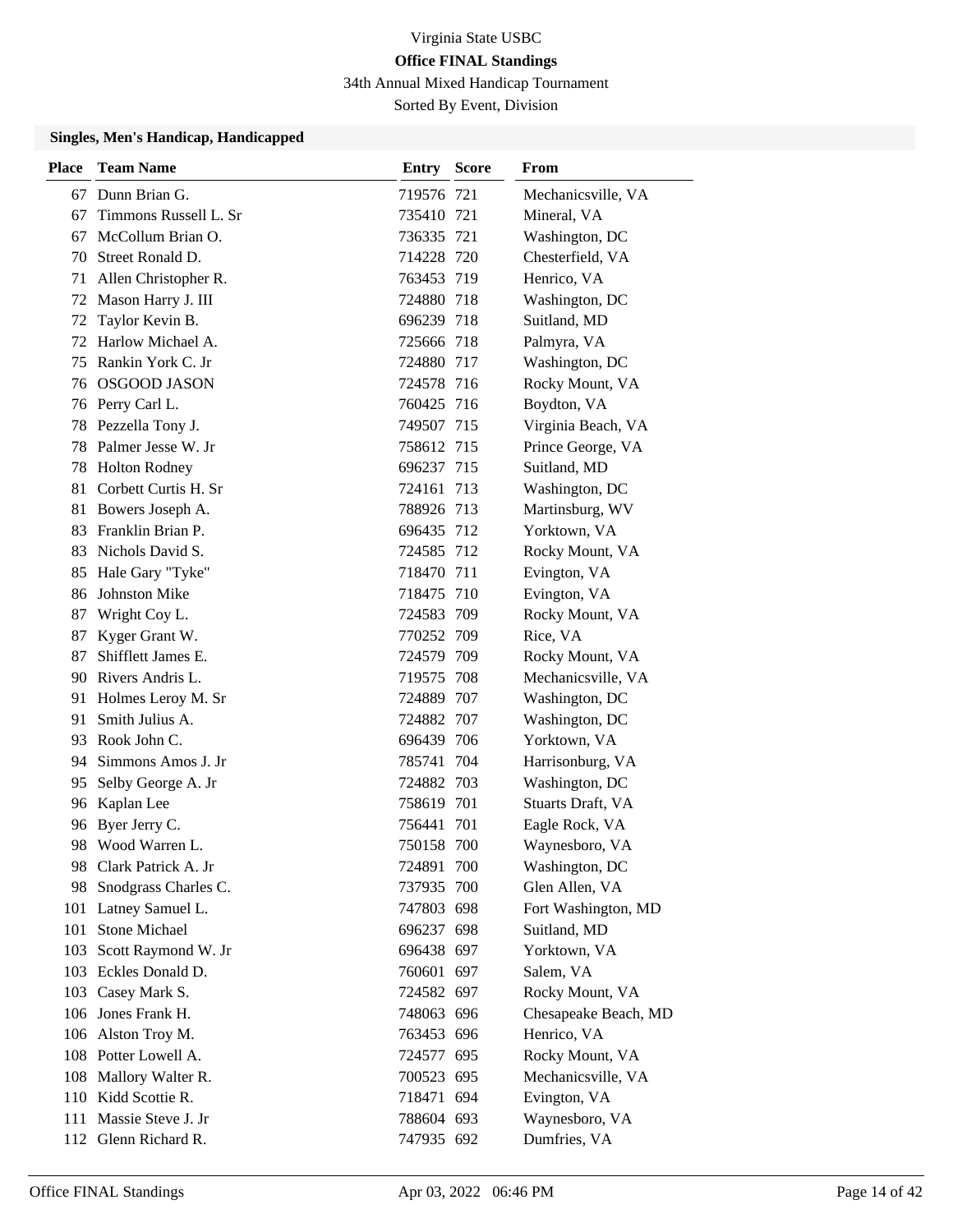34th Annual Mixed Handicap Tournament

Sorted By Event, Division

| <b>Place</b> | <b>Team Name</b>               | <b>Entry Score</b> | From                |
|--------------|--------------------------------|--------------------|---------------------|
|              | 112 Shuttleworth Clyde (Ed) E. | 760425 692         | Boydton, VA         |
|              | 114 Holmes Marcus A.           | 696242 691         | Suitland, MD        |
|              | 114 Dye Cleve III              | 788930 691         | Yorktown, VA        |
|              | 116 Moore Troy M.              | 696241 690         | Suitland, MD        |
|              | 117 Watkins Tyrone R. Jr       | 724879 689         | Washington, DC      |
|              | 117 Blankenship Hershel        | 768701 689         | Covington, VA       |
|              | 119 Geiger James F.            | 747806 688         | Fort Washington, MD |
|              | 119 Folks Ronald L.            | 724881 688         | Washington, DC      |
|              | 121 Williams Gary S.           | 724163 687         | Washington, DC      |
| 121          | Shine Perry L. Sr              | 700521 687         | Mechanicsville, VA  |
| 123          | Tate Ira T. Jr                 | 696435 686         | Yorktown, VA        |
|              | 123 Cash Casey N.              | 721435 686         | Crimora, VA         |
| 125          | Thorne Terrance E. Sr          | 724897 685         | Washington, DC      |
|              | 125 Broadney Robert L. Jr      | 696437 685         | Yorktown, VA        |
|              | 127 Colbert Charles F. Sr      | 724160 684         | Washington, DC      |
|              | 128 Cash Rickey D.             | 696238 683         | Suitland, MD        |
|              | 128 Shema Steve M.             | 734940 683         | Rocky Mount, VA     |
|              | 128 Moore Robert B.            | 732518 683         | Norfolk, VA         |
|              | 131 Nunn Marcus E.             | 724896 682         | Washington, DC      |
|              | 131 White Carl L.              | 700521 682         | Mechanicsville, VA  |
|              | 133 Brooks Jim R.              | 778912 679         | Newport News, VA    |
|              | 134 Ellinger James S.          | 721435 676         | Crimora, VA         |
| 135          | Thomas Norman "Pic" L.         | 768701 675         | Covington, VA       |
|              | 136 Tyler Brian R.             | 750147 674         | Washington, DC      |
| 136          | Turner Pete A.                 | 788926 674         | Martinsburg, WV     |
| 138          | Carrington William C.          | 760015 673         | Fredericksbrg, VA   |
|              | 138 Hicks Russell E.           | 760602 673         | Salem, VA           |
|              | 138 Hill Ray E. Jr             | 700522 673         | Mechanicsville, VA  |
| 141          | Wingfield L Wayne              | 724584 672         | Rocky Mount, VA     |
|              | 142 Price Randy S.             | 722713 671         | Verona, VA          |
|              | 142 Stewart Samuel A.          | 724163 671         | Washington, DC      |
|              | 142 Tucker William P. Jr       | 696244 671         | Suitland, MD        |
|              | 145 Johnson Alan M.            | 746185 670         | Richmond, VA        |
|              | 146 Snyder David E.            | 758619 669         | Stuarts Draft, VA   |
|              | 147 Cash Richard N.            | 750158 668         | Waynesboro, VA      |
|              | 147 Coles Darren A.            | 724162 668         | Washington, DC      |
|              | 147 Lugarich Stephen P.        | 735412 668         | Mineral, VA         |
|              | 150 Coles Butch                | 718475 667         | Evington, VA        |
|              | 150 Mason Andrew P.            | 719577 667         | Mechanicsville, VA  |
|              | 150 Taylor Ira D.              | 724581 667         | Rocky Mount, VA     |
| 153          | Chilafoux Gregory S.           | 785741 666         | Harrisonburg, VA    |
|              | 154 Welcher William A.         | 788587 664         | SALEM, VA           |
|              | 155 Preston Joe L.             | 788586 663         | SALEM, VA           |
|              | 155 Jones Shawn L.             | 714962 663         | Yorktown, VA        |
|              | 155 Wright Ronnie D.           | 724578 663         | Rocky Mount, VA     |
|              | 155 Trent Larry Jr             | 718473 663         | Evington, VA        |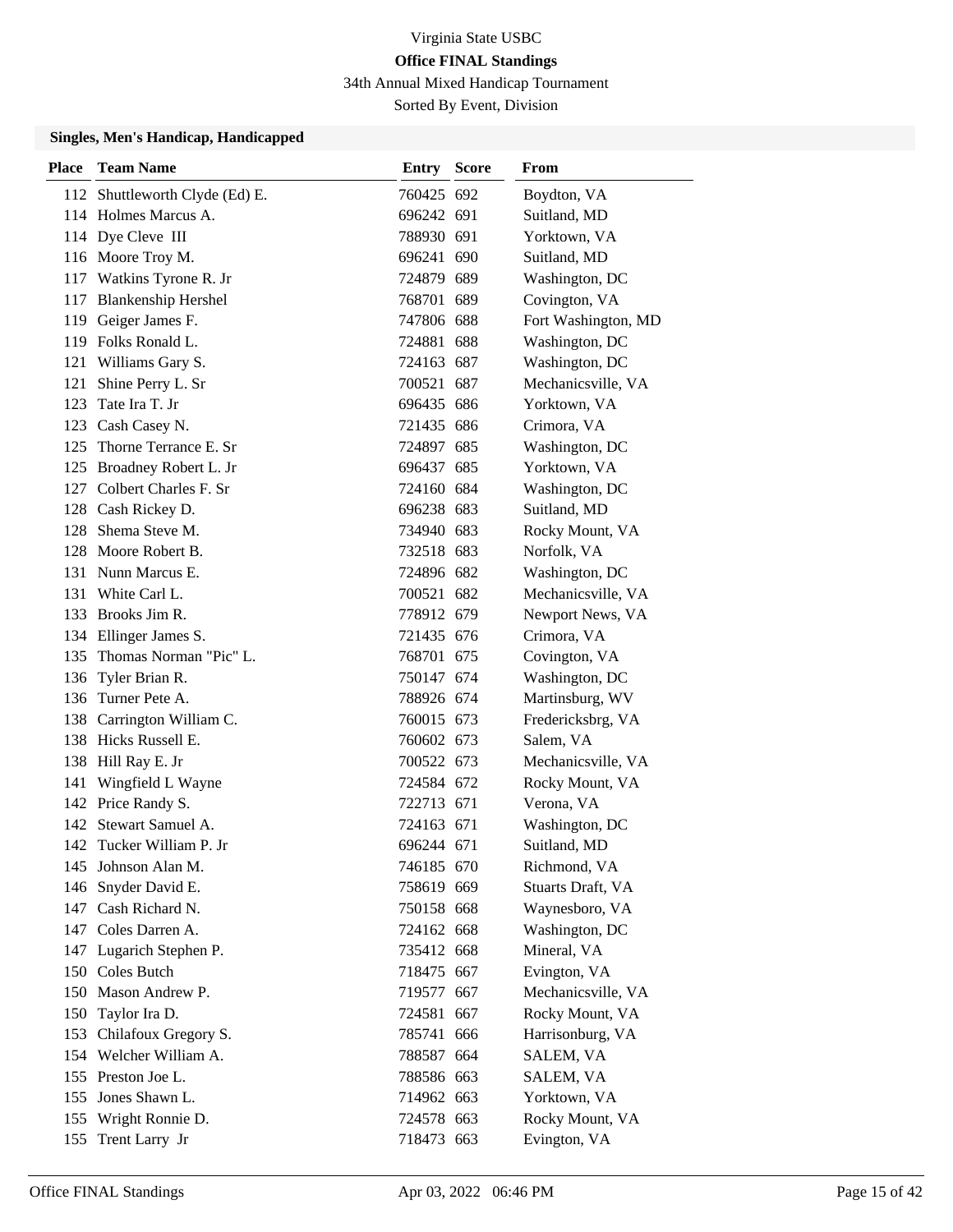34th Annual Mixed Handicap Tournament

Sorted By Event, Division

| <b>Place</b> | <b>Team Name</b>           | <b>Entry Score</b> | From                 |
|--------------|----------------------------|--------------------|----------------------|
|              | 159 Gilmore Jim W.         | 763451 662         | Henrico, VA          |
|              | 159 Russell Bruce H.       | 735412 662         | Mineral, VA          |
| 161          | Soutter Kenneth T.         | 788929 661         | Bealeton, VA         |
| 161          | Tingue Andrew(Andy) B.     | 735415 661         | Mineral, VA          |
| 161          | Isley Artie N.             | 763451 661         | Henrico, VA          |
|              | 164 Payne Jesse E.         | 718474 660         | Evington, VA         |
| 165          | Schechter Larry S.         | 735413 659         | Mineral, VA          |
|              | 166 Whitehead DeCarlos     | 696240 657         | Suitland, MD         |
| 167          | White David W.             | 718478 656         | Evington, VA         |
|              | 167 Pennix George M.       | 788927 656         | Lynchburg, VA        |
|              | 169 Boyters Ricky L.       | 714963 655         | Yorktown, VA         |
|              | 169 Douglas Walt A.        | 696246 655         | Suitland, MD         |
| 171          | Bryant Charlie L. Jr       | 700524 654         | Mechanicsville, VA   |
| 171          | Bradley Scott J.           | 788925 654         | Christiansburg, VA   |
| 173          | Lusk Sherman H.            | 754675 653         | Yorktown, VA         |
|              | 174 Bennett Samuel O.      | 724885 652         | Washington, DC       |
|              | 175 Poe David C. Jr        | 747805 651         | Fort Washington, MD  |
|              | 175 Marshall Eugene L. II  | 747804 651         | Fort Washington, MD  |
| 177          | Hall Sterling W. Jr        | 747805 649         | Fort Washington, MD  |
|              | 177 Patton Maxwell         | 696247 649         | Suitland, MD         |
| 177          | McCoy Luke M.              | 724881 649         | Washington, DC       |
|              | 180 Morton Arthur W. Jr    | 746185 648         | Richmond, VA         |
|              | 180 Robertson James P.     | 724583 648         | Rocky Mount, VA      |
|              | 182 Armstrong Kevin M.     | 736335 647         | Washington, DC       |
|              | 182 Broadney Robert L. III | 696434 647         | Yorktown, VA         |
|              | 182 Loeb Bret W.           | 783295 647         | Sandston, VA         |
| 185          | McDowell James L. Jr       | 696438 646         | Yorktown, VA         |
|              | 185 Newlin Mark D.         | 754849 646         | Stephens City, VA    |
| 187          | Yarborough David III       | 724165 645         | Washington, DC       |
| 188          | Ahner Ashby F.             | 778912 644         | Newport News, VA     |
| 188          | Prophet Ike A.             | 724884 644         | Washington, DC       |
| 188          | Watson Preston L.          | 788927 644         | Lynchburg, VA        |
|              | 191 Pifer Mark A.          | 750850 643         | Covington, VA        |
|              | 192 Williams Marvin D.     | 724884 641         | Washington, DC       |
|              | 193 Palmer Willie A.       | 788586 640         | SALEM, VA            |
|              | 193 Crump Tyrone           | 700524 640         | Mechanicsville, VA   |
| 195          | McLaughlin Vernon P. II    | 750850 639         | Covington, VA        |
|              | 195 Pope Jerrold M.        | 745367 639         | Washington, DC       |
| 197          | Harrod Marquis A.          | 724888 638         | Washington, DC       |
| 197          | Clark Raymond E. III       | 724891 638         | Washington, DC       |
|              | 197 Gilley Adam            | 737935 638         | Glen Allen, VA       |
|              | 200 Green Frank L. Sr      | 719576 637         | Mechanicsville, VA   |
|              | 200 Holmes Willie E.       | 748063 637         | Chesapeake Beach, MD |
|              | 202 Hazlewood Frank V. III | 763452 636         | Henrico, VA          |
|              | 202 Rudy Tyrus R.          | 747806 636         | Fort Washington, MD  |
|              | 202 Hale Larry H.          | 760602 636         | Salem, VA            |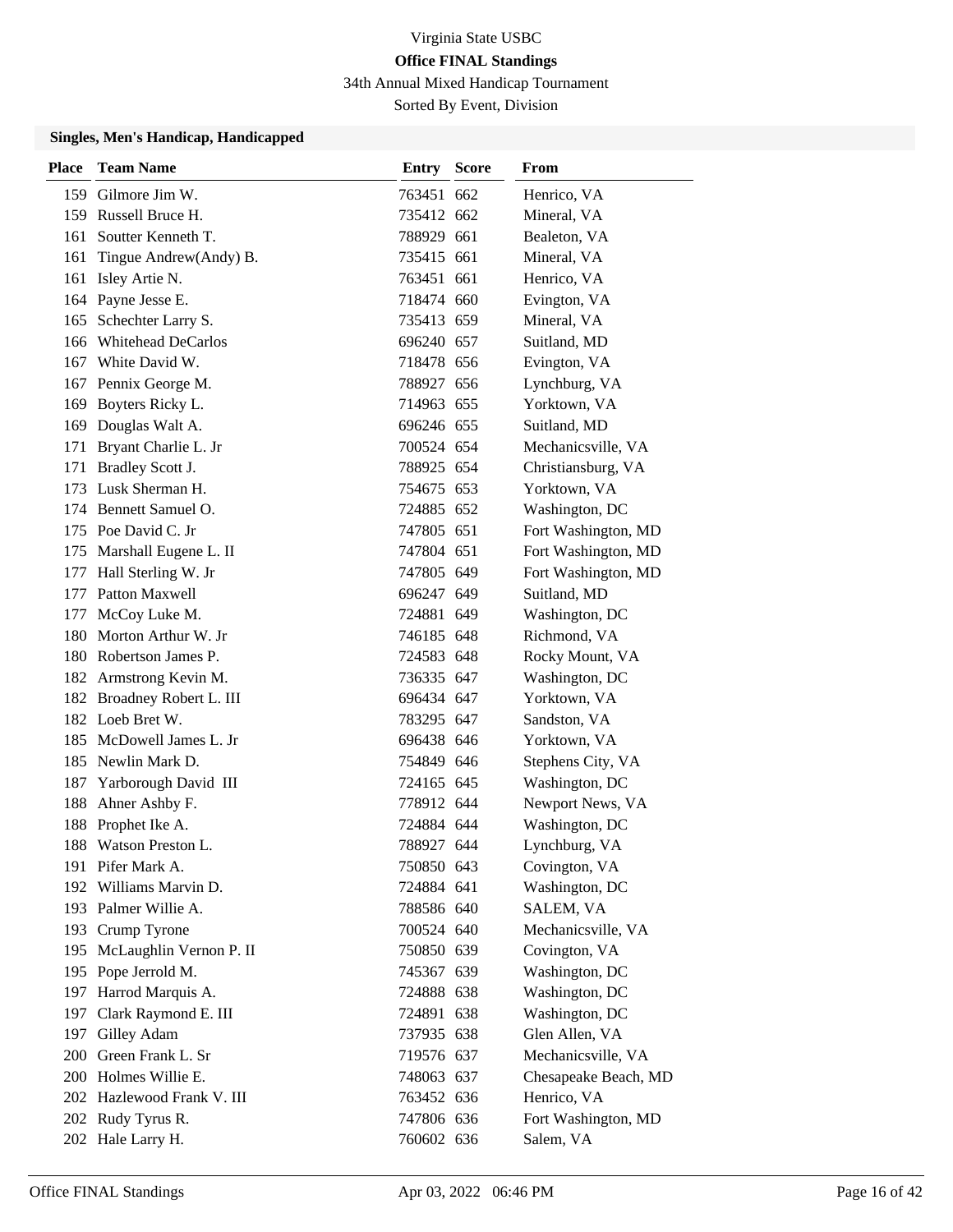34th Annual Mixed Handicap Tournament

Sorted By Event, Division

| <b>Place</b> | <b>Team Name</b>             | <b>Entry Score</b> | From                |
|--------------|------------------------------|--------------------|---------------------|
|              | 202 Williams Alvin W. Sr     | 724897 636         | Washington, DC      |
|              | 206 Ampy Kendall (Rick)      | 719577 635         | Mechanicsville, VA  |
|              | 207 Dunn Derek A. Sr         | 724888 633         | Washington, DC      |
|              | 207 McKay Donta' A.          | 724165 633         | Washington, DC      |
|              | 207 Cooper Joey N.           | 718473 633         | Evington, VA        |
|              | 210 Sherman Charles E.       | 696247 632         | Suitland, MD        |
|              | 210 Thomas Jermaine          | 735415 632         | Mineral, VA         |
|              | 212 Robinson Derrick A.      | 724894 630         | Washington, DC      |
|              | 212 Judd Kit T. Sr           | 759556 630         | Madison, NC         |
|              | 214 McDaniel Ronald R. Jr    | 758893 629         | Charlottesville, VA |
|              | 214 Mattingley Timothy A.    | 788604 629         | Waynesboro, VA      |
|              | 216 Patterson Nathaniel      | 747935 627         | Dumfries, VA        |
|              | 216 Yeagley Kenny J.         | 750851 627         | Covington, VA       |
|              | 216 Walp Lawrence E.         | 770312 627         | Petersburg, WV      |
|              | 219 Baber J Chris            | 783295 626         | Sandston, VA        |
|              | 220 Paxton Matthew R.        | 750851 625         | Covington, VA       |
|              | 221 Mitchell Franklin D.     | 763452 624         | Henrico, VA         |
|              | 222 Mason Kevin M.           | 741947 622         | Washington, DC      |
|              | 222 Manuel Troy F.           | 718469 622         | Evington, VA        |
|              | 222 Lambert Kenneth D.       | 755328 622         | Harrisonburg, VA    |
|              | 225 Bernardo Angelo L.       | 735411 620         | Mineral, VA         |
|              | 225 Richardson William A. Jr | 724890 620         | Washington, DC      |
|              | 225 Kong Jeremy E.           | 706751 620         | Stuarts Draft, VA   |
|              | 228 Cobb David Jr            | 742430 617         | Mineral, VA         |
| 229          | Granderson Darius F.         | 724887 616         | Washington, DC      |
| 229          | Shuler Paul E. Sr            | 696243 616         | Suitland, MD        |
| 231          | Welcher Roy A.               | 788587 615         | SALEM, VA           |
|              | 232 Hayes Chris T.           | 696440 614         | Yorktown, VA        |
| 233          | Samick Michael R.            | 751844 612         | Midlothian, VA      |
|              | 234 Riley Harvey R.          | 725595 610         | Salem, VA           |
| 235          | DeVore Warner A.             | 724890 609         | Washington, DC      |
|              | 236 Weaver Robert D.         | 724579 608         | Rocky Mount, VA     |
|              | 237 Garner Rigo              | 750147 607         | Washington, DC      |
|              | 238 Rowzie Benjamin C.       | 723178 606         | Waynesboro, VA      |
|              | 238 Matson Jeremy J.         | 696441 606         | Yorktown, VA        |
|              | 240 Lafon C W.               | 749514 605         | Norfolk, VA         |
|              | 241 Matthews Lowell A.       | 747804 604         | Fort Washington, MD |
|              | 242 Emerson Robert W.        | 745367 603         | Washington, DC      |
|              | 242 Chavis Tommy L.          | 700522 603         | Mechanicsville, VA  |
|              | 244 Harris Josef D.          | 747807 602         | Fort Washington, MD |
|              | 245 Nowlin Paul V.           | 724162 601         | Washington, DC      |
|              | 246 Tate Ira T. Sr           | 696440 600         | Yorktown, VA        |
|              | 247 Elliott Christopher J.   | 729513 598         | Washington, DC      |
| 247          | Shumaker Thomas "Drake"      | 770252 598         | Rice, VA            |
| 249          | Sims Edward L. Jr            | 729513 597         | Washington, DC      |
|              | 249 Weaver Gerald S. II      | 724160 597         | Washington, DC      |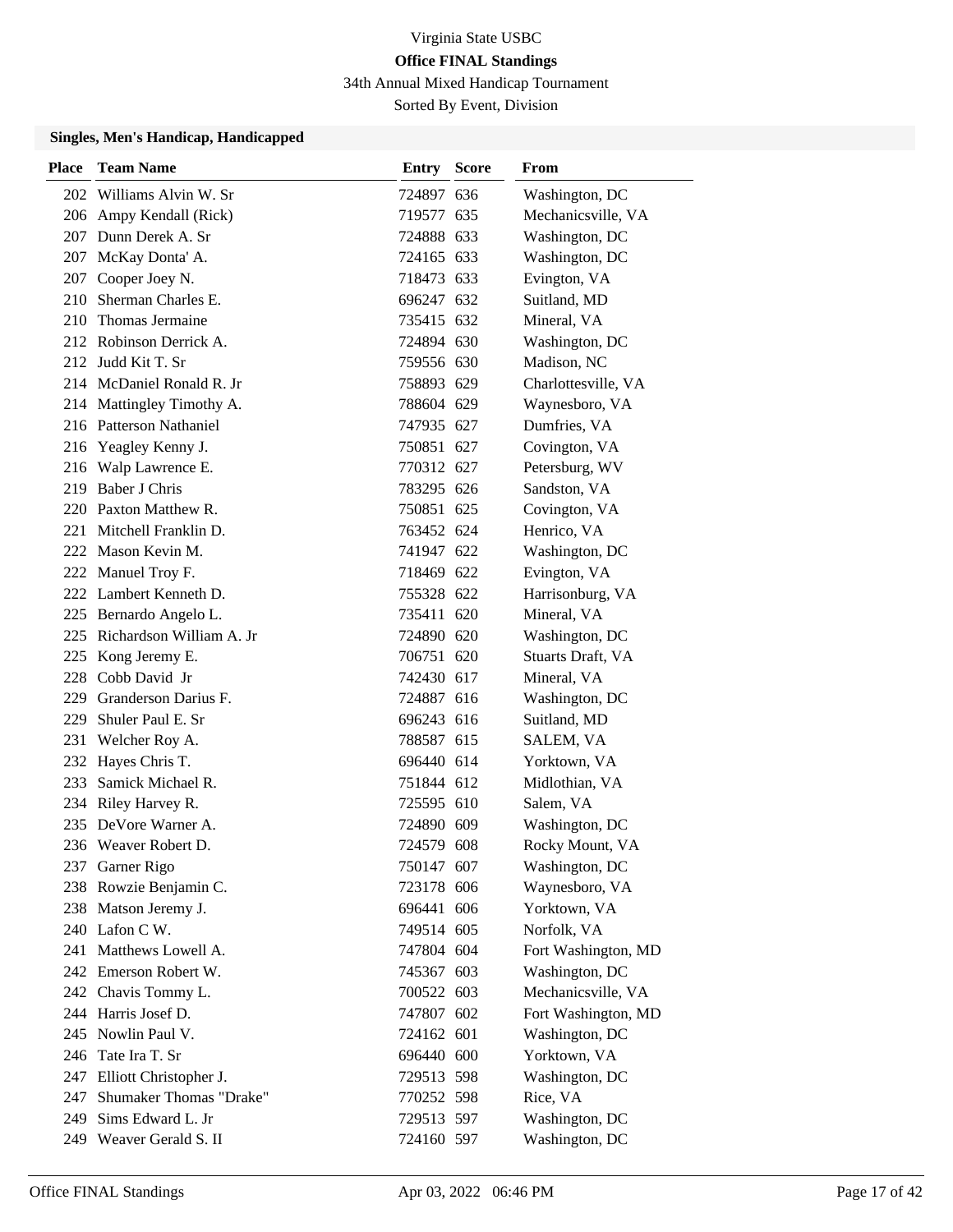34th Annual Mixed Handicap Tournament

Sorted By Event, Division

#### **Singles, Men's Handicap, Handicapped**

| Place | <b>Team Name</b>          | <b>Entry Score</b> | From               |
|-------|---------------------------|--------------------|--------------------|
|       | 251 Hall Kevin L.         | 735411 595         | Mineral, VA        |
|       | 252 Payne Carlos A.       | 724893 592         | Washington, DC     |
|       | 253 Fadely Kevin B.       | 723109 589         | Woodstock, VA      |
| 253   | Williams Tyree G. Sr      | 724879 589         | Washington, DC     |
| 255   | Allen Farnell             | 724894 587         | Washington, DC     |
|       | 256 McFetridge Michael E. | 788929 585         | Bealeton, VA       |
| 257   | Bluford Jeffrey W. Sr     | 724883 580         | Washington, DC     |
| 258   | Gilliam Gerald S.         | 719575 577         | Mechanicsville, VA |
| 259   | Shafer Michael A. Jr      | 760601 575         | Salem, VA          |
| 259   | Zirkle Marvin R.          | 725595 575         | Salem, VA          |
| 261   | Earle Roger D.            | 770312 574         | Petersburg, WV     |
|       | 262 Marshall William J.   | 724893 572         | Washington, DC     |
|       | 263 Leonard Timothy E.    | 696240 570         | Suitland, MD       |
|       | 264 Webb Mark A.          | 696439 566         | Yorktown, VA       |
| 265   | Harper Claude W.          | 735414 565         | Mineral, VA        |
|       | 266 Dempster Michael A.   | 719578 564         | Mechanicsville, VA |
|       | 267 Cheek Richard C.      | 754675 562         | Yorktown, VA       |
|       | 268 Grant Larry V.        | 735413 556         | Mineral, VA        |
|       | 268 Kubyako Nicholas A.   | 751844 556         | Midlothian, VA     |
| 270   | Ruble Bryan L.            | 754849 555         | Stephens City, VA  |
| 271   | Mayo Anthony D.           | 724887 549         | Washington, DC     |
| 272   | Jones Anson T.            | 714962 533         | Yorktown, VA       |
|       | 273 Benson Travis L.      | 735410 532         | Mineral, VA        |
|       | 274 Crawford C. Brantley  | 749507 512         | Virginia Beach, VA |
|       |                           |                    |                    |

The lowest score to cash is 759.

#### **Singles, Men's Scratch, Scratch**

| <b>Place</b> | <b>Team Name</b>       | Entry      | <b>Score</b> | From              |
|--------------|------------------------|------------|--------------|-------------------|
| 1            | Volpp Gerald L.        | 748960 812 |              | Stafford, VA      |
| 2            | Bennett Stephen T.     | 714963 782 |              | Yorktown, VA      |
| 3            | Blanton Jon D.         | 748960 762 |              | Stafford, VA      |
| 4            | Craig Robbie M.        | 752836 727 |              | Monroe, VA        |
| 5            | <b>OSGOOD JASON</b>    | 724578 716 |              | Rocky Mount, VA   |
| 6            | Richardson Jermaine J. | 724581 715 |              | Rocky Mount, VA   |
| 7            | Campbell Bryan K.      | 718471 705 |              | Evington, VA      |
| 8            | Lineberry Shannon Q.   | 706751 704 |              | Stuarts Draft, VA |
| 9            | Harlow Michael A.      | 725666 703 |              | Palmyra, VA       |
| 9            | Franklin Brian P.      | 696435 703 |              | Yorktown, VA      |
| 11           | Short Justin A.        | 725666 700 |              | Palmyra, VA       |
| 12           | Eckles Donald D.       | 760601 697 |              | Salem, VA         |
| 13           | Blankenship Brian E.   | 734940 692 |              | Rocky Mount, VA   |
| 13           | Glenn Richard R.       | 747935 692 |              | Dumfries, VA      |
| 15           | Wingfield Danny W. Sr  | 718470 678 |              | Evington, VA      |
| 16           | Ellinger James S.      | 721435 676 |              | Crimora, VA       |
| 17           | Rankin York C. Jr      | 724880 675 |              | Washington, DC    |
| 18           | Tate Ira T. Jr         | 696435 671 |              | Yorktown, VA      |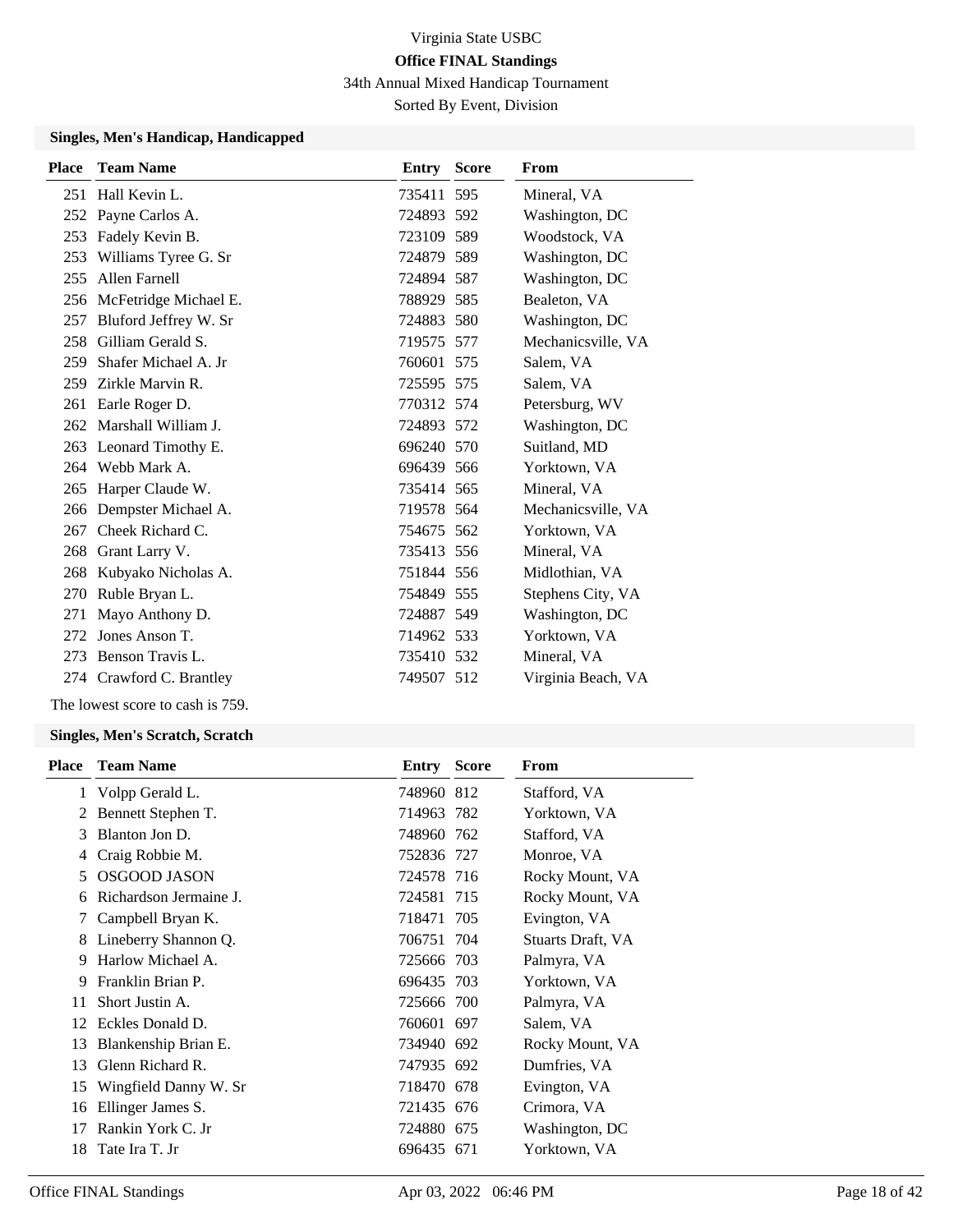34th Annual Mixed Handicap Tournament

Sorted By Event, Division

### **Singles, Men's Scratch, Scratch**

| Place | <b>Team Name</b>       | <b>Entry Score</b> | From               |
|-------|------------------------|--------------------|--------------------|
|       | 19 Koch Brian C.       | 788930 670         | Yorktown, VA       |
| 20    | Humphries Dwayne K. Sr | 724161 669         | Washington, DC     |
| 21    | Lambert Bradley S.     | 755328 664         | Harrisonburg, VA   |
| 22    | Jones Shawn L.         | 714962 663         | Yorktown, VA       |
| 23    | <b>Sweet Marlon</b>    | 696238 657         | Suitland, MD       |
| 24    | Tyler Brian R.         | 750147 653         | Washington, DC     |
|       | 24 Cash Casey N.       | 721435 653         | Crimora, VA        |
| 26    | Jones Kasonn M.        | 758612 648         | Prince George, VA  |
| 27    | Blankenship Mike T.    | 724580 644         | Rocky Mount, VA    |
| 28    | Boyters Ricky L.       | 714963 643         | Yorktown, VA       |
| 29    | Howell David J.        | 788925 639         | Christiansburg, VA |
|       | 30 Clark Patrick A. Jr | 724891 634         | Washington, DC     |
| 30    | Pittman Brian          | 724886 634         | Washington, DC     |
| 32    | Callis Sherman C. Jr   | 741947 633         | Washington, DC     |
| 32    | Wright Ronnie D.       | 724578 633         | Rocky Mount, VA    |
| 34    | Altice Sheffield II    | 724886 631         | Washington, DC     |
| 35    | Wilkerson Donzell C.   | 724892 626         | Washington, DC     |
| 36    | Snodgrass Charles C.   | 737935 625         | Glen Allen, VA     |
| 36    | Mason Harry J. III     | 724880 625         | Washington, DC     |
|       | 36 Hicks Russell E.    | 760602 625         | Salem, VA          |
| 39    | Palmer Jesse W. Jr     | 758612 622         | Prince George, VA  |
| 40    | Colbert Charles F. Sr  | 724160 621         | Washington, DC     |
| 41    | Thorne Terrance E. Sr  | 724897 619         | Washington, DC     |
| 42    | Loeb Bret W.           | 783295 614         | Sandston, VA       |
| 43    | Brooks Jim R.          | 778912 613         | Newport News, VA   |
| 44    | Clark Raymond E. III   | 724891 608         | Washington, DC     |
| 44    | Hayes Chris T.         | 696440 608         | Yorktown, VA       |
| 46    | Rowzie Benjamin C.     | 723178 606         | Waynesboro, VA     |
| 47    | Corbett Curtis H. Sr   | 724161 605         | Washington, DC     |
| 48    | Dye Cleve III          | 788930 589         | Yorktown, VA       |
| 49    | Hale Gary "Tyke"       | 718470 588         | Evington, VA       |
|       | 50 Nunn Marcus E.      | 724896 586         | Washington, DC     |
| 51    | Watkins Tyrone R. Jr   | 724879 584         | Washington, DC     |
| 52    | Gilley Adam            | 737935 581         | Glen Allen, VA     |
| 53    | Taylor Ira D.          | 724581 580         | Rocky Mount, VA    |
| 54    | Ahner Ashby F.         | 778912 578         | Newport News, VA   |
| 55    | Harrod Marquis A.      | 724888 575         | Washington, DC     |
| 56    | Bradley Scott J.       | 788925 573         | Christiansburg, VA |
| 57    | Riley Harvey R.        | 725595 571         | Salem, VA          |
| 58    | Williams Tyree G. Sr   | 724879 568         | Washington, DC     |
| 59    | Marshall William J.    | 724893 560         | Washington, DC     |
| 60    | Elliott Christopher J. | 729513 559         | Washington, DC     |
| 61    | Samick Michael R.      | 751844 558         | Midlothian, VA     |
| 62    | Shafer Michael A. Jr   | 760601 557         | Salem, VA          |
| 63    | Kubyako Nicholas A.    | 751844 556         | Midlothian, VA     |
| 63    | Johnson Alan M.        | 746185 556         | Richmond, VA       |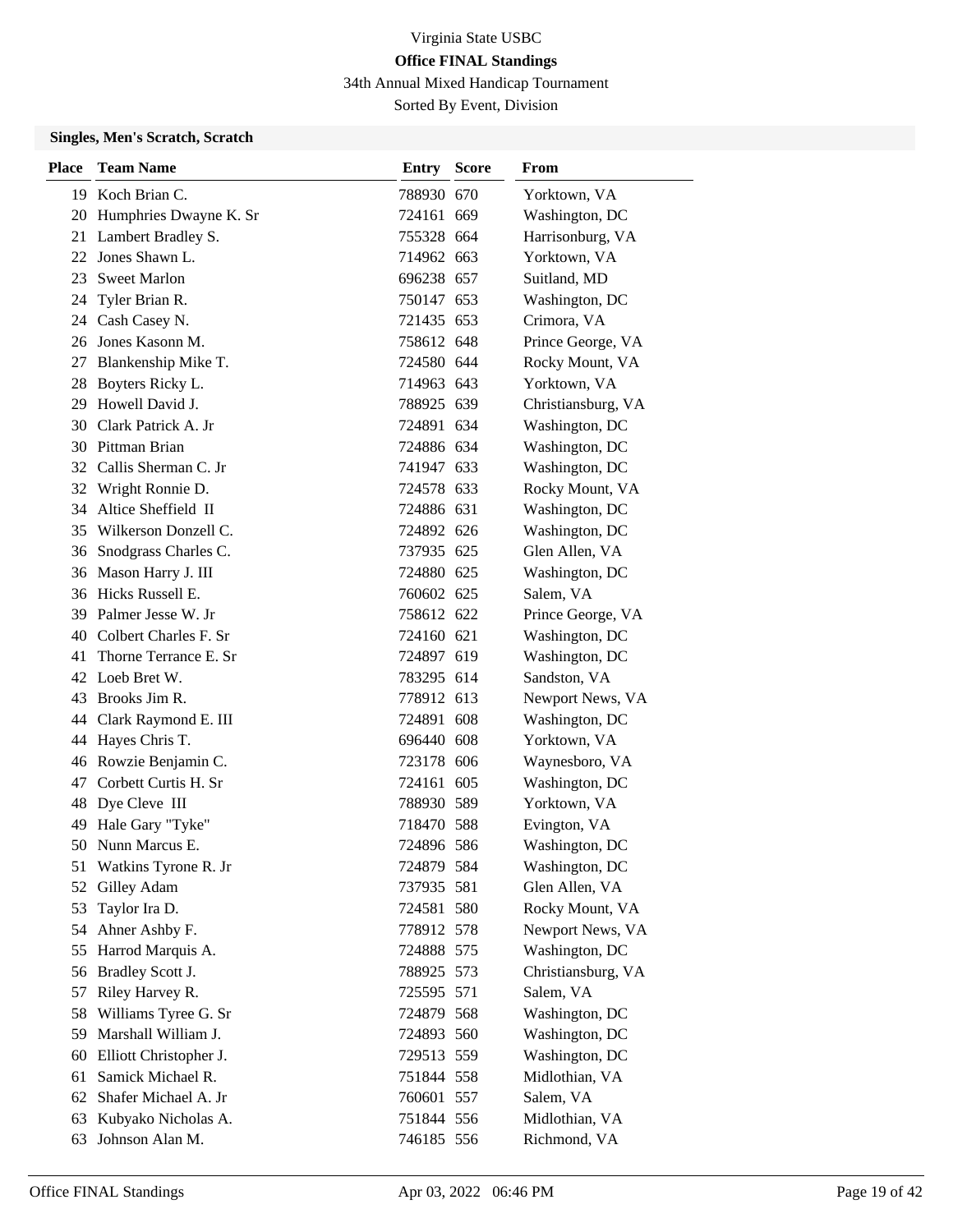34th Annual Mixed Handicap Tournament

Sorted By Event, Division

### **Singles, Men's Scratch, Scratch**

| <b>Place</b> | <b>Team Name</b>     | <b>Entry Score</b> | From              |
|--------------|----------------------|--------------------|-------------------|
|              | 65 Payne Carlos A.   | 724893 547         | Washington, DC    |
| 66           | Lambert Kenneth D.   | 755328 544         | Harrisonburg, VA  |
| 67           | Weaver Gerald S. II  | 724160 543         | Washington, DC    |
| 68           | Kong Jeremy E.       | 706751 533         | Stuarts Draft, VA |
| 69           | Mayo Anthony D.      | 724887 528         | Washington, DC    |
| 70           | Baber J Chris        | 783295 524         | Sandston, VA      |
| 71           | Williams Alvin W. Sr | 724897 522         | Washington, DC    |
| 72           | Morton Arthur W. Jr  | 746185 504         | Richmond, VA      |
| 73           | Jones Anson T.       | 714962 500         | Yorktown, VA      |
| 74           | Robinson Derrick A.  | 724894 498         | Washington, DC    |
| 75           | Sims Edward L. Jr    | 729513 495         | Washington, DC    |
| 76           | Leonard Timothy E.   | 696240 492         | Suitland, MD      |
| 77           | Patterson Nathaniel  | 747935 477         | Dumfries, VA      |
| 78           | Garner Rigo          | 750147 472         | Washington, DC    |
| 79           | Zirkle Marvin R.     | 725595 458         | Salem, VA         |
| 80           | Bennett Samuel O.    | 724885 430         | Washington, DC    |
| 81           | Mason Kevin M.       | 741947 418         | Washington, DC    |
| 82           | Granderson Darius F. | 724887 373         | Washington, DC    |

The lowest score to cash is 703.

| <b>Place</b> | <b>Team Name</b>           | <b>Entry Score</b> | From              |
|--------------|----------------------------|--------------------|-------------------|
| 1            | Harrison Lorraine B.       | 696241 838         | Suitland, MD      |
| 2            | Higgins Thelma G.          | 696240 831         | Suitland, MD      |
| 3            | Harden Ursula A.           | 696238 824         | Suitland, MD      |
| 4            | Dodson-Mitchell Lunetta B. | 763452 805         | Henrico, VA       |
| 5            | Ethridge Stephanie L.      | 754849 803         | Stephens City, VA |
| 5            | Mims Mikael                | 724882 803         | Washington, DC    |
| 7            | Chappelle Wendy C.         | 718476 802         | Evington, VA      |
| 8            | Spivey Tammy L.            | 737935 799         | Glen Allen, VA    |
| 9            | Moore Jennifer M.          | 696434 797         | Yorktown, VA      |
| 10           | Knight Keva J.             | 724895 796         | Washington, DC    |
| 11           | Discioscia Sara R.         | 696434 792         | Yorktown, VA      |
| 12           | Wagner Patricia M.         | 752836 789         | Monroe, VA        |
| 13           | Drake Brigitte E.          | 696438 788         | Yorktown, VA      |
| 14           | Sharp Andrea               | 748960 785         | Stafford, VA      |
| 14           | Clark Angela               | 724891 785         | Washington, DC    |
| 16           | Tate Amanda C.             | 696435 784         | Yorktown, VA      |
| 17           | Kirby Michele L.           | 723178 783         | Waynesboro, VA    |
| 18           | Coles Ginger G.            | 718475 778         | Evington, VA      |
| 18           | Cook Michele               | 756441 778         | Eagle Rock, VA    |
| 20           | Hale Phyllis H.            | 718470 774         | Evington, VA      |
| 21           | Davis Melody W.            | 760425 773         | Boydton, VA       |
| 22           | Johnson Angela D.          | 696244 772         | Suitland, MD      |
| 23           | Coffman Anna-Marie D.      | 696441 771         | Yorktown, VA      |
|              | 24 Hale Angela             | 724885 769         | Washington, DC    |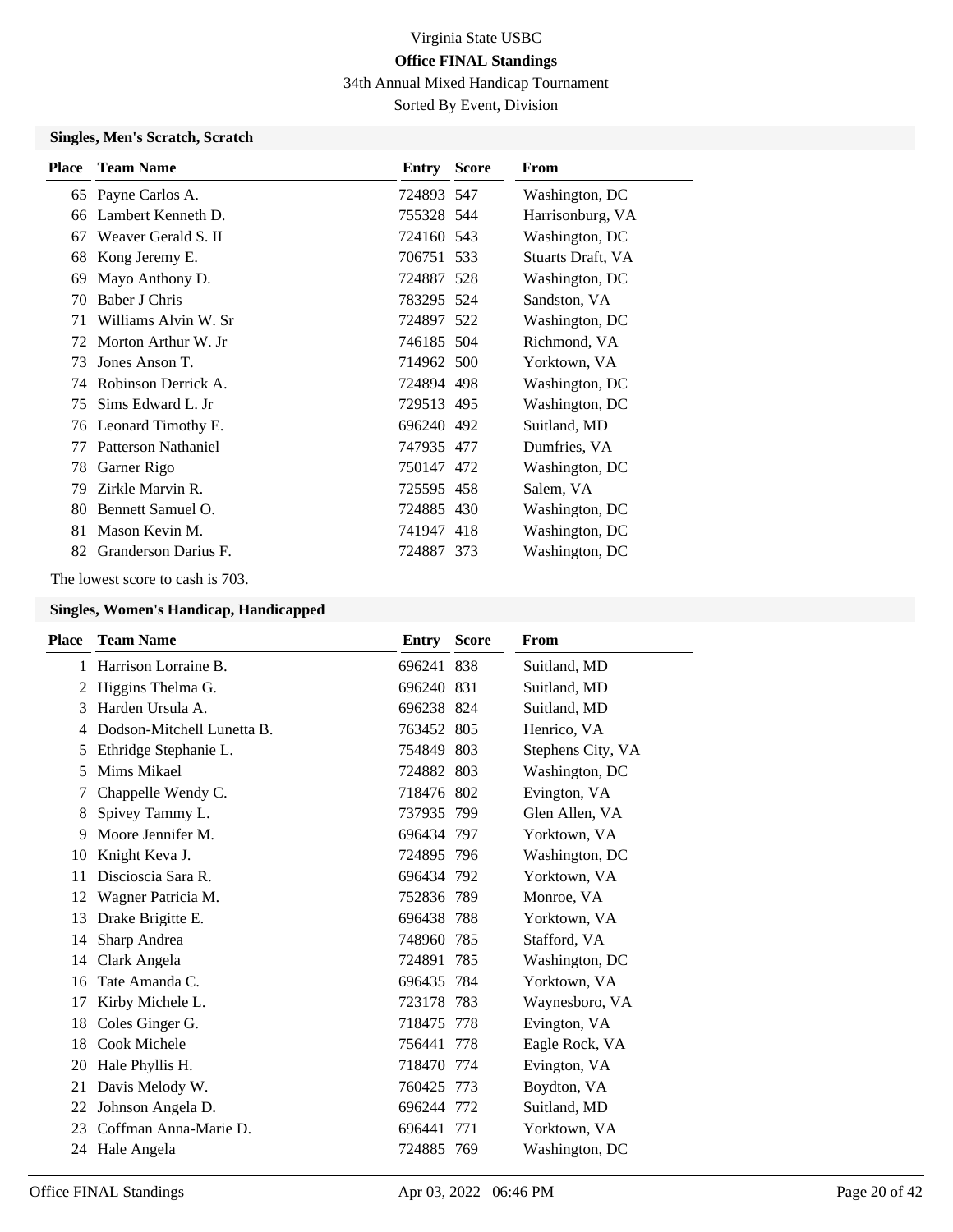34th Annual Mixed Handicap Tournament

Sorted By Event, Division

| <b>Place</b> | <b>Team Name</b>            | <b>Entry Score</b> | From                |
|--------------|-----------------------------|--------------------|---------------------|
|              | 24 Pezzella Anna M.         | 749507 769         | Virginia Beach, VA  |
| 24           | Carrington Adrienne F.      | 760015 769         | Fredericksbrg, VA   |
| 27           | Kebere Toeke'Shea A.        | 696246 768         | Suitland, MD        |
|              | 28 Abrams Cathleen E.       | 718476 767         | Evington, VA        |
| 29           | Simmons Shelby A.           | 755328 766         | Harrisonburg, VA    |
|              | 30 Pierce Betsy E.          | 714228 765         | Chesterfield, VA    |
| 31           | Cutshaw Christa M.          | 696436 764         | Yorktown, VA        |
|              | 32 Shaw Taysha L.           | 696242 762         | Suitland, MD        |
|              | 32 Prince Susan D.          | 746185 762         | Richmond, VA        |
|              | 34 Richardson Bernadette L. | 724890 761         | Washington, DC      |
| 34           | Colbert Stephanie D.        | 724160 761         | Washington, DC      |
|              | 36 Gragg Karla K.           | 788925 760         | Christiansburg, VA  |
| 37           | Paxton Victoria L.          | 750851 759         | Covington, VA       |
| 37           | Hodges Judy C.              | 724578 759         | Rocky Mount, VA     |
| 37           | Trent Dawn D.               | 718473 759         | Evington, VA        |
| 40           | Mann Phyllis M.             | 763451 756         | Henrico, VA         |
| 41           | Skaggs L. Jean              | 749514 753         | Norfolk, VA         |
| 41           | Kidd Patricia B.            | 718471 753         | Evington, VA        |
| 41           | Anderson Veronica W.        | 788927 753         | Lynchburg, VA       |
|              | 44 Brown Ginger D.          | 718478 752         | Evington, VA        |
| 45           | Shafer Jessica R.           | 760601 749         | Salem, VA           |
|              | 46 Disbrow Kristen A.       | 737935 748         | Glen Allen, VA      |
|              | 46 Watkins Tamara S.        | 724879 748         | Washington, DC      |
|              | 48 Legge Pamela R.          | 706751 747         | Stuarts Draft, VA   |
| 49           | Gray Patricia B.            | 724584 744         | Rocky Mount, VA     |
| 49           | Jordan Catherine J.         | 696245 744         | Suitland, MD        |
| 51           | Johnson Corlitta R.         | 696246 743         | Suitland, MD        |
|              | 52 Waller Ulari R.          | 724880 742         | Washington, DC      |
| 52           | Cooper Tai M.               | 724882 742         | Washington, DC      |
|              | 54 Holton Pamela G.         | 696239 741         | Suitland, MD        |
| 54           | Ray Allenna E.              | 734940 741         | Rocky Mount, VA     |
|              | 56 Hooker Evelyn            | 747807 740         | Fort Washington, MD |
| 57           | Arrington Francine W.       | 724585 739         | Rocky Mount, VA     |
| 58           | Shiflett Christine R.       | 714228 737         | Chesterfield, VA    |
| 59           | Bland Wanda B.              | 758612 736         | Prince George, VA   |
|              | 59 Kitts Jeno D.            | 718469 736         | Evington, VA        |
| 61           | Martin Valerie Kay          | 718474 735         | Evington, VA        |
| 61           | Dale Dianna L.              | 788604 735         | Waynesboro, VA      |
| 63           | Nelson Shirley A.           | 696242 734         | Suitland, MD        |
| 64           | Garner Michelle             | 736335 731         | Washington, DC      |
| 65           | Cooper Deborah O.           | 718473 730         | Evington, VA        |
| 65           | Vance Leti                  | 718474 730         | Evington, VA        |
| 65           | Smith Cristina D.           | 758619 730         | Stuarts Draft, VA   |
| 68           | Brown Jeannie D.            | 724583 729         | Rocky Mount, VA     |
| 69           | Maclin Doris G.             | 719576 728         | Mechanicsville, VA  |
| 69           | <b>Ware Tracey</b>          | 760015 728         | Fredericksbrg, VA   |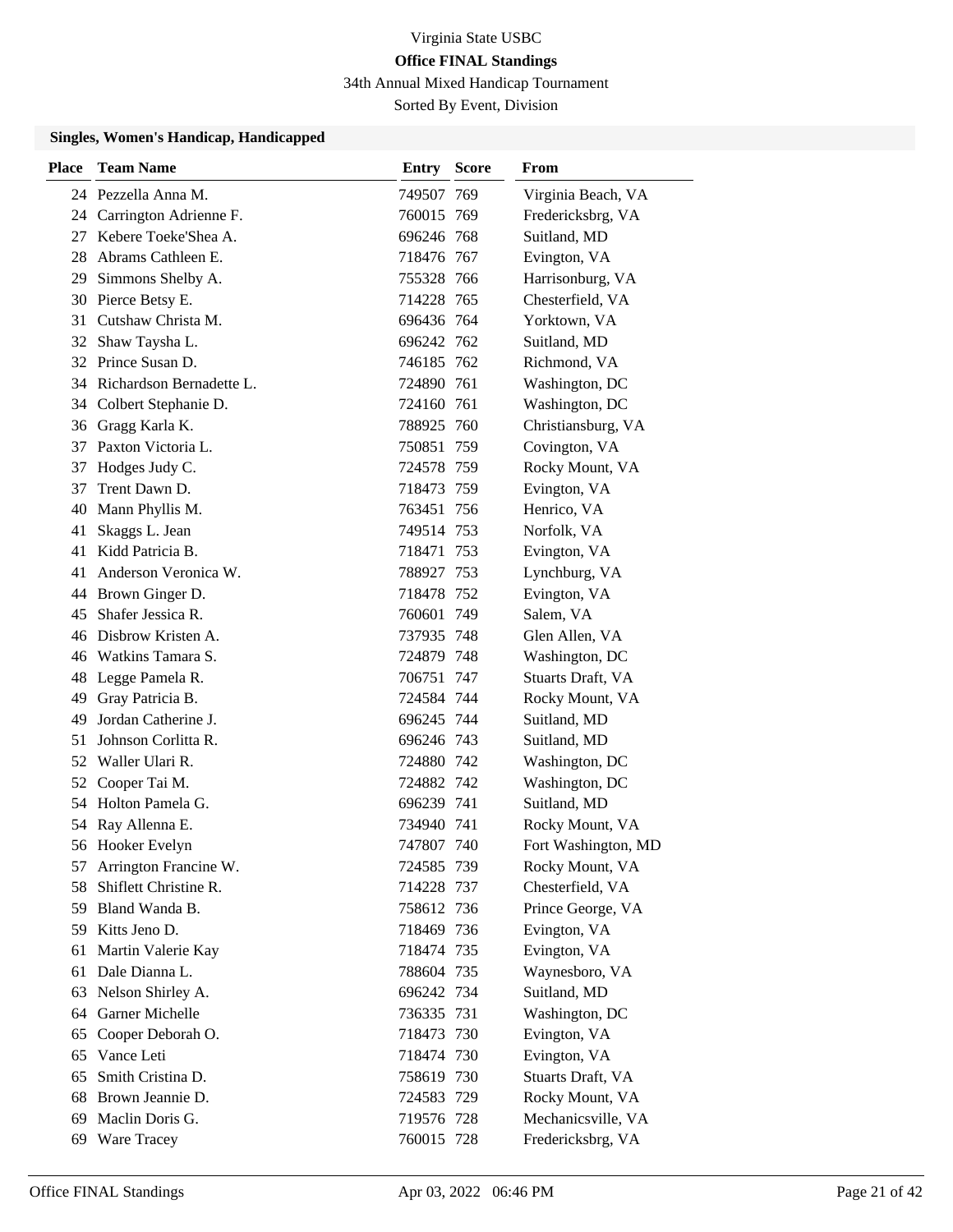34th Annual Mixed Handicap Tournament

Sorted By Event, Division

| <b>Place</b> | <b>Team Name</b>           | <b>Entry Score</b> | From                 |
|--------------|----------------------------|--------------------|----------------------|
|              | 71 Bass-Campbell Dawn N.   | 778912 727         | Newport News, VA     |
| 71           | Branham Catherine L.       | 754849 727         | Stephens City, VA    |
| 71           | Weaver Donna C.            | 724579 727         | Rocky Mount, VA      |
|              | 74 Massie Emma             | 718469 726         | Evington, VA         |
|              | 74 Hollins Michelle R.     | 696245 726         | Suitland, MD         |
| 76           | Phillips Jessica L.        | 724578 725         | Rocky Mount, VA      |
| 77           | Cook Caylyn M.             | 696437 722         | Yorktown, VA         |
| 78           | Holmes Lee Ann             | 748063 719         | Chesapeake Beach, MD |
| 78           | Hodge Kathy L.             | 770252 719         | Rice, VA             |
|              | 80 Blankenship Christy M.  | 768701 718         | Covington, VA        |
| 80           | Hylton Ashley N.           | 724579 718         | Rocky Mount, VA      |
|              | 82 Campbell Sherry T.      | 718471 717         | Evington, VA         |
| 82           | Quigley Lavinia A.         | 724880 717         | Washington, DC       |
| 82           | Stroman Cordelia O.        | 696243 717         | Suitland, MD         |
|              | 85 Caine Wilda             | 735410 716         | Mineral, VA          |
|              | 85 Schoonover Mary F.      | 734940 716         | Rocky Mount, VA      |
| 85           | Tate Algeria K.            | 747803 716         | Fort Washington, MD  |
| 85           | Poe Angela F.              | 747805 716         | Fort Washington, MD  |
| 85           | Stanley Hillary E.         | 732518 716         | Norfolk, VA          |
|              | 90 Thorpe Felicia T.       | 724893 715         | Washington, DC       |
|              | 90 Conner Dawniel C.       | 696247 715         | Suitland, MD         |
|              | 92 Clark Rhonda M.         | 724891 714         | Washington, DC       |
|              | 92 Judd Gail C.            | 759556 714         | Madison, NC          |
|              | 94 Frederick Pamela E.     | 719577 713         | Mechanicsville, VA   |
|              | 94 Richerson Sheila S.     | 719575 713         | Mechanicsville, VA   |
| 94           | Thomas Dale K.             | 724584 713         | Rocky Mount, VA      |
|              | 94 Lusk Kellie L.          | 754675 713         | Yorktown, VA         |
|              | 98 Dellapenta Yvonne M.    | 696439 712         | Yorktown, VA         |
|              | 98 Mason Kimberly D.       | 724162 712         | Washington, DC       |
|              | 100 Ferguson Kimberly A.   | 729513 710         | Washington, DC       |
| 101          | Bain Deseree R.            | 696436 709         | Yorktown, VA         |
|              | 102 Scott Keisha C.        | 724165 706         | Washington, DC       |
|              | 103 Walls Deborah C.       | 724894 705         | Washington, DC       |
|              | 103 Boyters A. Nikki       | 714963 705         | Yorktown, VA         |
|              | 105 Hayes Lisa G.          | 696440 704         | Yorktown, VA         |
|              | 106 Keyes Heather A.       | 696438 703         | Yorktown, VA         |
|              | 106 Cook Jennifer (Red) S. | 696437 703         | Yorktown, VA         |
|              | 106 Washington Monica A.   | 724884 703         | Washington, DC       |
|              | 109 Green Yoketa I.        | 696240 702         | Suitland, MD         |
|              | 109 Lambert Carolyn F.     | 755328 702         | Harrisonburg, VA     |
|              | 109 Matthews Michelle T.   | 747804 702         | Fort Washington, MD  |
|              | 109 Ellinger Wanda S.      | 721435 702         | Crimora, VA          |
|              | 109 Jeffries Cathy L.      | 788929 702         | Bealeton, VA         |
|              | 114 Watkins Stacy Mae N.   | 735411 701         | Mineral, VA          |
|              | 114 Folks Verneda J.       | 724881 701         | Washington, DC       |
|              | 116 Pointdexter Sandra     | 718472 700         | Evington, VA         |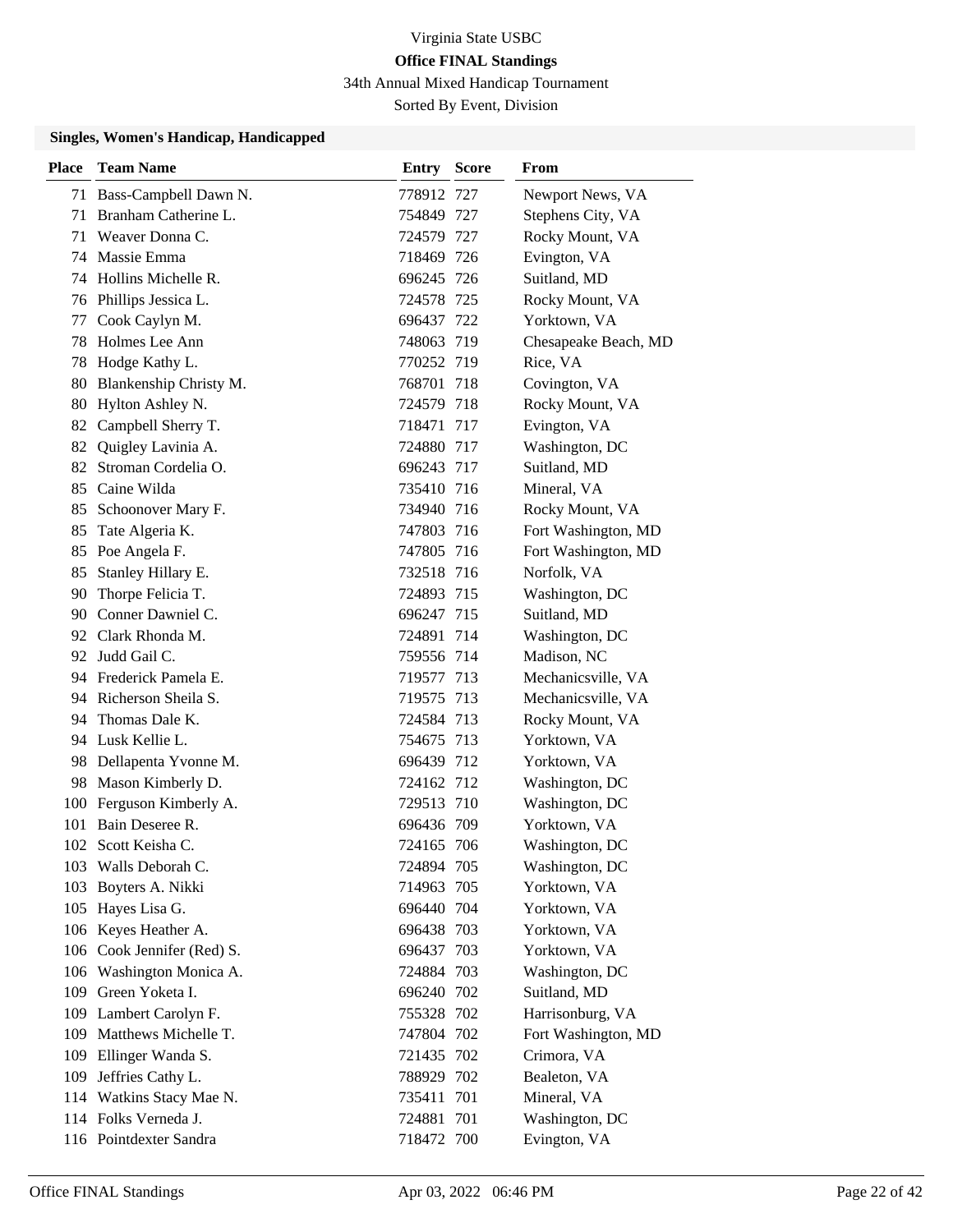34th Annual Mixed Handicap Tournament

Sorted By Event, Division

| Place | <b>Team Name</b>                 | <b>Entry Score</b> | From                |
|-------|----------------------------------|--------------------|---------------------|
|       | 116 McComb Lisa                  | 750850 700         | Covington, VA       |
|       | 116 Fadely Julie E.              | 723109 700         | Woodstock, VA       |
|       | 116 Rengers Vickie B.            | 783295 700         | Sandston, VA        |
|       | 120 Hill Portia M.               | 788586 699         | SALEM, VA           |
| 121   | Tate Anne C.                     | 696440 698         | Yorktown, VA        |
|       | 121 Russell Kimberly A.          | 735412 698         | Mineral, VA         |
|       | 123 Mcfetridge Rebel             | 788929 697         | Bealeton, VA        |
|       | 123 Cash Gina L.                 | 750158 697         | Waynesboro, VA      |
|       | 123 Collier Stephanie (Tasha) N. | 714962 697         | Yorktown, VA        |
|       | 123 Smith Kathy M.               | 723178 697         | Waynesboro, VA      |
|       | 127 Kelley Angelina D.           | 724889 696         | Washington, DC      |
|       | 127 Cyrus Paula M.               | 758612 696         | Prince George, VA   |
|       | 127 Bayes Vanessa A.             | 752836 696         | Monroe, VA          |
|       | 127 Brown Carolyn A.             | 696243 696         | Suitland, MD        |
|       | 127 Spencer Hortense(Toodie) A.  | 696247 696         | Suitland, MD        |
|       | 132 Howard Nancy                 | 718472 695         | Evington, VA        |
|       | 132 Sandidge Dorothy G.          | 788927 695         | Lynchburg, VA       |
|       | 132 Barr Cindy A.                | 788926 695         | Martinsburg, WV     |
|       | 135 Johnson Christi C.           | 724884 694         | Washington, DC      |
|       | 135 Craig Rozinia E.             | 696241 694         | Suitland, MD        |
|       | 137 Carter Brenda                | 700524 693         | Mechanicsville, VA  |
|       | 137 Parker-Cunningham Wilhemenia | 700521 693         | Mechanicsville, VA  |
|       | 137 Cooper Tracie T.             | 724583 693         | Rocky Mount, VA     |
|       | 140 McLaughlin Doris C.          | 750850 692         | Covington, VA       |
|       | 140 Belew Amy R.                 | 758893 692         | Charlottesville, VA |
| 142   | Thomas Robbie K.                 | 768701 691         | Covington, VA       |
|       | 142 Stewart Teresa S.            | 721435 691         | Crimora, VA         |
|       | 142 Eckles Krystal D.            | 760601 691         | Salem, VA           |
|       | 142 Colbert-Box Sandra M.        | 747804 691         | Fort Washington, MD |
|       | 142 Kingsbury Michelle E.        | 732518 691         | Norfolk, VA         |
| 147   | Taylor Darla D.                  | 788604 690         | Waynesboro, VA      |
| 147   | Sampiller Iva H.                 | 735412 690         | Mineral, VA         |
|       | 149 Bostic Sara D.               | 750851 689         | Covington, VA       |
|       | 149 Lafon Annie R.               | 749514 689         | Norfolk, VA         |
|       | 149 Palmer Dianna W.             | 788586 689         | SALEM, VA           |
|       | 149 Silver Carolyn A.            | 700523 689         | Mechanicsville, VA  |
| 153   | Taylor Doris S.                  | 719578 688         | Mechanicsville, VA  |
| 153   | Glenn Latoya C.                  | 747935 688         | Dumfries, VA        |
|       | 153 Clausen Vickie K.            | 722713 688         | Verona, VA          |
|       | 153 Ibargo Deborah A.            | 724585 688         | Rocky Mount, VA     |
| 157   | Heard Janine B.                  | 724897 687         | Washington, DC      |
| 157   | Cain Joy A.                      | 788926 687         | Martinsburg, WV     |
|       | 159 Wingfield Donna K.           | 718470 686         | Evington, VA        |
| 160   | Matson Julia M.                  | 696441 685         | Yorktown, VA        |
| 160   | Odgers Mandy J.                  | 788930 685         | Yorktown, VA        |
|       | 162 Crump Tasha L.               | 700524 684         | Mechanicsville, VA  |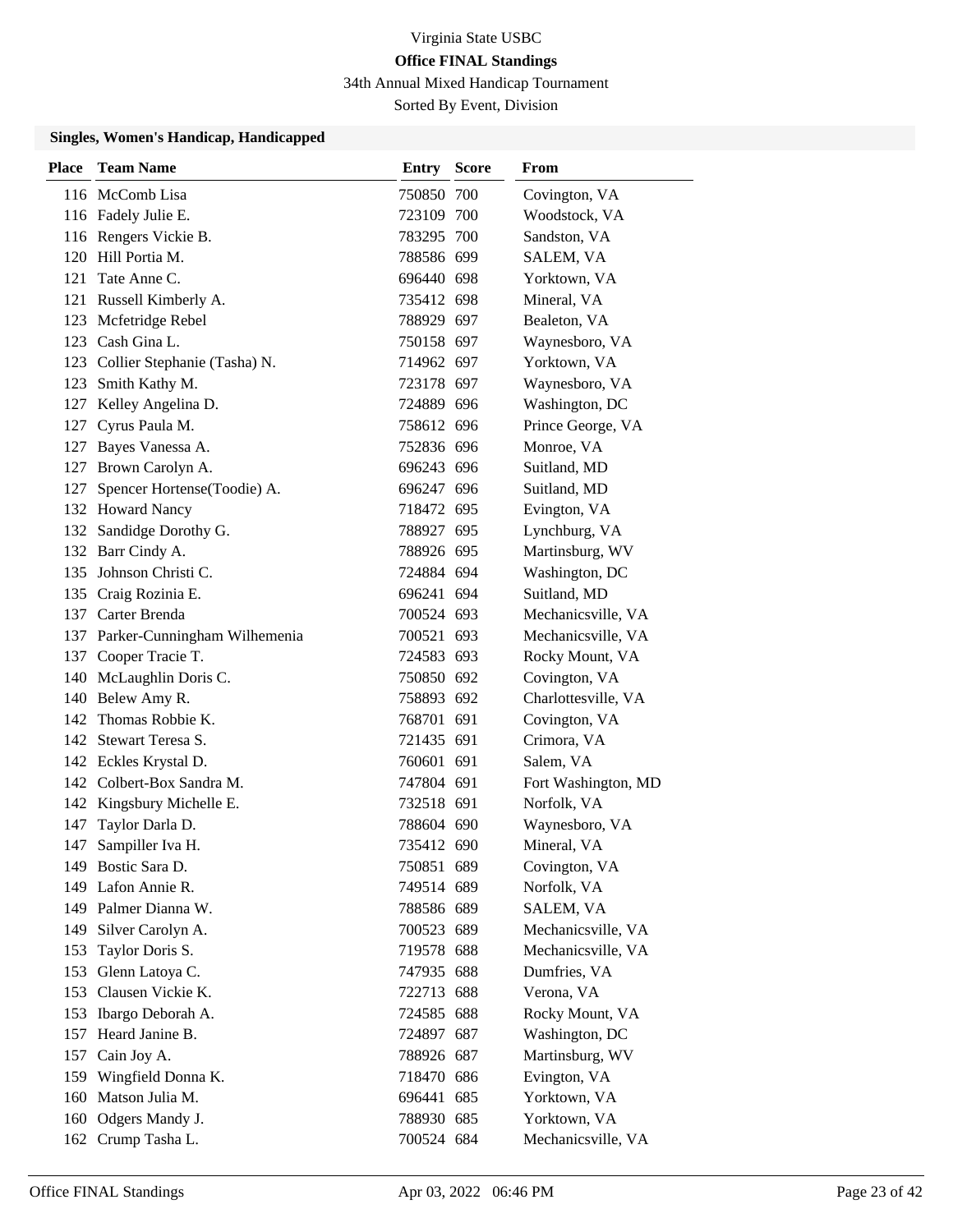34th Annual Mixed Handicap Tournament

Sorted By Event, Division

| Place | <b>Team Name</b>            | <b>Entry Score</b> | From                 |
|-------|-----------------------------|--------------------|----------------------|
|       | 162 Ellerbe Beverly M.      | 700521 684         | Mechanicsville, VA   |
|       | 162 Young Karen P.          | 724580 684         | Rocky Mount, VA      |
|       | 162 Baber Susan D.          | 706751 684         | Stuarts Draft, VA    |
|       | 166 Hogue Vanessa M.        | 747935 683         | Dumfries, VA         |
|       | 166 Casey Martha S.         | 724582 683         | Rocky Mount, VA      |
|       | 166 Rogers Connie B.        | 724577 683         | Rocky Mount, VA      |
|       | 166 Green Rebecca A.        | 700522 683         | Mechanicsville, VA   |
|       | 170 Lusk Judy D.            | 754675 682         | Yorktown, VA         |
| 170   | Johnston Tina A.            | 718475 682         | Evington, VA         |
|       | 170 White Carrie R.         | 718478 682         | Evington, VA         |
|       | 170 Habron Jacqueline L.    | 735415 682         | Mineral, VA          |
|       | 174 Wells Tina M.           | 785741 681         | Harrisonburg, VA     |
|       | 174 Rhones Carletha O.      | 724879 681         | Washington, DC       |
| 174   | Taylor Candice S.           | 696239 681         | Suitland, MD         |
|       | 174 Ritter Lynette A.       | 723109 681         | Woodstock, VA        |
| 178   | Jones Donna B.              | 788587 680         | SALEM, VA            |
| 178   | Holland Patricia A.         | 748063 680         | Chesapeake Beach, MD |
|       | 180 Perrin Edith A.         | 763451 679         | Henrico, VA          |
|       | 181 Matthews Kathy A.       | 747806 678         | Fort Washington, MD  |
|       | 182 Michael Carissa A.      | 770312 677         | Petersburg, WV       |
|       | 183 Kaplan Carol L.         | 758619 676         | Stuarts Draft, VA    |
| 183   | Stone Wandra E.             | 696237 676         | Suitland, MD         |
|       | 185 Clarke Eloise E.        | 696244 675         | Suitland, MD         |
| 185   | Keplinger Tonya D.          | 770312 675         | Petersburg, WV       |
|       | 185 Hale Melodie E.         | 760602 675         | Salem, VA            |
|       | 188 Walker Carla A.         | 724161 674         | Washington, DC       |
| 189   | Moss Debbie V.              | 719575 673         | Mechanicsville, VA   |
| 190   | Alston Annette F.           | 763453 672         | Henrico, VA          |
|       | 190 Bailey Nikki T.         | 724890 672         | Washington, DC       |
|       | 190 Colbert Debra           | 724160 672         | Washington, DC       |
|       | 190 Franklin Candi C.       | 696435 672         | Yorktown, VA         |
|       | 194 Ellis-Williams Alice E. | 747807 671         | Fort Washington, MD  |
|       | 195 Wilson Rachel N.        | 750147 670         | Washington, DC       |
| 195   | Allen Vernetta L.           | 724162 670         | Washington, DC       |
| 197   | Toney Michelle S.           | 724582 669         | Rocky Mount, VA      |
|       | 197 Hazel Cristita C.       | 735413 669         | Mineral, VA          |
|       | 199 Parker Robin E.         | 724886 668         | Washington, DC       |
| 200   | Smith-Brown Mary L.         | 724886 667         | Washington, DC       |
| 200   | Williams Sallie G.          | 724163 667         | Washington, DC       |
|       | 200 VanBuren Belinda B.     | 741947 667         | Washington, DC       |
|       | 203 McGee Jacqueline P.     | 760425 666         | Boydton, VA          |
| 203   | Huff Mikki D.               | 788925 666         | Christiansburg, VA   |
| 203   | Brown Bobbie J.             | 714962 666         | Yorktown, VA         |
| 203   | Hays Sandra                 | 696439 666         | Yorktown, VA         |
| 207   | McGee Linda J.              | 724161 665         | Washington, DC       |
| 207   | Savoy Brigitte R.           | 741947 665         | Washington, DC       |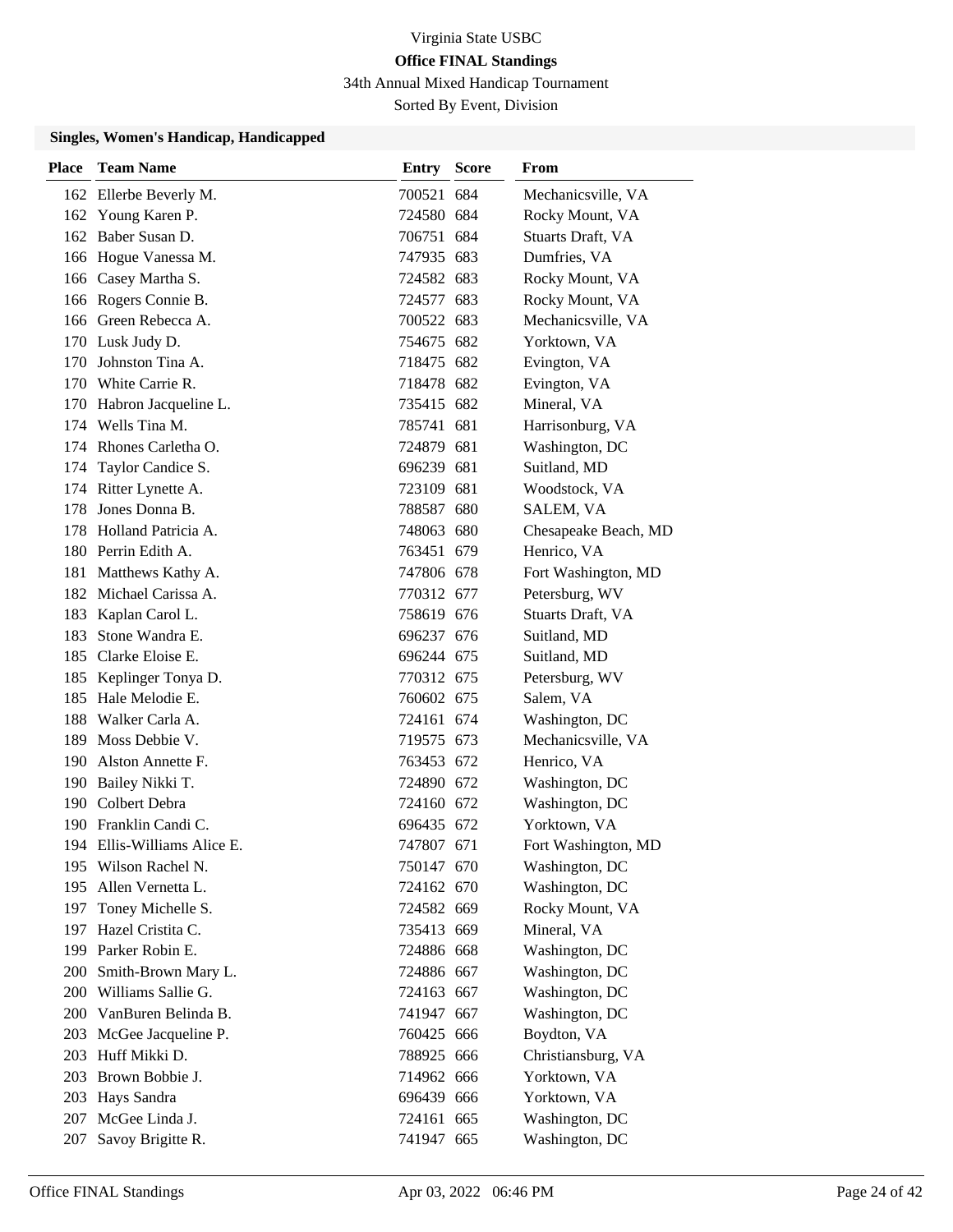34th Annual Mixed Handicap Tournament

Sorted By Event, Division

| Place | <b>Team Name</b>            | <b>Entry Score</b> | From                |
|-------|-----------------------------|--------------------|---------------------|
|       | 207 Pugh Mary A.            | 751844 665         | Midlothian, VA      |
|       | 210 Rogers Lisa M.          | 724881 663         | Washington, DC      |
|       | 211 James Patricia C.       | 724883 662         | Washington, DC      |
|       | 211 Smith Bonnie D.         | 724580 662         | Rocky Mount, VA     |
|       | 211 Haynes Donna C.         | 778912 662         | Newport News, VA    |
|       | 214 Levy Marian L.          | 719577 661         | Mechanicsville, VA  |
|       | 215 Jefferson Quintina R.   | 724894 660         | Washington, DC      |
|       | 216 Mills Sara N.           | 758893 659         | Charlottesville, VA |
|       | 216 Richardson Megan M.     | 788930 659         | Yorktown, VA        |
|       | 218 Hicks Cayla M.          | 760602 658         | Salem, VA           |
|       | 219 Lightfoot Paulette J.   | 719578 657         | Mechanicsville, VA  |
|       | 219 Craghead Marah A.       | 756441 657         | Eagle Rock, VA      |
|       | 221 Campbell Dorothy S.     | 747806 656         | Fort Washington, MD |
|       | 221 Barber Maia C.          | 724165 656         | Washington, DC      |
|       | 223 Dunbar Felicia D.       | 785741 655         | Harrisonburg, VA    |
|       | 224 Gorham Michelle L.      | 724883 654         | Washington, DC      |
|       | 224 Lee Brittany D.         | 763453 654         | Henrico, VA         |
|       | 226 Beck Margo L.           | 783295 652         | Sandston, VA        |
|       | 227 Hodges Connie T.        | 724577 651         | Rocky Mount, VA     |
|       | 228 Fogus Chelsea M.        | 770252 648         | Rice, VA            |
|       | 229 Counts Ann A.           | 714963 647         | Yorktown, VA        |
|       | 230 Collick Angela D.       | 747805 646         | Fort Washington, MD |
|       | 230 Savoy Iris N.           | 724889 646         | Washington, DC      |
|       | 230 Russell Soledad U.      | 735414 646         | Mineral, VA         |
|       | 233 Nunn Celestine          | 724896 645         | Washington, DC      |
|       | 234 Greene Nannie N.        | 788587 644         | SALEM, VA           |
|       | 235 Burton Robin            | 724888 643         | Washington, DC      |
|       | 235 Hawkins Barbara A.      | 745367 643         | Washington, DC      |
|       | 235 Williams Katherine      | 725595 643         | Salem, VA           |
|       | 238 Morrisey Eva M.         | 696237 642         | Suitland, MD        |
| 238   | <b>Tingle Melody</b>        | 724888 642         | Washington, DC      |
| 240   | Williams Felicia A.         | 724892 641         | Washington, DC      |
|       | 240 Hazlewood Nancy L.      | 763452 641         | Henrico, VA         |
|       | 242 Williams Kylea J.       | 735410 640         | Mineral, VA         |
|       | 243 Murphy Penny K.         | 735411 639         | Mineral, VA         |
|       | 244 Lawrence Kimberleigh N. | 729513 638         | Washington, DC      |
|       | 245 Meredith Sonya B.       | 724893 636         | Washington, DC      |
|       | 246 Volpp Wanda R.          | 748960 634         | Stafford, VA        |
| 246   | <b>Stewart Mildred</b>      | 724163 634         | Washington, DC      |
|       | 248 Cunningham Valerie L.   | 700522 633         | Mechanicsville, VA  |
|       | 249 Evans Anitra M.         | 724164 631         | Washington, DC      |
|       | 250 Zirkle Laurie T.        | 725595 628         | Salem, VA           |
|       | 250 Key Lutricia B.         | 696238 628         | Suitland, MD        |
|       | 252 Terry Shelley D.        | 724887 627         | Washington, DC      |
| 253   | Smith Ryan N.               | 724896 623         | Washington, DC      |
| 253   | Reynolds Chelsea L.         | 725666 623         | Palmyra, VA         |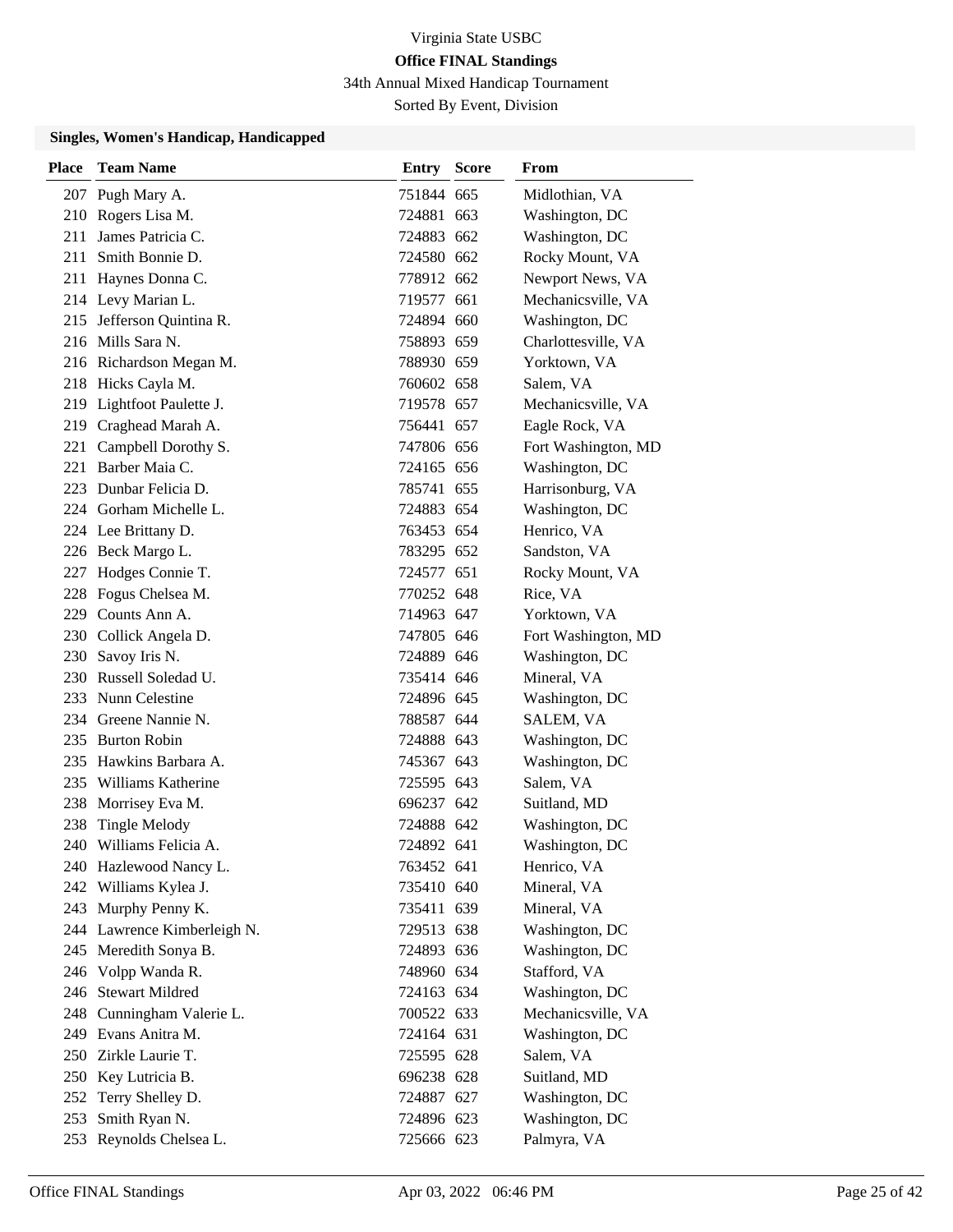34th Annual Mixed Handicap Tournament

Sorted By Event, Division

#### **Singles, Women's Handicap, Handicapped**

| <b>Place</b> | <b>Team Name</b>           | <b>Entry Score</b> | From               |
|--------------|----------------------------|--------------------|--------------------|
|              | 255 Houchens Ginger L.     | 725666 622         | Palmyra, VA        |
| 255          | Nilsen Razel S.            | 735414 622         | Mineral, VA        |
| 257          | Johnson Tonya M.           | 724895 621         | Washington, DC     |
| 258          | Wood Janet M.              | 745367 619         | Washington, DC     |
| 259          | Crawford Donna M.          | 749507 618         | Virginia Beach, VA |
| 259          | Lawrence Veronica D.       | 736335 618         | Washington, DC     |
| 261          | Hansen Haley F.            | 751844 617         | Midlothian, VA     |
|              | 262 Young Tanya H.         | 724581 615         | Rocky Mount, VA    |
| 263          | Granderson Samantha D.     | 724887 614         | Washington, DC     |
|              | 264 Richardson Princess    | 750147 613         | Washington, DC     |
| 265          | Jackson-Marshall Agatha V. | 700523 610         | Mechanicsville, VA |
| 266          | Waters Janice M.           | 724164 609         | Washington, DC     |
| 267          | Howard Lori N.             | 724885 607         | Washington, DC     |
| 268          | Tinsley Martessa D.        | 724897 606         | Washington, DC     |
| 269          | Schechter Kathy E.         | 735413 601         | Mineral, VA        |
| 270          | Allen Judith L.            | 735415 599         | Mineral, VA        |
| 270          | Lightfoot Mia L.           | 719576 599         | Mechanicsville, VA |
| 272          | Morton Ollie K.            | 746185 595         | Richmond, VA       |
| 273          | Williams Monique A.        | 724892 591         | Washington, DC     |
| 274          | Richardson Kaye            | 724581 575         | Rocky Mount, VA    |
| 275          | Wood Kathleen (kathy) P.   | 750158 416         | Waynesboro, VA     |

The lowest score to cash is 767.

#### **Singles, Women's Scratch, Scratch**

| Place | <b>Team Name</b>      | Entry      | <b>Score</b> | From               |
|-------|-----------------------|------------|--------------|--------------------|
| 1     | Spivey Tammy L.       | 737935 733 |              | Glen Allen, VA     |
|       | Discioscia Sara R.    | 696434 699 |              | Yorktown, VA       |
| 3     | Sharp Andrea          | 748960 677 |              | Stafford, VA       |
| 4     | Higgins Thelma G.     | 696240 672 |              | Suitland, MD       |
| 5     | Glenn Latoya C.       | 747935 670 |              | Dumfries, VA       |
| 6     | Bass-Campbell Dawn N. | 778912 652 |              | Newport News, VA   |
| 6     | Tate Amanda C.        | 696435 652 |              | Yorktown, VA       |
| 8     | Hicks Cayla M.        | 760602 637 |              | Salem, VA          |
| 9     | Colbert Stephanie D.  | 724160 632 |              | Washington, DC     |
| 10    | Franklin Candi C.     | 696435 627 |              | Yorktown, VA       |
| 11    | Rengers Vickie B.     | 783295 616 |              | Sandston, VA       |
| 12    | Disbrow Kristen A.    | 737935 607 |              | Glen Allen, VA     |
| 12    | Gragg Karla K.        | 788925 607 |              | Christiansburg, VA |
| 14    | Legge Pamela R.       | 706751 606 |              | Stuarts Draft, VA  |
| 15    | Prince Susan D.       | 746185 600 |              | Richmond, VA       |
| 16    | Ferguson Kimberly A.  | 729513 599 |              | Washington, DC     |
| 17    | Waller Ulari R.       | 724880 595 |              | Washington, DC     |
| 18    | Richardson Megan M.   | 788930 593 |              | Yorktown, VA       |
| 19    | Thorpe Felicia T.     | 724893 586 |              | Washington, DC     |
| 20    | Jefferson Quintina R. | 724894 585 |              | Washington, DC     |
| 21    | Clark Angela          | 724891 584 |              | Washington, DC     |
|       |                       |            |              |                    |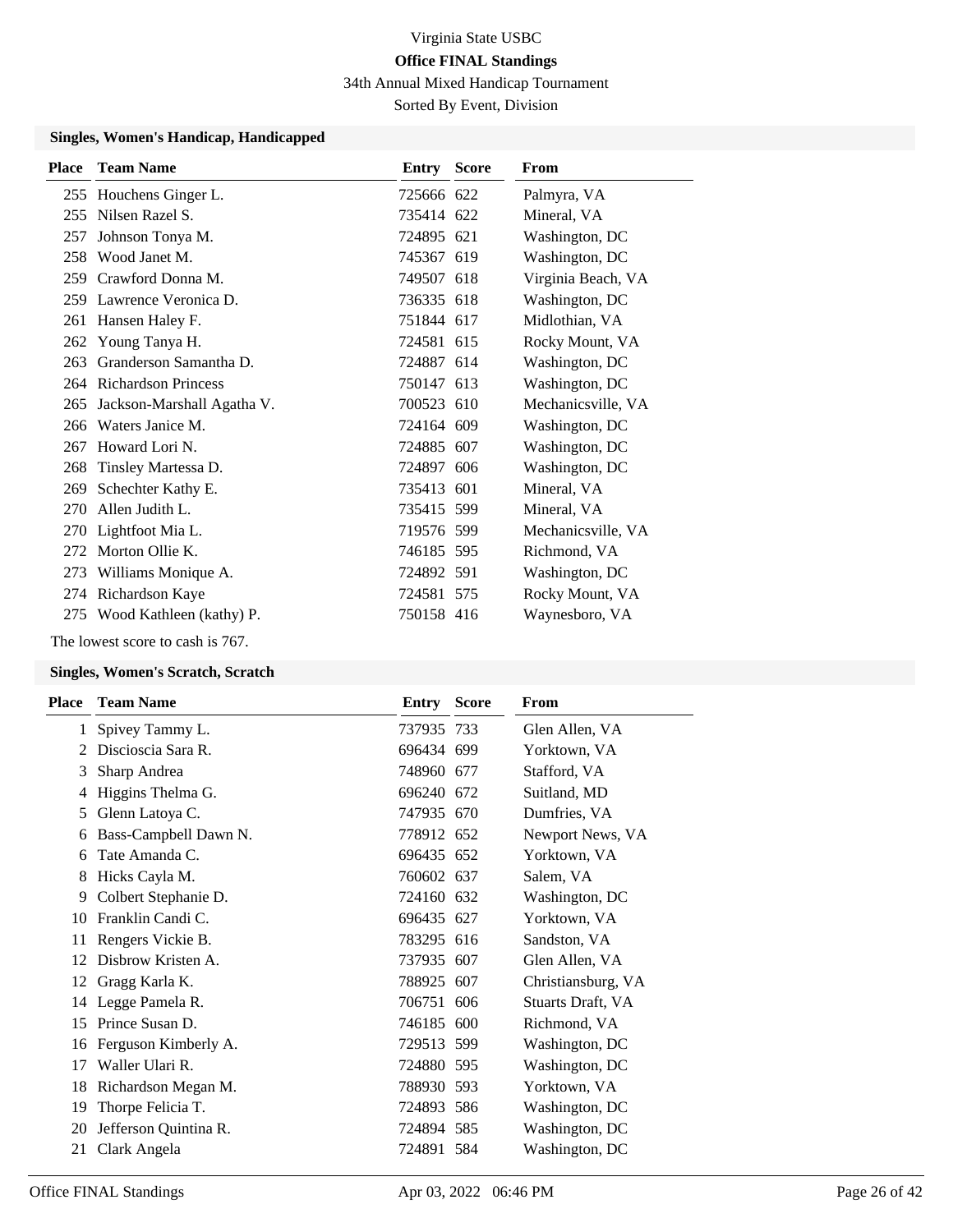34th Annual Mixed Handicap Tournament

Sorted By Event, Division

### **Singles, Women's Scratch, Scratch**

| Place | <b>Team Name</b>             | <b>Entry Score</b> | From               |
|-------|------------------------------|--------------------|--------------------|
|       | 21 Reynolds Chelsea L.       | 725666 584         | Palmyra, VA        |
|       | 23 Lawrence Kimberleigh N.   | 729513 575         | Washington, DC     |
| 24    | Simmons Shelby A.            | 755328 574         | Harrisonburg, VA   |
| 25    | Wilson Rachel N.             | 750147 571         | Washington, DC     |
| 25    | Zirkle Laurie T.             | 725595 571         | Salem, VA          |
| 27    | Pugh Mary A.                 | 751844 569         | Midlothian, VA     |
| 28    | Baber Susan D.               | 706751 567         | Stuarts Draft, VA  |
| 29    | Morton Ollie K.              | 746185 553         | Richmond, VA       |
| 29    | Smith-Brown Mary L.          | 724886 553         | Washington, DC     |
| 31    | Colbert Debra                | 724160 552         | Washington, DC     |
| 31    | Huff Mikki D.                | 788925 552         | Christiansburg, VA |
| 31    | Boyters A. Nikki             | 714963 552         | Yorktown, VA       |
| 34    | Williams Monique A.          | 724892 543         | Washington, DC     |
| 35    | Beck Margo L.                | 783295 541         | Sandston, VA       |
| 36    | Hale Angela                  | 724885 535         | Washington, DC     |
| 37    | Richardson Kaye              | 724581 533         | Rocky Mount, VA    |
| 38    | Odgers Mandy J.              | 788930 526         | Yorktown, VA       |
| 39    | Volpp Wanda R.               | 748960 523         | Stafford, VA       |
| 40    | Heard Janine B.              | 724897 513         | Washington, DC     |
| 40    | Quigley Lavinia A.           | 724880 513         | Washington, DC     |
| 42    | Granderson Samantha D.       | 724887 512         | Washington, DC     |
| 43    | <b>Tingle Melody</b>         | 724888 510         | Washington, DC     |
| 44    | Walker Carla A.              | 724161 500         | Washington, DC     |
| 45    | Brown Bobbie J.              | 714962 495         | Yorktown, VA       |
| 46    | Haynes Donna C.              | 778912 494         | Newport News, VA   |
| 47    | Key Lutricia B.              | 696238 493         | Suitland, MD       |
| 47    | <b>Richardson Princess</b>   | 750147 493         | Washington, DC     |
| 49    | Terry Shelley D.             | 724887 492         | Washington, DC     |
| 50    | Watkins Tamara S.            | 724879 490         | Washington, DC     |
| 50    | Houchens Ginger L.           | 725666 490         | Palmyra, VA        |
| 52    | Hogue Vanessa M.             | 747935 485         | Dumfries, VA       |
| 53    | Hansen Haley F.              | 751844 476         | Midlothian, VA     |
| 54    | Meredith Sonya B.            | 724893 465         | Washington, DC     |
| 55    | Tinsley Martessa D.          | 724897 456         | Washington, DC     |
| 56    | McGee Linda J.               | 724161 455         | Washington, DC     |
| 57    | Rhones Carletha O.           | 724879 450         | Washington, DC     |
| 58    | Hawkins Barbara A.           | 745367 445         | Washington, DC     |
| 59    | Parker Robin E.              | 724886 425         | Washington, DC     |
| 60    | Collier Stephanie (Tasha) N. | 714962 421         | Yorktown, VA       |
| 61    | Clark Rhonda M.              | 724891 417         | Washington, DC     |
| 62    | McComb Lisa                  | 750850 412         | Covington, VA      |
| 63    | Savoy Brigitte R.            | 741947 407         | Washington, DC     |
| 64    | Lambert Carolyn F.           | 755328 402         | Harrisonburg, VA   |
| 65    | Counts Ann A.                | 714963 368         | Yorktown, VA       |
| 66    | Nunn Celestine               | 724896 366         | Washington, DC     |
| 67    | VanBuren Belinda B.          | 741947 292         | Washington, DC     |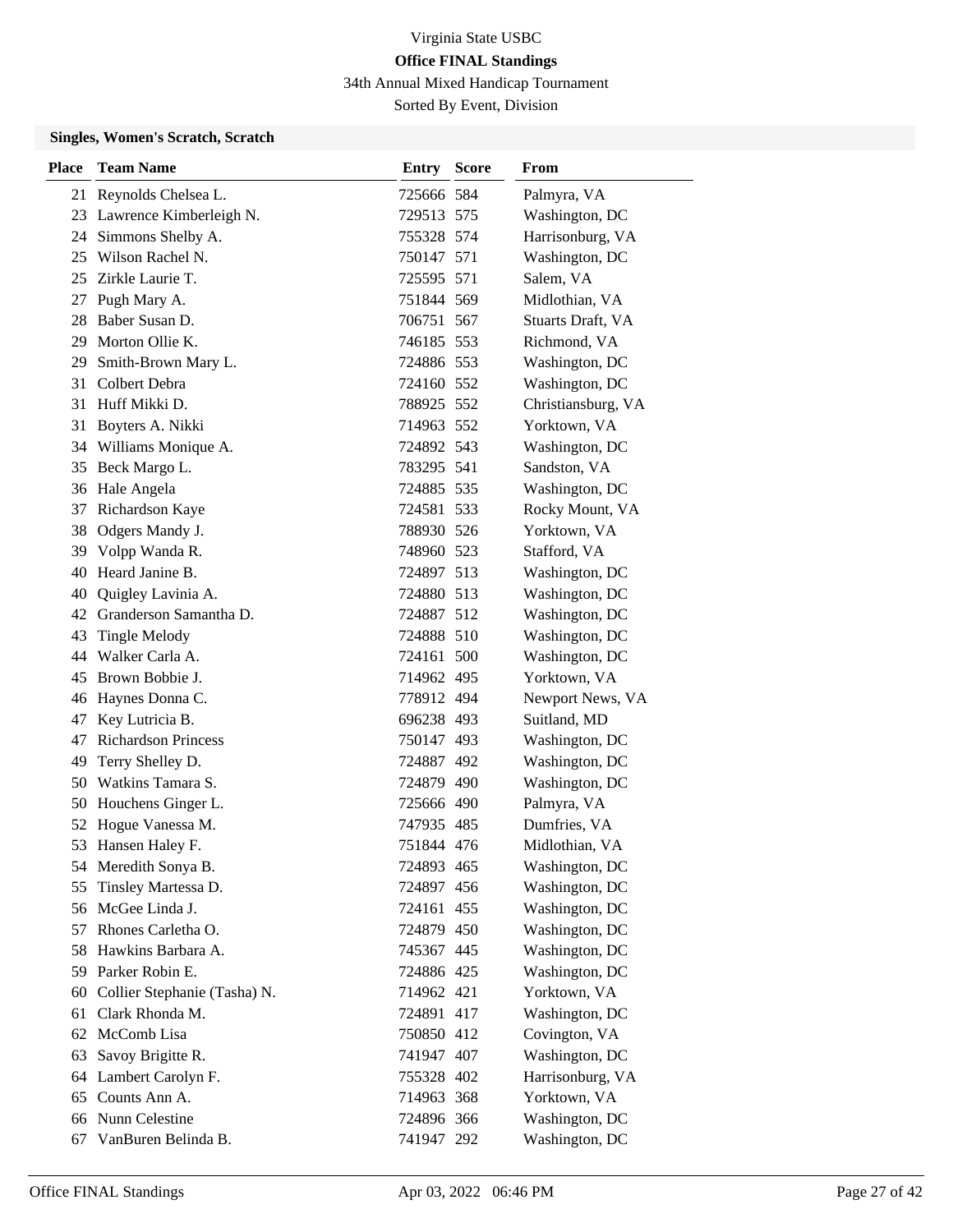34th Annual Mixed Handicap Tournament

Sorted By Event, Division

The lowest score to cash is 652.

| <b>Place</b> | <b>Team Name</b>         | <b>Entry Score</b> | From                |
|--------------|--------------------------|--------------------|---------------------|
|              | 1 Gross Dwayne A. Sr     | 696243 2,379       | Suitland, MD        |
|              | 2 Bowles Darius          | 758893 2,371       | Charlottesville, VA |
| 3            | Turner Kervin B.         | 714228 2,368       | Chesterfield, VA    |
|              | 4 Massie Brian D.        | 724885 2,353       | Washington, DC      |
| 5            | Kirby Shannon D.         | 723178 2,350       | Waynesboro, VA      |
| 6            | <b>Taylor Damien</b>     | 696239 2,320       | Suitland, MD        |
| 7            | Hollins James A.         | 696245 2,316       | Suitland, MD        |
| 8            | Callis Sherman C. Jr     | 741947 2,313       | Washington, DC      |
| 9            | Campbell Bryan K.        | 718471 2,310       | Evington, VA        |
| 10           | Jordan Dexter N.         | 696245 2,306       | Suitland, MD        |
| 11           | <b>Bayes Vincent</b>     | 752836 2,302       | Monroe, VA          |
|              | 12 Wilkerson Donzell C.  | 724892 2,300       | Washington, DC      |
| 13           | Nash Mark D.             | 718472 2,294       | Evington, VA        |
|              | 14 Fontenot Dominique D. | 742430 2,289       | Mineral, VA         |
| 15           | Johnson Robert T.        | 696246 2,287       | Suitland, MD        |
|              | 16 Blanton Jon D.        | 748960 2,270       | Stafford, VA        |
| 17           | Dressler Chris O.        | 756441 2,262       | Eagle Rock, VA      |
|              | 18 Maclin Larry D.       | 719578 2,253       | Mechanicsville, VA  |
|              | 19 Watkins Tyrone R. Jr  | 724879 2,249       | Washington, DC      |
|              | 20 Wood Warren L.        | 750158 2,247       | Waynesboro, VA      |
|              | 20 Molloy Jack N.        | 696434 2,247       | Yorktown, VA        |
|              | 22 Mason Harry J. III    | 724880 2,245       | Washington, DC      |
| 23           | Koch Brian C.            | 788930 2,242       | Yorktown, VA        |
| 24           | Johnson Johnie J.        | 696244 2,241       | Suitland, MD        |
| 25           | Rook John C.             | 696439 2,238       | Yorktown, VA        |
|              | 26 Marshall Robert W.    | 700523 2,233       | Mechanicsville, VA  |
|              | 27 McCollum Brian O.     | 736335 2,232       | Washington, DC      |
|              | 28 Brandon Juan M.       | 718474 2,229       | Evington, VA        |
| 29           | Bryant Charlie L. Jr     | 700524 2,224       | Mechanicsville, VA  |
| 29           | White David W.           | 718478 2,224       | Evington, VA        |
| 31           | Wingfield Danny W. Sr    | 718470 2,223       | Evington, VA        |
| 32           | Knight Terry M. Jr       | 724895 2,222       | Washington, DC      |
|              | 33 Rinker Michael E.     | 723109 2,218       | Woodstock, VA       |
|              | 34 Lineberry Shannon Q.  | 706751 2,216       | Stuarts Draft, VA   |
|              | 35 Clark Patrick A. Jr   | 724891 2,213       | Washington, DC      |
|              | 36 Rankin York C. Jr     | 724880 2,211       | Washington, DC      |
| 37           | Altice Sheffield II      | 724886 2,210       | Washington, DC      |
| 38           | Shifflett James E.       | 724579 2,199       | Rocky Mount, VA     |
| 39           | Howell David J.          | 788925 2,198       | Christiansburg, VA  |
| 40           | Cobb David Jr            | 742430 2,196       | Mineral, VA         |
| 41           | Wright Coy L.            | 724583 2,193       | Rocky Mount, VA     |
| 42           | Allen Christopher R.     | 763453 2,189       | Henrico, VA         |
| 43           | Kyger Grant W.           | 770252 2,188       | Rice, VA            |
| 44           | Perry Carl L.            | 760425 2,184       | Boydton, VA         |
| 45           | Brown Paul G.            | 718478 2,182       | Evington, VA        |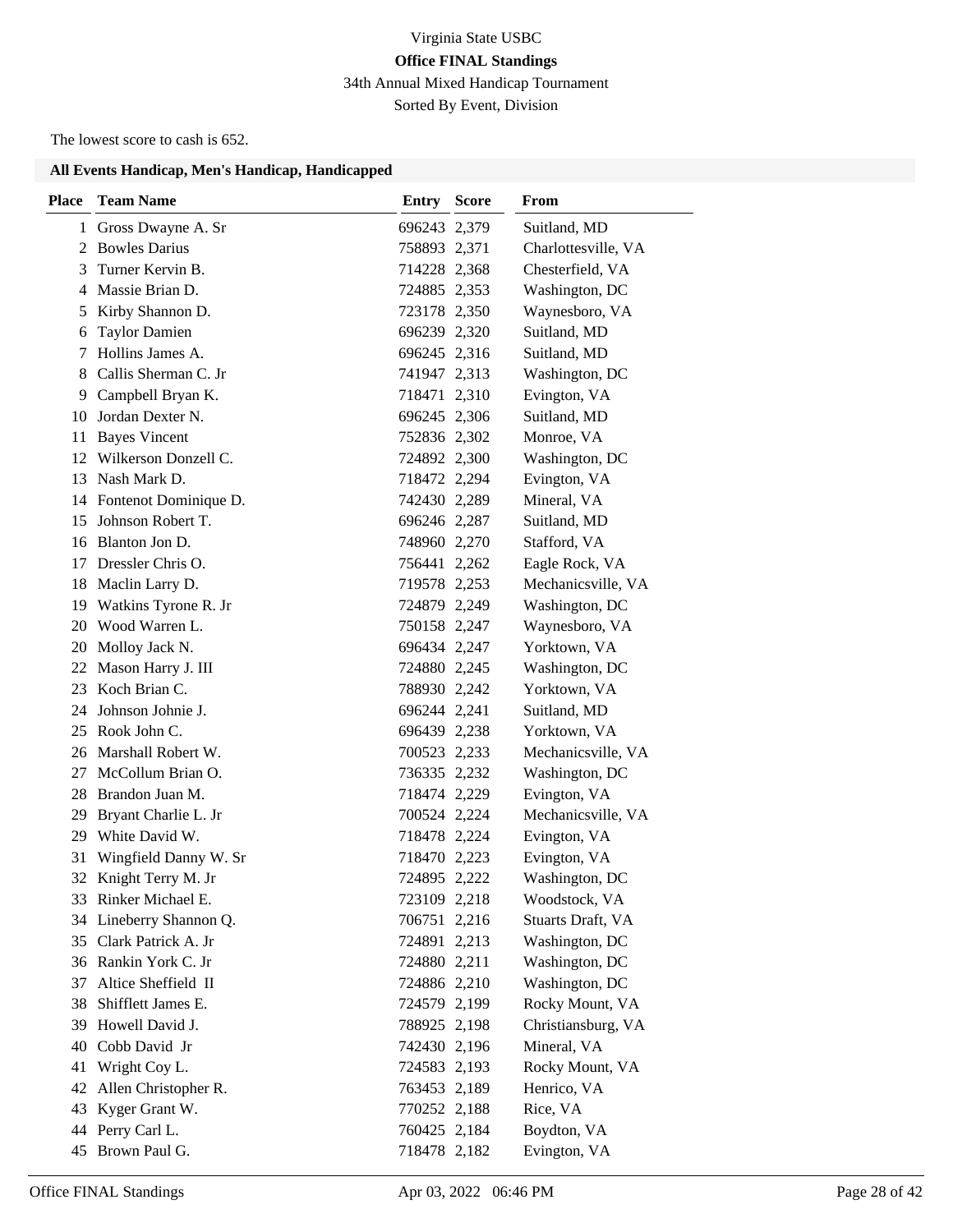34th Annual Mixed Handicap Tournament

Sorted By Event, Division

| <b>Place</b> | <b>Team Name</b>                        | <b>Entry Score</b>           | From                          |
|--------------|-----------------------------------------|------------------------------|-------------------------------|
|              | 45 Jones Alonzo F.                      | 724892 2,182                 | Washington, DC                |
|              | 47 Robinson David D. Jr                 | 696242 2,181                 | Suitland, MD                  |
| 48           | Selby George A. Jr                      | 724882 2,179                 | Washington, DC                |
| 48           | Casey Mark S.                           | 724582 2,179                 | Rocky Mount, VA               |
| 48           | Pittman Brian                           | 724886 2,179                 | Washington, DC                |
| 51           | Greer Willie A.                         | 724895 2,174                 | Washington, DC                |
|              | 52 Bennett Stephen T.                   | 714963 2,170                 | Yorktown, VA                  |
| 53           | Ware Earl B.                            | 760015 2,168                 | Fredericksbrg, VA             |
| 53           | Volpp Gerald L.                         | 748960 2,168                 | Stafford, VA                  |
|              | 55 Bain Tommy D. Jr                     | 696436 2,166                 | Yorktown, VA                  |
|              | 56 Humphries Dwayne K. Sr               | 724161 2,163                 | Washington, DC                |
| 57           | Corbett Curtis H. Sr                    | 724161 2,157                 | Washington, DC                |
|              | 58 Massie Fred                          | 718469 2,154                 | Evington, VA                  |
|              | 59 Blankenship Brian E.                 | 734940 2,153                 | Rocky Mount, VA               |
| 60           | Shylanski Scott                         | 735414 2,150                 | Mineral, VA                   |
| 61           | McCree Raleigh Jr                       | 696241 2,149                 | Suitland, MD                  |
| 62           | Jones Frank H.                          | 748063 2,146                 | Chesapeake Beach, MD          |
| 63           | Taylor Kevin B.                         | 696239 2,144                 | Suitland, MD                  |
|              | 64 Shema Steve M.                       | 734940 2,142                 | Rocky Mount, VA               |
|              | 64 Dye Cleve III                        | 788930 2,142                 | Yorktown, VA                  |
| 66           | <b>Holton Rodney</b>                    | 696237 2,141                 | Suitland, MD                  |
| 67           | Hodges Frank G.                         | 724577 2,139                 | Rocky Mount, VA               |
|              | 68 Blankenship Mike T.                  | 724580 2,135                 | Rocky Mount, VA               |
| 69           | Pezzella Tony J.                        | 749507 2,134                 | Virginia Beach, VA            |
| 69           | Tingue Andrew(Andy) B.                  | 735415 2,134                 | Mineral, VA                   |
| 71           | Manuel Troy F.                          | 718469 2,133                 | Evington, VA                  |
| 72           | Stewart Samuel A.                       | 724163 2,131                 | Washington, DC                |
| 73           | Timmons Russell L. Sr                   | 735410 2,130                 | Mineral, VA                   |
| 74           | Smith Melvin Jr                         | 724896 2,128                 | Washington, DC                |
| 74           | Skaggs Harry A.                         | 749514 2,128                 | Norfolk, VA                   |
|              | 76 Cash Casey N.                        | 721435 2,125                 | Crimora, VA                   |
|              | 76 Hawkins Carlos M.                    | 724164 2,125                 | Washington, DC                |
|              | 78 Smith Julius A.                      | 724882 2,124                 | Washington, DC                |
| 78           | McVicker Patrick S.                     | 732518 2,124                 | Norfolk, VA                   |
|              | 80 Coles Butch                          | 718475 2,123                 | Evington, VA                  |
| 80           | Johnson Alan M.                         | 746185 2,123                 | Richmond, VA                  |
| 82           | McCoy Luke M.<br>Hazlewood Frank V. III | 724881 2,122<br>763452 2,121 | Washington, DC<br>Henrico, VA |
| 83<br>83     | Boyters Ricky L.                        | 714963 2,121                 | Yorktown, VA                  |
| 85           | Palmer Willie A.                        |                              | SALEM, VA                     |
| 85           | Nichols David S.                        | 788586 2,120<br>724585 2,120 | Rocky Mount, VA               |
| 87           | White Carl L.                           | 700521 2,118                 | Mechanicsville, VA            |
| 88           | Broadney Colin D.                       | 696437 2,116                 | Yorktown, VA                  |
| 88           | Williams Gary S.                        | 724163 2,116                 | Washington, DC                |
| 90           | Porterfield James R.                    | 696441 2,114                 | Yorktown, VA                  |
|              | 90 Dunn Brian G.                        | 719576 2,114                 | Mechanicsville, VA            |
|              |                                         |                              |                               |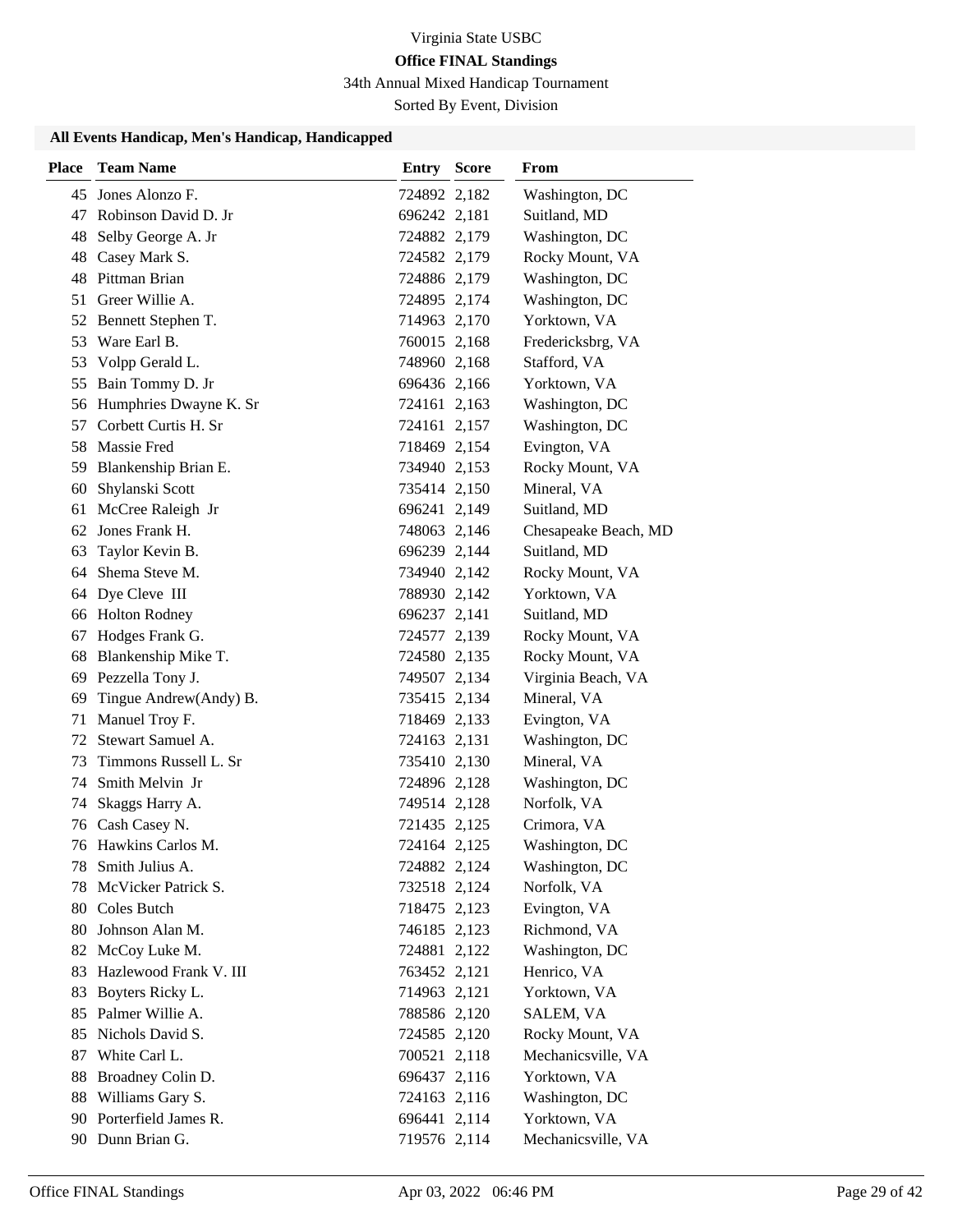### 34th Annual Mixed Handicap Tournament

Sorted By Event, Division

| <b>Place</b> | <b>Team Name</b>                                        | <b>Entry Score</b>           | <b>From</b>                     |
|--------------|---------------------------------------------------------|------------------------------|---------------------------------|
|              | 92 Cash Rickey D.                                       | 696238 2,113                 | Suitland, MD                    |
|              | 92 Shuler Paul E. Sr                                    | 696243 2,113                 | Suitland, MD                    |
|              | 94 Kidd Scottie R.                                      | 718471 2,108                 | Evington, VA                    |
|              | 94 Magill Clint                                         | 724584 2,108                 | Rocky Mount, VA                 |
|              | 94 Eckles Donald D.                                     | 760601 2,108                 | Salem, VA                       |
|              | 97 Kong Jeremy E.                                       | 706751 2,106                 | Stuarts Draft, VA               |
|              | 97 Tucker William P. Jr                                 | 696244 2,106                 | Suitland, MD                    |
| 99           | Abrams Gary                                             | 718476 2,105                 | Evington, VA                    |
|              | 100 Hill Ray E. Jr                                      | 700522 2,102                 | Mechanicsville, VA              |
| 101          | Patton Maxwell                                          | 696247 2,101                 | Suitland, MD                    |
|              | 102 Gilmore Jim W.                                      | 763451 2,100                 | Henrico, VA                     |
|              | 102 Russell Bruce H.                                    | 735412 2,100                 | Mineral, VA                     |
|              | 104 Crump Tyrone                                        | 700524 2,097                 | Mechanicsville, VA              |
|              | 104 Hale Gary "Tyke"                                    | 718470 2,097                 | Evington, VA                    |
|              | 104 Matson Jeremy J.                                    | 696441 2,097                 | Yorktown, VA                    |
|              | 107 Craig Robbie M.                                     | 752836 2,094                 | Monroe, VA                      |
|              | 108 Cash Larry C.                                       | 718476 2,092                 | Evington, VA                    |
|              | 109 Allen Farnell                                       | 724894 2,091                 | Washington, DC                  |
|              | 110 Bowers Joseph A.                                    | 788926 2,090                 | Martinsburg, WV                 |
|              | 110 Byer Jerry C.                                       | 756441 2,090                 | Eagle Rock, VA                  |
|              | 112 Wright Ronnie D.                                    | 724578 2,089                 | Rocky Mount, VA                 |
|              | 113 Thorne Terrance E. Sr                               | 724897 2,087                 | Washington, DC                  |
|              | 113 Scott Raymond W. Jr                                 | 696438 2,087                 | Yorktown, VA                    |
|              | 115 Wingfield L Wayne                                   | 724584 2,085                 | Rocky Mount, VA                 |
|              | 116 Price Randy S.                                      | 722713 2,084                 | Verona, VA                      |
|              | 117 Gadson Samuel S. Jr                                 | 724889 2,083                 | Washington, DC                  |
| 117          | Short Justin A.                                         | 725666 2,083                 | Palmyra, VA                     |
|              | 117 Bradley Scott J.                                    | 788925 2,083                 | Christiansburg, VA              |
|              | 120 Richardson Russell J.                               | 724582 2,081                 | Rocky Mount, VA                 |
|              | 120 Isley Artie N.                                      | 763451 2,081                 | Henrico, VA                     |
|              | 122 Schechter Larry S.                                  | 735413 2,080                 | Mineral, VA                     |
| 123          | Carrington William C.                                   | 760015 2,077                 | Fredericksbrg, VA               |
|              | 124 Richardson Jermaine J.<br>124 Broadney Robert L. Jr | 724581 2,076                 | Rocky Mount, VA<br>Yorktown, VA |
|              | 126 Hawkins John C.                                     | 696437 2,076<br>724164 2,073 | Washington, DC                  |
|              | 127 Latney Samuel L.                                    | 747803 2,070                 | Fort Washington, MD             |
| 127          | Alston Troy M.                                          | 763453 2,070                 | Henrico, VA                     |
|              | 129 Folks Ronald L.                                     | 724881 2,069                 | Washington, DC                  |
|              | 130 Elliott Christopher J.                              | 729513 2,066                 | Washington, DC                  |
| 131          | Jones Kasonn M.                                         | 758612 2,065                 | Prince George, VA               |
|              | 132 Harrod Marquis A.                                   | 724888 2,061                 | Washington, DC                  |
| 133          | Snyder David E.                                         | 758619 2,057                 | Stuarts Draft, VA               |
|              | 133 Stone Michael                                       | 696237 2,057                 | Suitland, MD                    |
|              | 135 Cutshaw William R.                                  | 696436 2,055                 | Yorktown, VA                    |
|              | 136 Street Ronald D.                                    | 714228 2,053                 | Chesterfield, VA                |
|              | 137 Holmes Leroy M. Sr                                  | 724889 2,052                 | Washington, DC                  |
|              |                                                         |                              |                                 |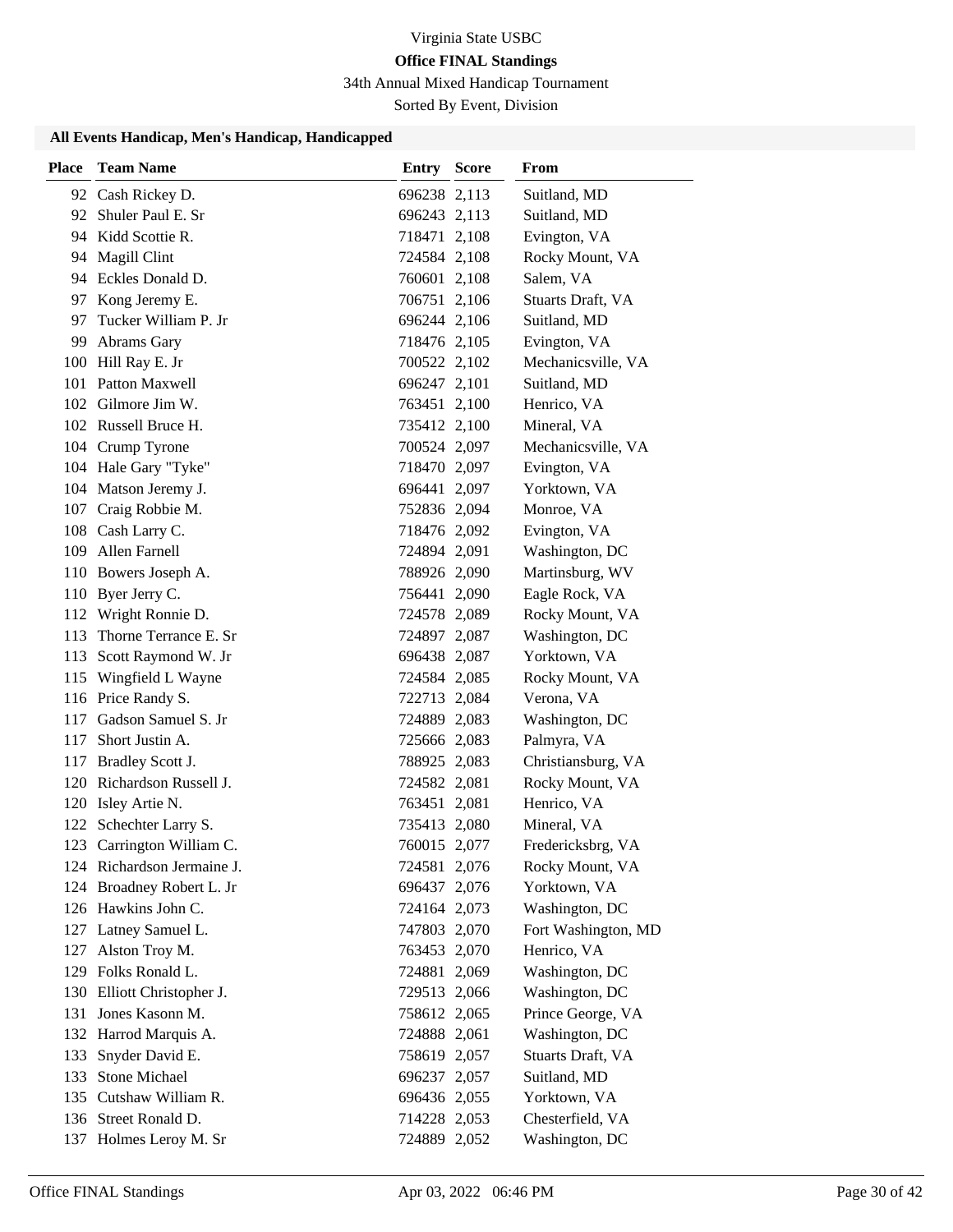34th Annual Mixed Handicap Tournament

Sorted By Event, Division

| <b>Place</b> | <b>Team Name</b>                       | <b>Entry Score</b> | From                                   |
|--------------|----------------------------------------|--------------------|----------------------------------------|
|              | 138 Nunn Marcus E.                     | 724896 2,050       | Washington, DC                         |
|              | 139 Colbert Charles F. Sr              | 724160 2,048       | Washington, DC                         |
|              | 140 Massie Steve J. Jr                 | 788604 2,047       | Waynesboro, VA                         |
|              | 141 Blankenship Hershel                | 768701 2,044       | Covington, VA                          |
|              | 141 Granderson Darius F.               | 724887 2,044       | Washington, DC                         |
|              | 141 Sims Edward L. Jr                  | 729513 2,044       | Washington, DC                         |
|              | 144 Yarborough David III               | 724165 2,043       | Washington, DC                         |
|              | 145 Rivers Andris L.                   | 719575 2,042       | Mechanicsville, VA                     |
|              | 146 OSGOOD JASON                       | 724578 2,041       | Rocky Mount, VA                        |
|              | 146 Arrington Tony R.                  | 724585 2,041       | Rocky Mount, VA                        |
|              | 146 Hall Sterling W. Jr                | 747805 2,041       | Fort Washington, MD                    |
|              | 149 Lambert Bradley S.                 | 755328 2,040       | Harrisonburg, VA                       |
|              | 150 Sweet Marlon                       | 696238 2,038       | Suitland, MD                           |
|              | 151 Weaver Robert D.                   | 724579 2,037       | Rocky Mount, VA                        |
|              | 152 Chilafoux Gregory S.               | 785741 2,036       | Harrisonburg, VA                       |
|              | 153 Simmons Amos J. Jr                 | 785741 2,034       | Harrisonburg, VA                       |
|              | 153 Lusk Sherman H.                    | 754675 2,034       | Yorktown, VA                           |
|              | 155 Ahner Ashby F.                     | 778912 2,033       | Newport News, VA                       |
|              | 156 Morton Arthur W. Jr                | 746185 2,032       | Richmond, VA                           |
|              | 157 Prophet Ike A.                     | 724884 2,031       | Washington, DC                         |
|              | 157 Franklin Brian P.                  | 696435 2,031       | Yorktown, VA                           |
|              | 159 Shuttleworth Clyde (Ed) E.         | 760425 2,029       | Boydton, VA                            |
|              | 160 DeVore Warner A.                   | 724890 2,025       | Washington, DC                         |
| 161          | Ampy Kendall (Rick)                    | 719577 2,024       | Mechanicsville, VA                     |
|              | 162 Shumaker Thomas "Drake"            | 770252 2,023       | Rice, VA                               |
| 163          | Taylor Ira D.                          | 724581 2,022       | Rocky Mount, VA                        |
|              | 164 Johnston Mike                      | 718475 2,021       | Evington, VA                           |
|              | 165 Moore Troy M.                      | 696241 2,017       | Suitland, MD                           |
|              | 165 Ellinger James S.                  | 721435 2,017       | Crimora, VA                            |
|              | 165 Potter Lowell A.                   | 724577 2,017       | Rocky Mount, VA                        |
|              | 165 Hale Larry H.                      | 760602 2,017       | Salem, VA                              |
| 169          | Trent Larry Jr                         | 718473 2,016       | Evington, VA                           |
|              | 170 Palmer Jesse W. Jr                 | 758612 2,010       | Prince George, VA                      |
|              | 170 Dunn Derek A. Sr                   | 724888 2,010       | Washington, DC                         |
|              | 172 Tate Ira T. Jr                     | 696435 2,009       | Yorktown, VA                           |
|              | 173 Broadney Robert L. III             | 696434 2,006       | Yorktown, VA                           |
|              | 173 Emerson Robert W.<br>Brooks Jim R. | 745367 2,006       | Washington, DC                         |
| 173          |                                        | 778912 2,006       | Newport News, VA<br>Mechanicsville, VA |
|              | 176 Green Frank L. Sr                  | 719576 2,005       |                                        |
|              | 176 Walp Lawrence E.                   | 770312 2,005       | Petersburg, WV                         |
|              | 178 Matthews Lowell A.                 | 747804 2,004       | Fort Washington, MD                    |
|              | 179 Shafer Michael A. Jr               | 760601 2,003       | Salem, VA                              |
|              | 180 Robertson James P.                 | 724583 2,001       | Rocky Mount, VA                        |
|              | 180 Poe David C. Jr                    | 747805 2,001       | Fort Washington, MD                    |
|              | 182 Preston Joe L.                     | 788586 2,000       | SALEM, VA                              |
|              | 182 Armstrong Kevin M.                 | 736335 2,000       | Washington, DC                         |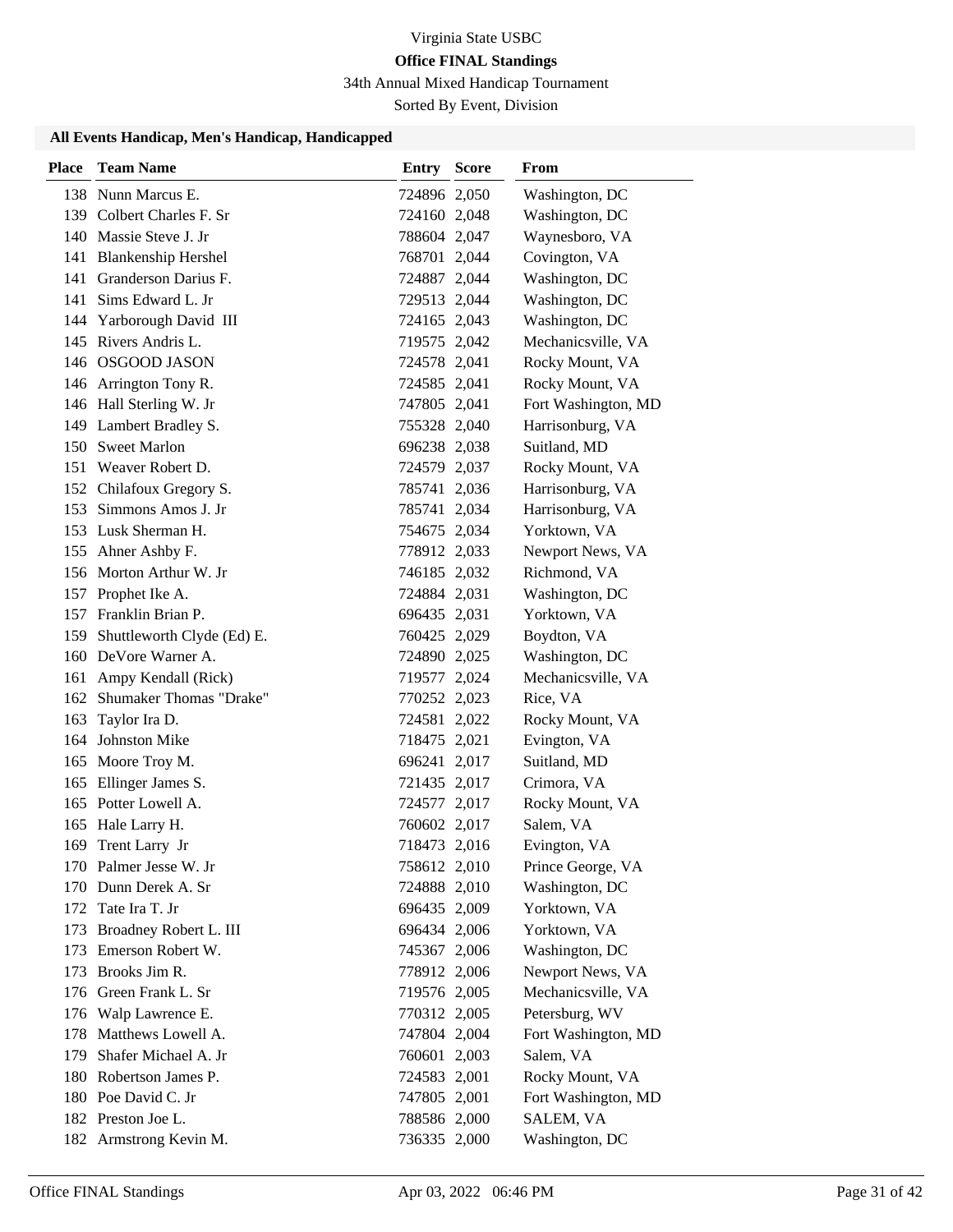34th Annual Mixed Handicap Tournament

Sorted By Event, Division

| <b>Place</b> | <b>Team Name</b>           | Entry        | <b>Score</b> | <b>From</b>          |
|--------------|----------------------------|--------------|--------------|----------------------|
|              | 184 Jones Shawn L.         | 714962 1,999 |              | Yorktown, VA         |
|              | 185 Mason Kevin M.         | 741947 1,998 |              | Washington, DC       |
|              | 186 Payne Jesse E.         | 718474 1,996 |              | Evington, VA         |
|              | 186 Harlow Michael A.      | 725666 1,996 |              | Palmyra, VA          |
|              | 188 Mason Andrew P.        | 719577 1,993 |              | Mechanicsville, VA   |
|              | 189 Bluford Jeffrey W. Sr  | 724883 1,990 |              | Washington, DC       |
|              | 190 Shine Perry L. Sr      | 700521 1,989 |              | Mechanicsville, VA   |
| 191          | Mattingley Timothy A.      | 788604 1,988 |              | Waynesboro, VA       |
|              | 192 Cash Richard N.        | 750158 1,987 |              | Waynesboro, VA       |
|              | 193 Riley Harvey R.        | 725595 1,986 |              | Salem, VA            |
|              | 193 Douglas Walt A.        | 696246 1,986 |              | Suitland, MD         |
|              | 195 Whitehead DeCarlos     | 696240 1,985 |              | Suitland, MD         |
|              | 196 Leonard Timothy E.     | 696240 1,984 |              | Suitland, MD         |
|              | 196 Earle Roger D.         | 770312 1,984 |              | Petersburg, WV       |
|              | 198 Garner Rigo            | 750147 1,982 |              | Washington, DC       |
|              | 199 Pope Jerrold M.        | 745367 1,980 |              | Washington, DC       |
| 199          | Snodgrass Charles C.       | 737935 1,980 |              | Glen Allen, VA       |
| 201          | McDaniel Ronald R. Jr      | 758893 1,979 |              | Charlottesville, VA  |
|              | 202 Hicks Russell E.       | 760602 1,978 |              | Salem, VA            |
|              | 203 Williams Alvin W. Sr   | 724897 1,976 |              | Washington, DC       |
|              | 203 Holmes Marcus A.       | 696242 1,976 |              | Suitland, MD         |
|              | 205 Coles Darren A.        | 724162 1,975 |              | Washington, DC       |
|              | 205 Nowlin Paul V.         | 724162 1,975 |              | Washington, DC       |
|              | 207 McDowell James L. Jr   | 696438 1,969 |              | Yorktown, VA         |
|              | 208 McKay Donta' A.        | 724165 1,968 |              | Washington, DC       |
|              | 208 Lugarich Stephen P.    | 735412 1,968 |              | Mineral, VA          |
| 210          | Sherman Charles E.         | 696247 1,966 |              | Suitland, MD         |
|              | 211 Moore Robert B.        | 732518 1,962 |              | Norfolk, VA          |
|              | 212 Thomas Norman "Pic" L. | 768701 1,961 |              | Covington, VA        |
|              | 212 Soutter Kenneth T.     | 788929 1,961 |              | Bealeton, VA         |
|              | 214 Tyler Brian R.         | 750147 1,960 |              | Washington, DC       |
|              | 215 Yeagley Kenny J.       | 750851 1,959 |              | Covington, VA        |
|              | 216 Marshall Eugene L. II  | 747804 1,958 |              | Fort Washington, MD  |
|              | 217 Paxton Matthew R.      | 750851 1,957 |              | Covington, VA        |
|              | 218 Fadely Kevin B.        | 723109 1,956 |              | Woodstock, VA        |
|              | 218 Turner Pete A.         | 788926 1,956 |              | Martinsburg, WV      |
|              | 220 Welcher William A.     | 788587 1,954 |              | SALEM, VA            |
|              | 220 Williams Tyree G. Sr   | 724879 1,954 |              | Washington, DC       |
|              | 222 Holmes Willie E.       | 748063 1,951 |              | Chesapeake Beach, MD |
|              | 222 Loeb Bret W.           | 783295 1,951 |              | Sandston, VA         |
|              | 224 Harper Claude W.       | 735414 1,947 |              | Mineral, VA          |
| 225          | Samick Michael R.          | 751844 1,944 |              | Midlothian, VA       |
|              | 226 Pifer Mark A.          | 750850 1,942 |              | Covington, VA        |
|              | 227 Watson Preston L.      | 788927 1,932 |              | Lynchburg, VA        |
|              | 228 Kubyako Nicholas A.    | 751844 1,931 |              | Midlothian, VA       |
|              | 229 Gilley Adam            | 737935 1,929 |              | Glen Allen, VA       |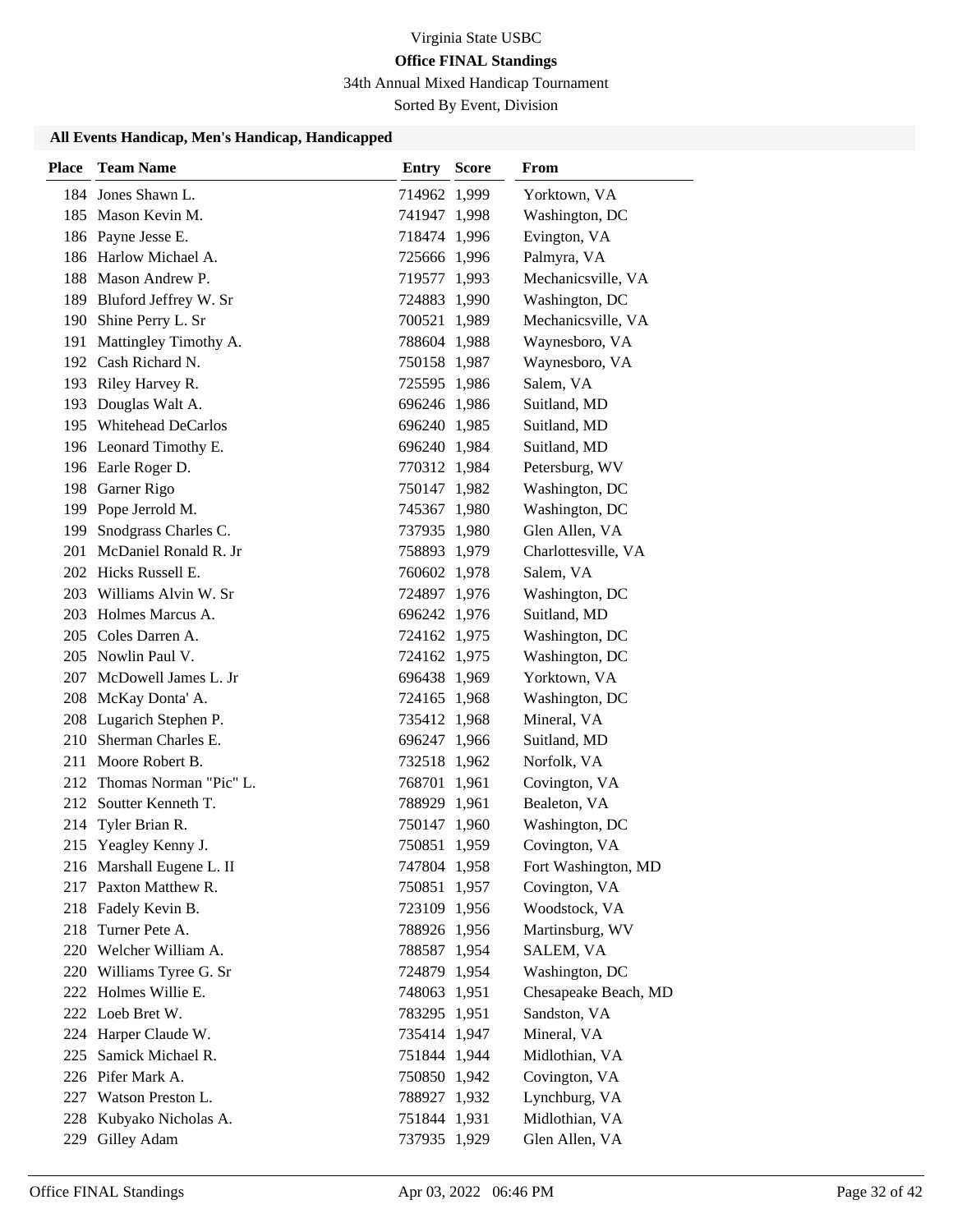34th Annual Mixed Handicap Tournament

Sorted By Event, Division

### **All Events Handicap, Men's Handicap, Handicapped**

| <b>Place</b> | <b>Team Name</b>             | <b>Entry Score</b> | <b>From</b>         |
|--------------|------------------------------|--------------------|---------------------|
|              | 230 Pennix George M.         | 788927 1,924       | Lynchburg, VA       |
|              | 230 Zirkle Marvin R.         | 725595 1,924       | Salem, VA           |
|              | 232 Cooper Joey N.           | 718473 1,922       | Evington, VA        |
|              | 233 Welcher Roy A.           | 788587 1,921       | SALEM, VA           |
| 233          | Benson Travis L.             | 735410 1,921       | Mineral, VA         |
|              | 235 Newlin Mark D.           | 754849 1,918       | Stephens City, VA   |
|              | 235 Richardson William A. Jr | 724890 1,918       | Washington, DC      |
|              | 237 Mitchell Franklin D.     | 763452 1,915       | Henrico, VA         |
| 237          | McLaughlin Vernon P. II      | 750850 1,915       | Covington, VA       |
| 239          | Tate Ira T. Sr               | 696440 1,911       | Yorktown, VA        |
|              | 240 Rowzie Benjamin C.       | 723178 1,906       | Waynesboro, VA      |
|              | 240 Glenn Richard R.         | 747935 1,906       | Dumfries, VA        |
|              | 242 Bernardo Angelo L.       | 735411 1,905       | Mineral, VA         |
|              | 243 Lambert Kenneth D.       | 755328 1,899       | Harrisonburg, VA    |
|              | 243 Jones Anson T.           | 714962 1,899       | Yorktown, VA        |
|              | 245 Bennett Samuel O.        | 724885 1,897       | Washington, DC      |
|              | 245 Rudy Tyrus R.            | 747806 1,897       | Fort Washington, MD |
| 247          | Kaplan Lee                   | 758619 1,896       | Stuarts Draft, VA   |
|              | 248 Baber J Chris            | 783295 1,892       | Sandston, VA        |
|              | 249 Williams Marvin D.       | 724884 1,888       | Washington, DC      |
|              | 250 Robinson Derrick A.      | 724894 1,875       | Washington, DC      |
|              | 251 Marshall William J.      | 724893 1,865       | Washington, DC      |
|              | 251 Mallory Walter R.        | 700523 1,865       | Mechanicsville, VA  |
|              | 253 Hall Kevin L.            | 735411 1,863       | Mineral, VA         |
|              | 254 Patterson Nathaniel      | 747935 1,857       | Dumfries, VA        |
|              | 255 Dempster Michael A.      | 719578 1,855       | Mechanicsville, VA  |
|              | 256 Payne Carlos A.          | 724893 1,852       | Washington, DC      |
|              | 257 Ruble Bryan L.           | 754849 1,846       | Stephens City, VA   |
|              | 258 Lafon C W.               | 749514 1,842       | Norfolk, VA         |
| 259          | Thomas Jermaine              | 735415 1,840       | Mineral, VA         |
|              | 260 Weaver Gerald S. II      | 724160 1,825       | Washington, DC      |
| 261          | Grant Larry V.               | 735413 1,822       | Mineral, VA         |
|              | 262 Mayo Anthony D.          | 724887 1,813       | Washington, DC      |
| 263          | Chavis Tommy L.              | 700522 1,809       | Mechanicsville, VA  |
|              | 264 Cheek Richard C.         | 754675 1,800       | Yorktown, VA        |
|              | 265 Gilliam Gerald S.        | 719575 1,785       | Mechanicsville, VA  |
|              | 266 McFetridge Michael E.    | 788929 1,778       | Bealeton, VA        |
| 267          | Webb Mark A.                 | 696439 1,768       | Yorktown, VA        |
| 268          | Clark Raymond E. III         | 724891 1,700       | Washington, DC      |
| 269          | Hayes Chris T.               | 696440 1,690       | Yorktown, VA        |
|              | 270 Crawford C. Brantley     | 749507 1,621       | Virginia Beach, VA  |
|              | 271 BARRY RONALD             | 724580 1,471       | Rocky Mount, VA     |
|              | 272 Judd Kit T. Sr           | 759556 1,320       | Madison, NC         |
|              | 273 Robinson Solomon         | 724883 1,228       | Washington, DC      |

The lowest score to cash is 2289.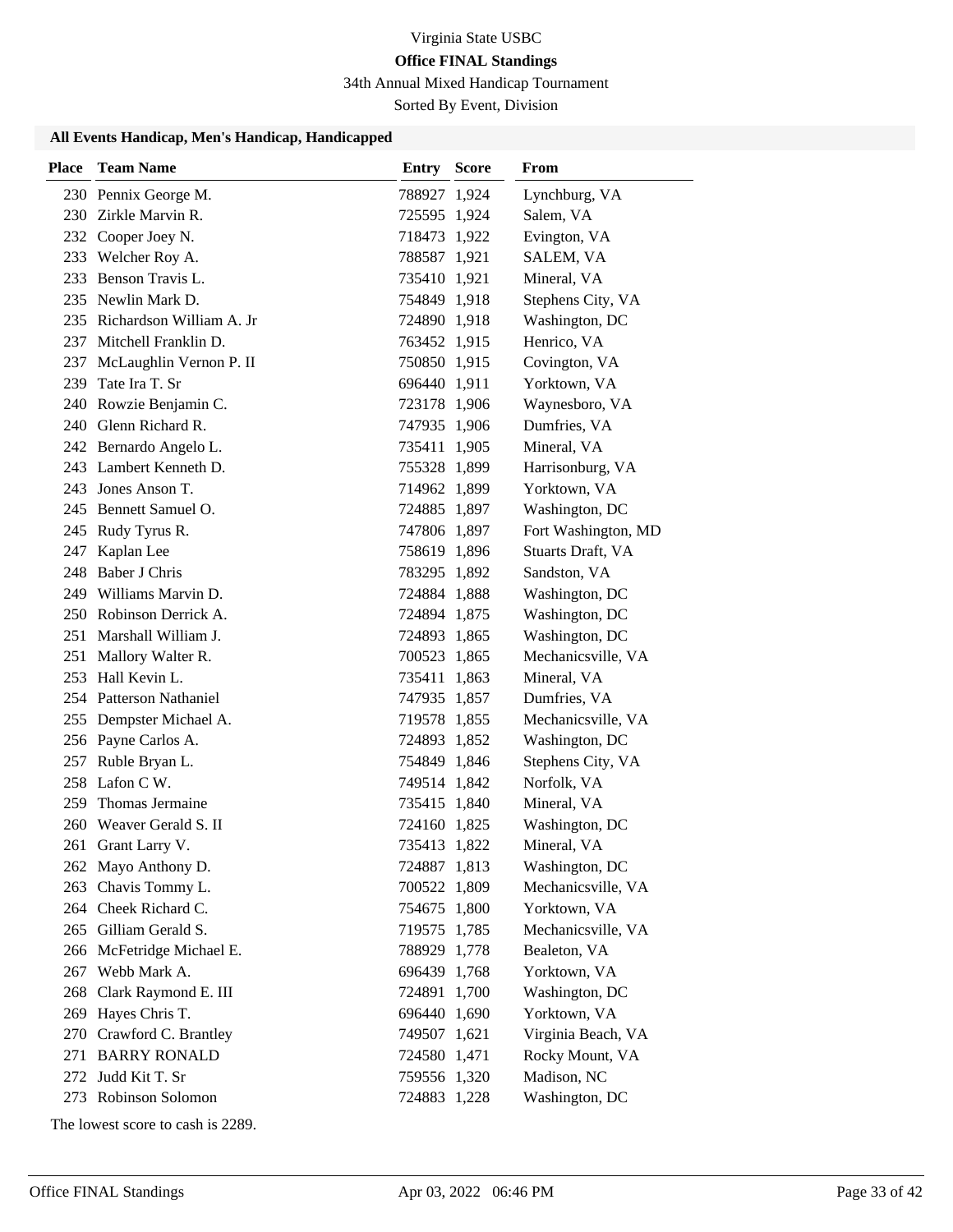34th Annual Mixed Handicap Tournament

Sorted By Event, Division

| <b>Place</b> | <b>Team Name</b>             | <b>Entry Score</b> | From               |
|--------------|------------------------------|--------------------|--------------------|
| 1            | Moore Jennifer M.            | 696434 2,443       | Yorktown, VA       |
|              | 2 Chappelle Wendy C.         | 718476 2,434       | Evington, VA       |
|              | 3 Harrison Lorraine B.       | 696241 2,426       | Suitland, MD       |
|              | 4 Phillips Jessica L.        | 724578 2,330       | Rocky Mount, VA    |
| 5            | Kebere Toeke'Shea A.         | 696246 2,325       | Suitland, MD       |
| 6            | Prince Susan D.              | 746185 2,308       | Richmond, VA       |
| 7            | Sharp Andrea                 | 748960 2,306       | Stafford, VA       |
| 8            | Disbrow Kristen A.           | 737935 2,304       | Glen Allen, VA     |
| 9            | Colbert Stephanie D.         | 724160 2,297       | Washington, DC     |
| 10           | Spivey Tammy L.              | 737935 2,287       | Glen Allen, VA     |
| 11           | Ethridge Stephanie L.        | 754849 2,284       | Stephens City, VA  |
| 11           | Harden Ursula A.             | 696238 2,284       | Suitland, MD       |
| 13           | Discioscia Sara R.           | 696434 2,279       | Yorktown, VA       |
| 14           | Shaw Taysha L.               | 696242 2,278       | Suitland, MD       |
| 15           | Anderson Veronica W.         | 788927 2,276       | Lynchburg, VA      |
| 16           | Quigley Lavinia A.           | 724880 2,262       | Washington, DC     |
| 17           | Branham Catherine L.         | 754849 2,259       | Stephens City, VA  |
| 18           | Kidd Patricia B.             | 718471 2,258       | Evington, VA       |
| 19           | Rhones Carletha O.           | 724879 2,257       | Washington, DC     |
| 20           | Tate Amanda C.               | 696435 2,255       | Yorktown, VA       |
| 21           | Brown Ginger D.              | 718478 2,254       | Evington, VA       |
| 22           | Collier Stephanie (Tasha) N. | 714962 2,253       | Yorktown, VA       |
| 23           | Jordan Catherine J.          | 696245 2,249       | Suitland, MD       |
| 24           | Hale Angela                  | 724885 2,246       | Washington, DC     |
| 25           | Knight Keva J.               | 724895 2,244       | Washington, DC     |
| 25           | Bass-Campbell Dawn N.        | 778912 2,244       | Newport News, VA   |
| 27           | Conner Dawniel C.            | 696247 2,236       | Suitland, MD       |
|              | 28 Pierce Betsy E.           | 714228 2,235       | Chesterfield, VA   |
| 28           | Davis Melody W.              | 760425 2,235       | Boydton, VA        |
|              | 30 Watkins Tamara S.         | 724879 2,234       | Washington, DC     |
| 30           | Mann Phyllis M.              | 763451 2,234       | Henrico, VA        |
|              | 32 Wagner Patricia M.        | 752836 2,231       | Monroe, VA         |
|              | 33 Richerson Sheila S.       | 719575 2,227       | Mechanicsville, VA |
|              | 34 Paxton Victoria L.        | 750851 2,224       | Covington, VA      |
|              | 35 Cook Michele              | 756441 2,223       | Eagle Rock, VA     |
|              | 35 Coffman Anna-Marie D.     | 696441 2,223       | Yorktown, VA       |
| 37           | Simmons Shelby A.            | 755328 2,222       | Harrisonburg, VA   |
| 38           | Vance Leti                   | 718474 2,219       | Evington, VA       |
| 38           | Johnson Angela D.            | 696244 2,219       | Suitland, MD       |
| 40           | Bayes Vanessa A.             | 752836 2,218       | Monroe, VA         |
| 41           | Eckles Krystal D.            | 760601 2,205       | Salem, VA          |
| 42           | Taylor Darla D.              | 788604 2,204       | Waynesboro, VA     |
| 43           | Carrington Adrienne F.       | 760015 2,203       | Fredericksbrg, VA  |
| 44           | Skaggs L. Jean               | 749514 2,202       | Norfolk, VA        |
|              | 45 Nelson Shirley A.         | 696242 2,201       | Suitland, MD       |
|              | 46 Palmer Dianna W.          | 788586 2,198       | SALEM, VA          |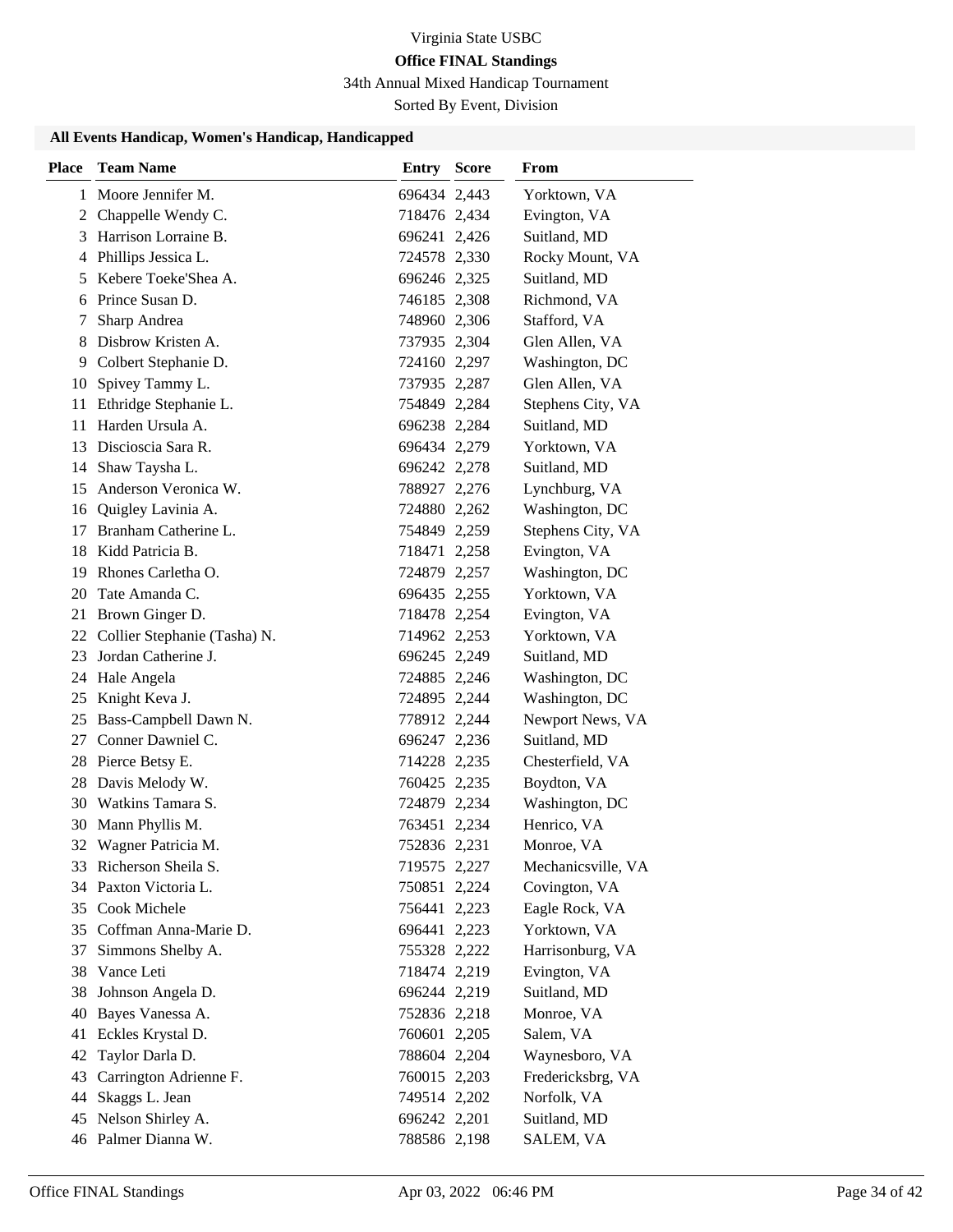34th Annual Mixed Handicap Tournament

Sorted By Event, Division

| <b>Place</b> | <b>Team Name</b>              | <b>Entry Score</b> | <b>From</b>          |
|--------------|-------------------------------|--------------------|----------------------|
|              | 47 Pezzella Anna M.           | 749507 2,197       | Virginia Beach, VA   |
| 47           | Hylton Ashley N.              | 724579 2,197       | Rocky Mount, VA      |
|              | 49 Caine Wilda                | 735410 2,196       | Mineral, VA          |
|              | 49 Kitts Jeno D.              | 718469 2,196       | Evington, VA         |
| 51           | Dellapenta Yvonne M.          | 696439 2,193       | Yorktown, VA         |
| 51           | Kingsbury Michelle E.         | 732518 2,193       | Norfolk, VA          |
| 53           | Trent Dawn D.                 | 718473 2,192       | Evington, VA         |
|              | 54 Higgins Thelma G.          | 696240 2,190       | Suitland, MD         |
| 55           | Abrams Cathleen E.            | 718476 2,188       | Evington, VA         |
| 55           | Mason Kimberly D.             | 724162 2,188       | Washington, DC       |
|              | 57 Richardson Bernadette L.   | 724890 2,187       | Washington, DC       |
|              | 58 Coles Ginger G.            | 718475 2,186       | Evington, VA         |
|              | 58 Bain Deseree R.            | 696436 2,186       | Yorktown, VA         |
| 60           | Odgers Mandy J.               | 788930 2,184       | Yorktown, VA         |
| 61           | Ellinger Wanda S.             | 721435 2,183       | Crimora, VA          |
|              | 62 Weaver Donna C.            | 724579 2,182       | Rocky Mount, VA      |
| 63           | Jones Donna B.                | 788587 2,181       | SALEM, VA            |
|              | 64 Hooker Evelyn              | 747807 2,180       | Fort Washington, MD  |
|              | 65 Hollins Michelle R.        | 696245 2,175       | Suitland, MD         |
|              | 66 Dale Dianna L.             | 788604 2,174       | Waynesboro, VA       |
| 67           | Gragg Karla K.                | 788925 2,173       | Christiansburg, VA   |
| 68           | Hodges Judy C.                | 724578 2,171       | Rocky Mount, VA      |
| 69           | Holmes Lee Ann                | 748063 2,170       | Chesapeake Beach, MD |
| 69           | Levy Marian L.                | 719577 2,170       | Mechanicsville, VA   |
| 71           | Bailey Nikki T.               | 724890 2,168       | Washington, DC       |
|              | 72 Dodson-Mitchell Lunetta B. | 763452 2,166       | Henrico, VA          |
|              | 72 Green Yoketa I.            | 696240 2,166       | Suitland, MD         |
|              | 74 Fadely Julie E.            | 723109 2,164       | Woodstock, VA        |
| 74           | Cash Gina L.                  | 750158 2,164       | Waynesboro, VA       |
|              | 76 Hodge Kathy L.             | 770252 2,161       | Rice, VA             |
|              | 76 Clausen Vickie K.          | 722713 2,161       | Verona, VA           |
| 78           | Cutshaw Christa M.            | 696436 2,160       | Yorktown, VA         |
| 78           | Cooper Deborah O.             | 718473 2,160       | Evington, VA         |
| 80           | Wingfield Donna K.            | 718470 2,159       | Evington, VA         |
| 80           | Walker Carla A.               | 724161 2,159       | Washington, DC       |
| 82           | Rogers Lisa M.                | 724881 2,157       | Washington, DC       |
| 83           | Arrington Francine W.         | 724585 2,156       | Rocky Mount, VA      |
| 83           | Shiflett Christine R.         | 714228 2,156       | Chesterfield, VA     |
| 85           | Young Tanya H.                | 724581 2,155       | Rocky Mount, VA      |
| 85           | Wilson Rachel N.              | 750147 2,155       | Washington, DC       |
| 87           | Casey Martha S.               | 724582 2,154       | Rocky Mount, VA      |
| 88           | Clark Angela                  | 724891 2,152       | Washington, DC       |
| 89           | Ellerbe Beverly M.            | 700521 2,149       | Mechanicsville, VA   |
| 90           | Campbell Sherry T.            | 718471 2,147       | Evington, VA         |
| 91           | Smith Cristina D.             | 758619 2,144       | Stuarts Draft, VA    |
| 92           | Drake Brigitte E.             | 696438 2,142       | Yorktown, VA         |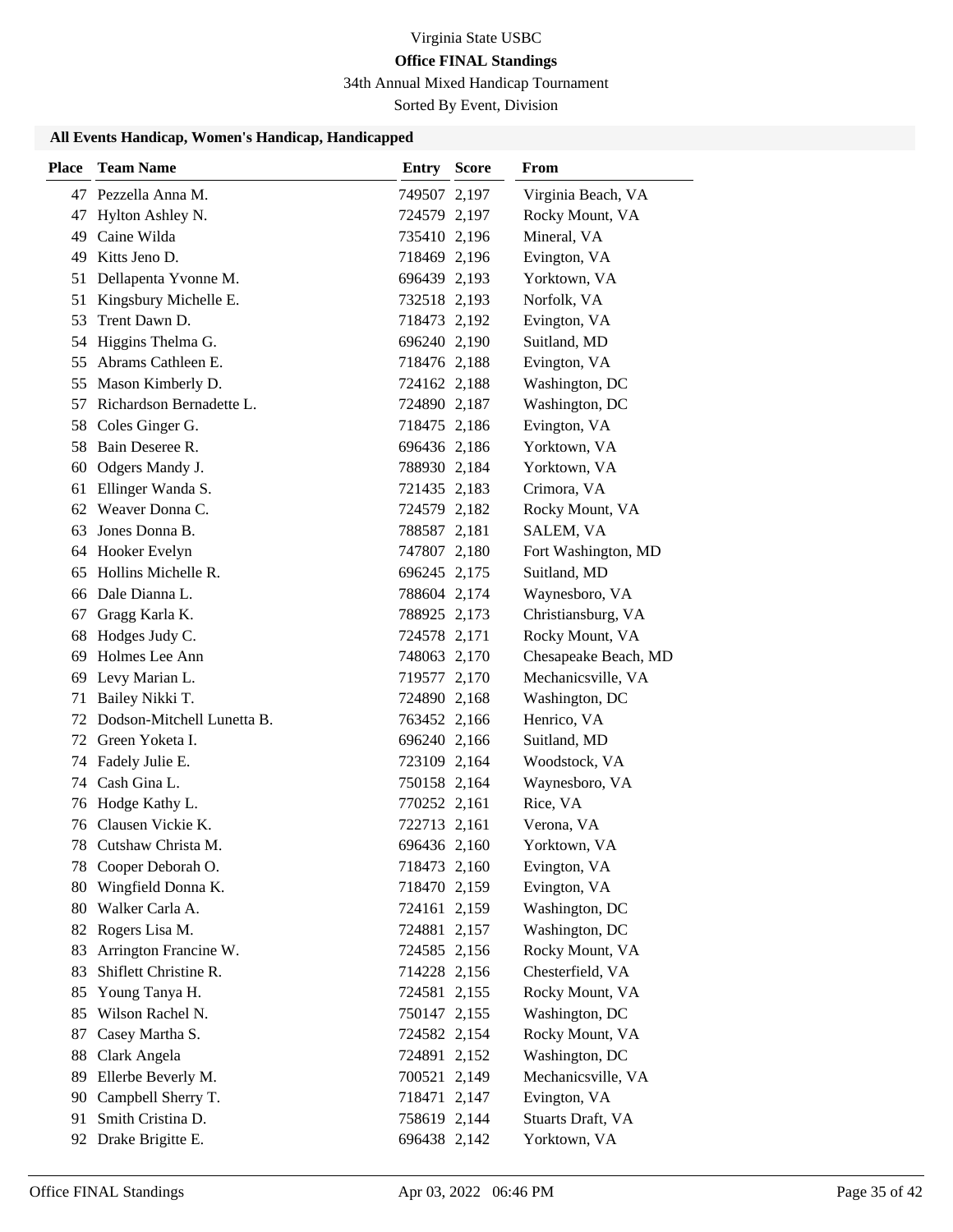34th Annual Mixed Handicap Tournament

Sorted By Event, Division

| <b>Place</b> | <b>Team Name</b>                | Entry        | <b>Score</b> | From                 |
|--------------|---------------------------------|--------------|--------------|----------------------|
| 93.          | Thomas Dale K.                  | 724584 2,141 |              | Rocky Mount, VA      |
|              | 94 Kelley Angelina D.           | 724889 2,138 |              | Washington, DC       |
|              | 95 Ellis-Williams Alice E.      | 747807 2,135 |              | Fort Washington, MD  |
|              | 95 Russell Kimberly A.          | 735412 2,135 |              | Mineral, VA          |
|              | 97 Walls Deborah C.             | 724894 2,133 |              | Washington, DC       |
|              | 97 Rogers Connie B.             | 724577 2,133 |              | Rocky Mount, VA      |
| 99           | Savoy Iris N.                   | 724889 2,132 |              | Washington, DC       |
| 99           | Mims Mikael                     | 724882 2,132 |              | Washington, DC       |
| 101          | Holton Pamela G.                | 696239 2,130 |              | Suitland, MD         |
|              | 102 Bland Wanda B.              | 758612 2,128 |              | Prince George, VA    |
|              | 103 Gray Patricia B.            | 724584 2,125 |              | Rocky Mount, VA      |
| 103          | Johnson Christi C.              | 724884 2,125 |              | Washington, DC       |
|              | 103 Washington Monica A.        | 724884 2,125 |              | Washington, DC       |
|              | 106 Ray Allenna E.              | 734940 2,121 |              | Rocky Mount, VA      |
|              | 106 Brown Carolyn A.            | 696243 2,121 |              | Suitland, MD         |
| 108          | Stone Wandra E.                 | 696237 2,119 |              | Suitland, MD         |
| 109          | Lusk Kellie L.                  | 754675 2,118 |              | Yorktown, VA         |
| 109          | Cooper Tracie T.                | 724583 2,118 |              | Rocky Mount, VA      |
|              | 111 Pointdexter Sandra          | 718472 2,114 |              | Evington, VA         |
|              | 112 Johnston Tina A.            | 718475 2,113 |              | Evington, VA         |
|              | 112 Tate Algeria K.             | 747803 2,113 |              | Fort Washington, MD  |
|              | 114 Carter Brenda               | 700524 2,111 |              | Mechanicsville, VA   |
|              | 115 Campbell Dorothy S.         | 747803 2,110 |              | Fort Washington, MD  |
| 116          | Waller Ulari R.                 | 724880 2,109 |              | Washington, DC       |
|              | 116 Alston Annette F.           | 763453 2,109 |              | Henrico, VA          |
| 116          | Sampiller Iva H.                | 735412 2,109 |              | Mineral, VA          |
|              | 119 Maclin Doris G.             | 719576 2,108 |              | Mechanicsville, VA   |
|              | 119 Ferguson Kimberly A.        | 729513 2,108 |              | Washington, DC       |
| 119          | Cook Caylyn M.                  | 696437 2,108 |              | Yorktown, VA         |
|              | 122 Crump Tasha L.              | 700524 2,106 |              | Mechanicsville, VA   |
|              | 122 Barr Cindy A.               | 788926 2,106 |              | Martinsburg, WV      |
|              | 124 Holland Patricia A.         | 748063 2,105 |              | Chesapeake Beach, MD |
|              | 124 Spencer Hortense(Toodie) A. | 696247 2,105 |              | Suitland, MD         |
|              | 124 Lusk Judy D.                | 754675 2,105 |              | Yorktown, VA         |
| 127          | Silver Carolyn A.               | 700523 2,103 |              | Mechanicsville, VA   |
| 127          | Sandidge Dorothy G.             | 788927 2,103 |              | Lynchburg, VA        |
|              | 129 Lafon Annie R.              | 749514 2,100 |              | Norfolk, VA          |
| 130          | VanBuren Belinda B.             | 741947 2,099 |              | Washington, DC       |
| 130          | Shafer Jessica R.               | 760601 2,099 |              | Salem, VA            |
|              | 132 Hale Melodie E.             | 760602 2,098 |              | Salem, VA            |
|              | 133 Keplinger Tonya D.          | 770312 2,097 |              | Petersburg, WV       |
|              | 134 Murphy Penny K.             | 735411 2,096 |              | Mineral, VA          |
|              | 134 Green Rebecca A.            | 700522 2,096 |              | Mechanicsville, VA   |
|              | 136 Johnson Corlitta R.         | 696246 2,091 |              | Suitland, MD         |
|              | 137 Waters Janice M.            | 724164 2,090 |              | Washington, DC       |
|              | 138 Ibargo Deborah A.           | 724585 2,088 |              | Rocky Mount, VA      |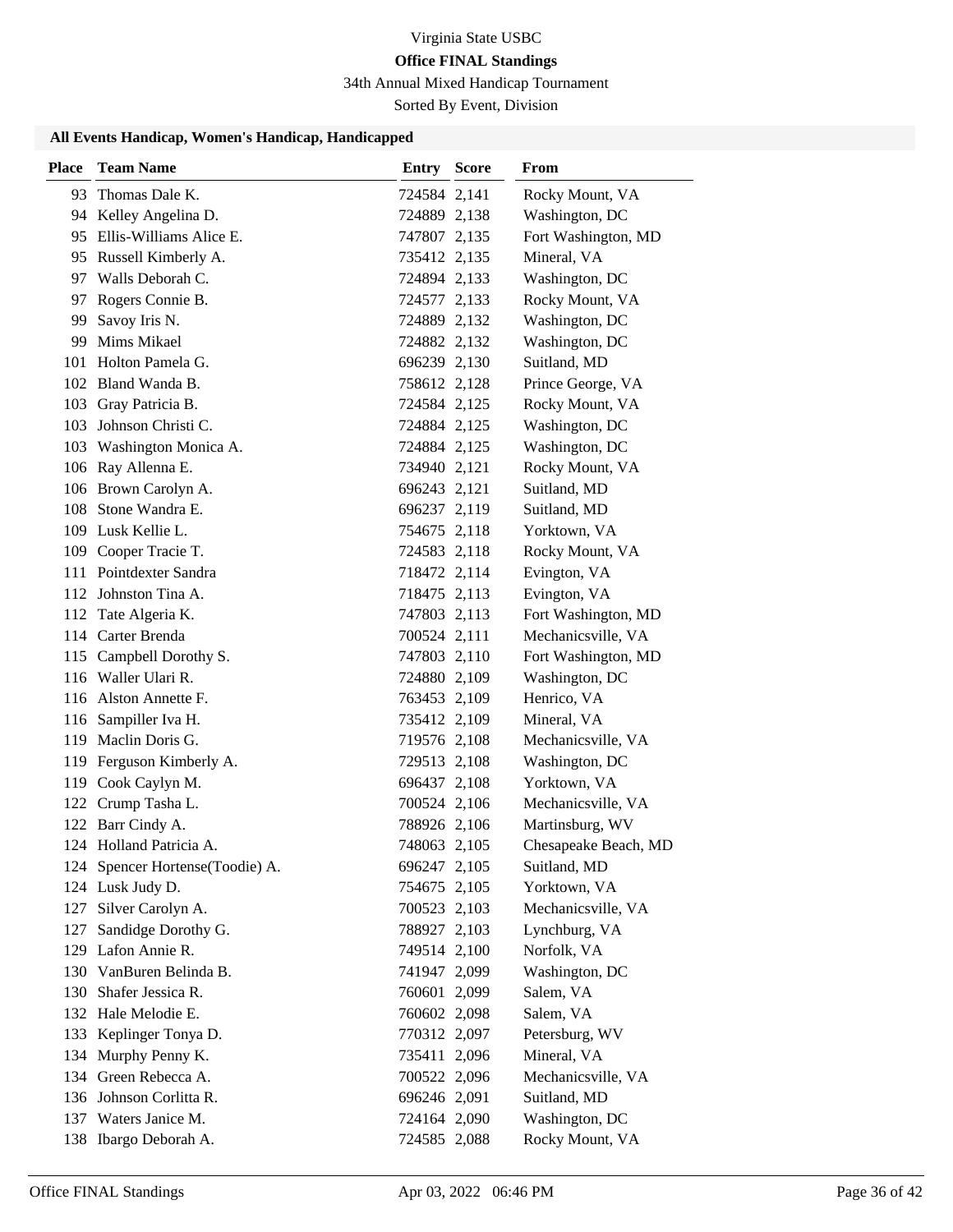34th Annual Mixed Handicap Tournament

Sorted By Event, Division

| 139 Smith Bonnie D.<br>724580 2,084<br>Rocky Mount, VA<br>139 Hale Phyllis H.<br>718470 2,084<br>Evington, VA<br>141 Williams Sallie G.<br>Washington, DC<br>724163 2,083<br>142 Young Karen P.<br>Rocky Mount, VA<br>724580 2,082<br>143 Colbert Debra<br>724160 2,081<br>Washington, DC<br>Stuarts Draft, VA<br>143 Legge Pamela R.<br>706751 2,081<br>145 Michael Carissa A.<br>Petersburg, WV<br>770312 2,080<br>145 Stroman Cordelia O.<br>696243 2,080<br>Suitland, MD<br>147 Craig Rozinia E.<br>Suitland, MD<br>696241 2,079<br>148 Hogue Vanessa M.<br>Dumfries, VA<br>747935 2,078<br>149 Blankenship Christy M.<br>Covington, VA<br>768701 2,077<br>149 Greene Nannie N.<br>788587 2,077<br>SALEM, VA<br>151 Hayes Lisa G.<br>696440 2,076<br>Yorktown, VA<br>152 Parker-Cunningham Wilhemenia<br>Mechanicsville, VA<br>700521 2,075<br>153 McGee Jacqueline P.<br>Boydton, VA<br>760425 2,072<br>154 Garner Michelle<br>Washington, DC<br>736335 2,071<br>155 Savoy Brigitte R.<br>Washington, DC<br>741947 2,070<br>155 Boyters A. Nikki<br>Yorktown, VA<br>714963 2,070<br>155 Habron Jacqueline L.<br>Mineral, VA<br>735415 2,070<br>158 Matson Julia M.<br>Yorktown, VA<br>696441 2,069<br>159 Hawkins Barbara A.<br>Washington, DC<br>745367 2,068<br>160 Stewart Teresa S.<br>Crimora, VA<br>721435 2,067<br>Washington, DC<br>161 Gorham Michelle L.<br>724883 2,064<br>162 Hazel Cristita C.<br>Mineral, VA<br>735413 2,062<br>163 Scott Keisha C.<br>Washington, DC<br>724165 2,059<br>163 Cyrus Paula M.<br>Prince George, VA<br>758612 2,059<br>165 Brown Jeannie D.<br>Rocky Mount, VA<br>724583 2,058<br>Fort Washington, MD<br>166 Colbert-Box Sandra M.<br>747804 2,056<br>167 White Carrie R.<br>Evington, VA<br>718478 2,055<br>168 Ware Tracey<br>Fredericksbrg, VA<br>760015 2,054<br>169 Dunbar Felicia D.<br>Harrisonburg, VA<br>785741 2,052<br>170 Haynes Donna C.<br>778912 2,051<br>Newport News, VA<br>170 Matthews Michelle T.<br>747804 2,051<br>Fort Washington, MD<br>Fort Washington, MD<br>172 Matthews Kathy A.<br>747806 2,047<br>172 Zirkle Laurie T.<br>Salem, VA<br>725595 2,047<br>172 Morrisey Eva M.<br>696237 2,047<br>Suitland, MD<br>175 Williams Katherine<br>Salem, VA<br>725595 2,044<br>176 Martin Valerie Kay<br>718474 2,042<br>Evington, VA<br>177 McComb Lisa<br>Covington, VA<br>750850 2,039<br>Henrico, VA<br>177 Lee Brittany D.<br>763453 2,039<br>179 Cooper Tai M.<br>Washington, DC<br>724882 2,038<br>180 Jefferson Quintina R.<br>Washington, DC<br>724894 2,037<br>181 Keyes Heather A.<br>Yorktown, VA<br>696438 2,036<br>182 Lambert Carolyn F.<br>Harrisonburg, VA<br>755328 2,034<br>183 Cunningham Valerie L.<br>Mechanicsville, VA<br>700522 2,032<br>184 Franklin Candi C.<br>Yorktown, VA<br>696435 2,029 | <b>Place</b> | <b>Team Name</b> | <b>Entry Score</b> | From |
|---------------------------------------------------------------------------------------------------------------------------------------------------------------------------------------------------------------------------------------------------------------------------------------------------------------------------------------------------------------------------------------------------------------------------------------------------------------------------------------------------------------------------------------------------------------------------------------------------------------------------------------------------------------------------------------------------------------------------------------------------------------------------------------------------------------------------------------------------------------------------------------------------------------------------------------------------------------------------------------------------------------------------------------------------------------------------------------------------------------------------------------------------------------------------------------------------------------------------------------------------------------------------------------------------------------------------------------------------------------------------------------------------------------------------------------------------------------------------------------------------------------------------------------------------------------------------------------------------------------------------------------------------------------------------------------------------------------------------------------------------------------------------------------------------------------------------------------------------------------------------------------------------------------------------------------------------------------------------------------------------------------------------------------------------------------------------------------------------------------------------------------------------------------------------------------------------------------------------------------------------------------------------------------------------------------------------------------------------------------------------------------------------------------------------------------------------------------------------------------------------------------------------------------------------------------------------------------------------------------------------------------------------------------------------------------------------------------------------------------------------------------------------------------------|--------------|------------------|--------------------|------|
|                                                                                                                                                                                                                                                                                                                                                                                                                                                                                                                                                                                                                                                                                                                                                                                                                                                                                                                                                                                                                                                                                                                                                                                                                                                                                                                                                                                                                                                                                                                                                                                                                                                                                                                                                                                                                                                                                                                                                                                                                                                                                                                                                                                                                                                                                                                                                                                                                                                                                                                                                                                                                                                                                                                                                                                             |              |                  |                    |      |
|                                                                                                                                                                                                                                                                                                                                                                                                                                                                                                                                                                                                                                                                                                                                                                                                                                                                                                                                                                                                                                                                                                                                                                                                                                                                                                                                                                                                                                                                                                                                                                                                                                                                                                                                                                                                                                                                                                                                                                                                                                                                                                                                                                                                                                                                                                                                                                                                                                                                                                                                                                                                                                                                                                                                                                                             |              |                  |                    |      |
|                                                                                                                                                                                                                                                                                                                                                                                                                                                                                                                                                                                                                                                                                                                                                                                                                                                                                                                                                                                                                                                                                                                                                                                                                                                                                                                                                                                                                                                                                                                                                                                                                                                                                                                                                                                                                                                                                                                                                                                                                                                                                                                                                                                                                                                                                                                                                                                                                                                                                                                                                                                                                                                                                                                                                                                             |              |                  |                    |      |
|                                                                                                                                                                                                                                                                                                                                                                                                                                                                                                                                                                                                                                                                                                                                                                                                                                                                                                                                                                                                                                                                                                                                                                                                                                                                                                                                                                                                                                                                                                                                                                                                                                                                                                                                                                                                                                                                                                                                                                                                                                                                                                                                                                                                                                                                                                                                                                                                                                                                                                                                                                                                                                                                                                                                                                                             |              |                  |                    |      |
|                                                                                                                                                                                                                                                                                                                                                                                                                                                                                                                                                                                                                                                                                                                                                                                                                                                                                                                                                                                                                                                                                                                                                                                                                                                                                                                                                                                                                                                                                                                                                                                                                                                                                                                                                                                                                                                                                                                                                                                                                                                                                                                                                                                                                                                                                                                                                                                                                                                                                                                                                                                                                                                                                                                                                                                             |              |                  |                    |      |
|                                                                                                                                                                                                                                                                                                                                                                                                                                                                                                                                                                                                                                                                                                                                                                                                                                                                                                                                                                                                                                                                                                                                                                                                                                                                                                                                                                                                                                                                                                                                                                                                                                                                                                                                                                                                                                                                                                                                                                                                                                                                                                                                                                                                                                                                                                                                                                                                                                                                                                                                                                                                                                                                                                                                                                                             |              |                  |                    |      |
|                                                                                                                                                                                                                                                                                                                                                                                                                                                                                                                                                                                                                                                                                                                                                                                                                                                                                                                                                                                                                                                                                                                                                                                                                                                                                                                                                                                                                                                                                                                                                                                                                                                                                                                                                                                                                                                                                                                                                                                                                                                                                                                                                                                                                                                                                                                                                                                                                                                                                                                                                                                                                                                                                                                                                                                             |              |                  |                    |      |
|                                                                                                                                                                                                                                                                                                                                                                                                                                                                                                                                                                                                                                                                                                                                                                                                                                                                                                                                                                                                                                                                                                                                                                                                                                                                                                                                                                                                                                                                                                                                                                                                                                                                                                                                                                                                                                                                                                                                                                                                                                                                                                                                                                                                                                                                                                                                                                                                                                                                                                                                                                                                                                                                                                                                                                                             |              |                  |                    |      |
|                                                                                                                                                                                                                                                                                                                                                                                                                                                                                                                                                                                                                                                                                                                                                                                                                                                                                                                                                                                                                                                                                                                                                                                                                                                                                                                                                                                                                                                                                                                                                                                                                                                                                                                                                                                                                                                                                                                                                                                                                                                                                                                                                                                                                                                                                                                                                                                                                                                                                                                                                                                                                                                                                                                                                                                             |              |                  |                    |      |
|                                                                                                                                                                                                                                                                                                                                                                                                                                                                                                                                                                                                                                                                                                                                                                                                                                                                                                                                                                                                                                                                                                                                                                                                                                                                                                                                                                                                                                                                                                                                                                                                                                                                                                                                                                                                                                                                                                                                                                                                                                                                                                                                                                                                                                                                                                                                                                                                                                                                                                                                                                                                                                                                                                                                                                                             |              |                  |                    |      |
|                                                                                                                                                                                                                                                                                                                                                                                                                                                                                                                                                                                                                                                                                                                                                                                                                                                                                                                                                                                                                                                                                                                                                                                                                                                                                                                                                                                                                                                                                                                                                                                                                                                                                                                                                                                                                                                                                                                                                                                                                                                                                                                                                                                                                                                                                                                                                                                                                                                                                                                                                                                                                                                                                                                                                                                             |              |                  |                    |      |
|                                                                                                                                                                                                                                                                                                                                                                                                                                                                                                                                                                                                                                                                                                                                                                                                                                                                                                                                                                                                                                                                                                                                                                                                                                                                                                                                                                                                                                                                                                                                                                                                                                                                                                                                                                                                                                                                                                                                                                                                                                                                                                                                                                                                                                                                                                                                                                                                                                                                                                                                                                                                                                                                                                                                                                                             |              |                  |                    |      |
|                                                                                                                                                                                                                                                                                                                                                                                                                                                                                                                                                                                                                                                                                                                                                                                                                                                                                                                                                                                                                                                                                                                                                                                                                                                                                                                                                                                                                                                                                                                                                                                                                                                                                                                                                                                                                                                                                                                                                                                                                                                                                                                                                                                                                                                                                                                                                                                                                                                                                                                                                                                                                                                                                                                                                                                             |              |                  |                    |      |
|                                                                                                                                                                                                                                                                                                                                                                                                                                                                                                                                                                                                                                                                                                                                                                                                                                                                                                                                                                                                                                                                                                                                                                                                                                                                                                                                                                                                                                                                                                                                                                                                                                                                                                                                                                                                                                                                                                                                                                                                                                                                                                                                                                                                                                                                                                                                                                                                                                                                                                                                                                                                                                                                                                                                                                                             |              |                  |                    |      |
|                                                                                                                                                                                                                                                                                                                                                                                                                                                                                                                                                                                                                                                                                                                                                                                                                                                                                                                                                                                                                                                                                                                                                                                                                                                                                                                                                                                                                                                                                                                                                                                                                                                                                                                                                                                                                                                                                                                                                                                                                                                                                                                                                                                                                                                                                                                                                                                                                                                                                                                                                                                                                                                                                                                                                                                             |              |                  |                    |      |
|                                                                                                                                                                                                                                                                                                                                                                                                                                                                                                                                                                                                                                                                                                                                                                                                                                                                                                                                                                                                                                                                                                                                                                                                                                                                                                                                                                                                                                                                                                                                                                                                                                                                                                                                                                                                                                                                                                                                                                                                                                                                                                                                                                                                                                                                                                                                                                                                                                                                                                                                                                                                                                                                                                                                                                                             |              |                  |                    |      |
|                                                                                                                                                                                                                                                                                                                                                                                                                                                                                                                                                                                                                                                                                                                                                                                                                                                                                                                                                                                                                                                                                                                                                                                                                                                                                                                                                                                                                                                                                                                                                                                                                                                                                                                                                                                                                                                                                                                                                                                                                                                                                                                                                                                                                                                                                                                                                                                                                                                                                                                                                                                                                                                                                                                                                                                             |              |                  |                    |      |
|                                                                                                                                                                                                                                                                                                                                                                                                                                                                                                                                                                                                                                                                                                                                                                                                                                                                                                                                                                                                                                                                                                                                                                                                                                                                                                                                                                                                                                                                                                                                                                                                                                                                                                                                                                                                                                                                                                                                                                                                                                                                                                                                                                                                                                                                                                                                                                                                                                                                                                                                                                                                                                                                                                                                                                                             |              |                  |                    |      |
|                                                                                                                                                                                                                                                                                                                                                                                                                                                                                                                                                                                                                                                                                                                                                                                                                                                                                                                                                                                                                                                                                                                                                                                                                                                                                                                                                                                                                                                                                                                                                                                                                                                                                                                                                                                                                                                                                                                                                                                                                                                                                                                                                                                                                                                                                                                                                                                                                                                                                                                                                                                                                                                                                                                                                                                             |              |                  |                    |      |
|                                                                                                                                                                                                                                                                                                                                                                                                                                                                                                                                                                                                                                                                                                                                                                                                                                                                                                                                                                                                                                                                                                                                                                                                                                                                                                                                                                                                                                                                                                                                                                                                                                                                                                                                                                                                                                                                                                                                                                                                                                                                                                                                                                                                                                                                                                                                                                                                                                                                                                                                                                                                                                                                                                                                                                                             |              |                  |                    |      |
|                                                                                                                                                                                                                                                                                                                                                                                                                                                                                                                                                                                                                                                                                                                                                                                                                                                                                                                                                                                                                                                                                                                                                                                                                                                                                                                                                                                                                                                                                                                                                                                                                                                                                                                                                                                                                                                                                                                                                                                                                                                                                                                                                                                                                                                                                                                                                                                                                                                                                                                                                                                                                                                                                                                                                                                             |              |                  |                    |      |
|                                                                                                                                                                                                                                                                                                                                                                                                                                                                                                                                                                                                                                                                                                                                                                                                                                                                                                                                                                                                                                                                                                                                                                                                                                                                                                                                                                                                                                                                                                                                                                                                                                                                                                                                                                                                                                                                                                                                                                                                                                                                                                                                                                                                                                                                                                                                                                                                                                                                                                                                                                                                                                                                                                                                                                                             |              |                  |                    |      |
|                                                                                                                                                                                                                                                                                                                                                                                                                                                                                                                                                                                                                                                                                                                                                                                                                                                                                                                                                                                                                                                                                                                                                                                                                                                                                                                                                                                                                                                                                                                                                                                                                                                                                                                                                                                                                                                                                                                                                                                                                                                                                                                                                                                                                                                                                                                                                                                                                                                                                                                                                                                                                                                                                                                                                                                             |              |                  |                    |      |
|                                                                                                                                                                                                                                                                                                                                                                                                                                                                                                                                                                                                                                                                                                                                                                                                                                                                                                                                                                                                                                                                                                                                                                                                                                                                                                                                                                                                                                                                                                                                                                                                                                                                                                                                                                                                                                                                                                                                                                                                                                                                                                                                                                                                                                                                                                                                                                                                                                                                                                                                                                                                                                                                                                                                                                                             |              |                  |                    |      |
|                                                                                                                                                                                                                                                                                                                                                                                                                                                                                                                                                                                                                                                                                                                                                                                                                                                                                                                                                                                                                                                                                                                                                                                                                                                                                                                                                                                                                                                                                                                                                                                                                                                                                                                                                                                                                                                                                                                                                                                                                                                                                                                                                                                                                                                                                                                                                                                                                                                                                                                                                                                                                                                                                                                                                                                             |              |                  |                    |      |
|                                                                                                                                                                                                                                                                                                                                                                                                                                                                                                                                                                                                                                                                                                                                                                                                                                                                                                                                                                                                                                                                                                                                                                                                                                                                                                                                                                                                                                                                                                                                                                                                                                                                                                                                                                                                                                                                                                                                                                                                                                                                                                                                                                                                                                                                                                                                                                                                                                                                                                                                                                                                                                                                                                                                                                                             |              |                  |                    |      |
|                                                                                                                                                                                                                                                                                                                                                                                                                                                                                                                                                                                                                                                                                                                                                                                                                                                                                                                                                                                                                                                                                                                                                                                                                                                                                                                                                                                                                                                                                                                                                                                                                                                                                                                                                                                                                                                                                                                                                                                                                                                                                                                                                                                                                                                                                                                                                                                                                                                                                                                                                                                                                                                                                                                                                                                             |              |                  |                    |      |
|                                                                                                                                                                                                                                                                                                                                                                                                                                                                                                                                                                                                                                                                                                                                                                                                                                                                                                                                                                                                                                                                                                                                                                                                                                                                                                                                                                                                                                                                                                                                                                                                                                                                                                                                                                                                                                                                                                                                                                                                                                                                                                                                                                                                                                                                                                                                                                                                                                                                                                                                                                                                                                                                                                                                                                                             |              |                  |                    |      |
|                                                                                                                                                                                                                                                                                                                                                                                                                                                                                                                                                                                                                                                                                                                                                                                                                                                                                                                                                                                                                                                                                                                                                                                                                                                                                                                                                                                                                                                                                                                                                                                                                                                                                                                                                                                                                                                                                                                                                                                                                                                                                                                                                                                                                                                                                                                                                                                                                                                                                                                                                                                                                                                                                                                                                                                             |              |                  |                    |      |
|                                                                                                                                                                                                                                                                                                                                                                                                                                                                                                                                                                                                                                                                                                                                                                                                                                                                                                                                                                                                                                                                                                                                                                                                                                                                                                                                                                                                                                                                                                                                                                                                                                                                                                                                                                                                                                                                                                                                                                                                                                                                                                                                                                                                                                                                                                                                                                                                                                                                                                                                                                                                                                                                                                                                                                                             |              |                  |                    |      |
|                                                                                                                                                                                                                                                                                                                                                                                                                                                                                                                                                                                                                                                                                                                                                                                                                                                                                                                                                                                                                                                                                                                                                                                                                                                                                                                                                                                                                                                                                                                                                                                                                                                                                                                                                                                                                                                                                                                                                                                                                                                                                                                                                                                                                                                                                                                                                                                                                                                                                                                                                                                                                                                                                                                                                                                             |              |                  |                    |      |
|                                                                                                                                                                                                                                                                                                                                                                                                                                                                                                                                                                                                                                                                                                                                                                                                                                                                                                                                                                                                                                                                                                                                                                                                                                                                                                                                                                                                                                                                                                                                                                                                                                                                                                                                                                                                                                                                                                                                                                                                                                                                                                                                                                                                                                                                                                                                                                                                                                                                                                                                                                                                                                                                                                                                                                                             |              |                  |                    |      |
|                                                                                                                                                                                                                                                                                                                                                                                                                                                                                                                                                                                                                                                                                                                                                                                                                                                                                                                                                                                                                                                                                                                                                                                                                                                                                                                                                                                                                                                                                                                                                                                                                                                                                                                                                                                                                                                                                                                                                                                                                                                                                                                                                                                                                                                                                                                                                                                                                                                                                                                                                                                                                                                                                                                                                                                             |              |                  |                    |      |
|                                                                                                                                                                                                                                                                                                                                                                                                                                                                                                                                                                                                                                                                                                                                                                                                                                                                                                                                                                                                                                                                                                                                                                                                                                                                                                                                                                                                                                                                                                                                                                                                                                                                                                                                                                                                                                                                                                                                                                                                                                                                                                                                                                                                                                                                                                                                                                                                                                                                                                                                                                                                                                                                                                                                                                                             |              |                  |                    |      |
|                                                                                                                                                                                                                                                                                                                                                                                                                                                                                                                                                                                                                                                                                                                                                                                                                                                                                                                                                                                                                                                                                                                                                                                                                                                                                                                                                                                                                                                                                                                                                                                                                                                                                                                                                                                                                                                                                                                                                                                                                                                                                                                                                                                                                                                                                                                                                                                                                                                                                                                                                                                                                                                                                                                                                                                             |              |                  |                    |      |
|                                                                                                                                                                                                                                                                                                                                                                                                                                                                                                                                                                                                                                                                                                                                                                                                                                                                                                                                                                                                                                                                                                                                                                                                                                                                                                                                                                                                                                                                                                                                                                                                                                                                                                                                                                                                                                                                                                                                                                                                                                                                                                                                                                                                                                                                                                                                                                                                                                                                                                                                                                                                                                                                                                                                                                                             |              |                  |                    |      |
|                                                                                                                                                                                                                                                                                                                                                                                                                                                                                                                                                                                                                                                                                                                                                                                                                                                                                                                                                                                                                                                                                                                                                                                                                                                                                                                                                                                                                                                                                                                                                                                                                                                                                                                                                                                                                                                                                                                                                                                                                                                                                                                                                                                                                                                                                                                                                                                                                                                                                                                                                                                                                                                                                                                                                                                             |              |                  |                    |      |
|                                                                                                                                                                                                                                                                                                                                                                                                                                                                                                                                                                                                                                                                                                                                                                                                                                                                                                                                                                                                                                                                                                                                                                                                                                                                                                                                                                                                                                                                                                                                                                                                                                                                                                                                                                                                                                                                                                                                                                                                                                                                                                                                                                                                                                                                                                                                                                                                                                                                                                                                                                                                                                                                                                                                                                                             |              |                  |                    |      |
|                                                                                                                                                                                                                                                                                                                                                                                                                                                                                                                                                                                                                                                                                                                                                                                                                                                                                                                                                                                                                                                                                                                                                                                                                                                                                                                                                                                                                                                                                                                                                                                                                                                                                                                                                                                                                                                                                                                                                                                                                                                                                                                                                                                                                                                                                                                                                                                                                                                                                                                                                                                                                                                                                                                                                                                             |              |                  |                    |      |
|                                                                                                                                                                                                                                                                                                                                                                                                                                                                                                                                                                                                                                                                                                                                                                                                                                                                                                                                                                                                                                                                                                                                                                                                                                                                                                                                                                                                                                                                                                                                                                                                                                                                                                                                                                                                                                                                                                                                                                                                                                                                                                                                                                                                                                                                                                                                                                                                                                                                                                                                                                                                                                                                                                                                                                                             |              |                  |                    |      |
|                                                                                                                                                                                                                                                                                                                                                                                                                                                                                                                                                                                                                                                                                                                                                                                                                                                                                                                                                                                                                                                                                                                                                                                                                                                                                                                                                                                                                                                                                                                                                                                                                                                                                                                                                                                                                                                                                                                                                                                                                                                                                                                                                                                                                                                                                                                                                                                                                                                                                                                                                                                                                                                                                                                                                                                             |              |                  |                    |      |
|                                                                                                                                                                                                                                                                                                                                                                                                                                                                                                                                                                                                                                                                                                                                                                                                                                                                                                                                                                                                                                                                                                                                                                                                                                                                                                                                                                                                                                                                                                                                                                                                                                                                                                                                                                                                                                                                                                                                                                                                                                                                                                                                                                                                                                                                                                                                                                                                                                                                                                                                                                                                                                                                                                                                                                                             |              |                  |                    |      |
|                                                                                                                                                                                                                                                                                                                                                                                                                                                                                                                                                                                                                                                                                                                                                                                                                                                                                                                                                                                                                                                                                                                                                                                                                                                                                                                                                                                                                                                                                                                                                                                                                                                                                                                                                                                                                                                                                                                                                                                                                                                                                                                                                                                                                                                                                                                                                                                                                                                                                                                                                                                                                                                                                                                                                                                             |              |                  |                    |      |
|                                                                                                                                                                                                                                                                                                                                                                                                                                                                                                                                                                                                                                                                                                                                                                                                                                                                                                                                                                                                                                                                                                                                                                                                                                                                                                                                                                                                                                                                                                                                                                                                                                                                                                                                                                                                                                                                                                                                                                                                                                                                                                                                                                                                                                                                                                                                                                                                                                                                                                                                                                                                                                                                                                                                                                                             |              |                  |                    |      |
|                                                                                                                                                                                                                                                                                                                                                                                                                                                                                                                                                                                                                                                                                                                                                                                                                                                                                                                                                                                                                                                                                                                                                                                                                                                                                                                                                                                                                                                                                                                                                                                                                                                                                                                                                                                                                                                                                                                                                                                                                                                                                                                                                                                                                                                                                                                                                                                                                                                                                                                                                                                                                                                                                                                                                                                             |              |                  |                    |      |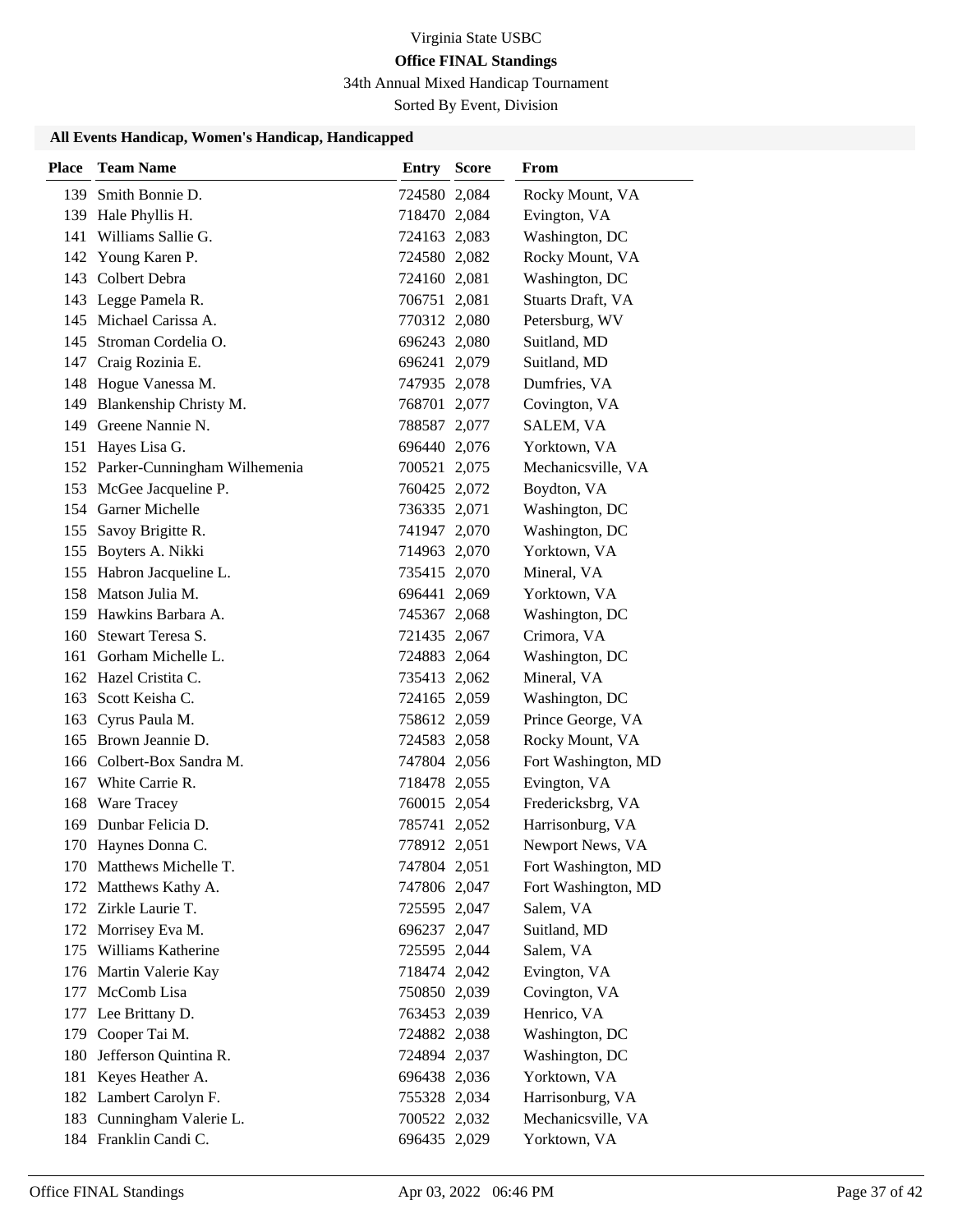34th Annual Mixed Handicap Tournament

Sorted By Event, Division

| Place | <b>Team Name</b>            | <b>Entry Score</b> | From               |
|-------|-----------------------------|--------------------|--------------------|
|       | 184 Hodges Connie T.        | 724577 2,029       | Rocky Mount, VA    |
|       | 186 Lawrence Kimberleigh N. | 729513 2,028       | Washington, DC     |
|       | 186 Smith Kathy M.          | 723178 2,028       | Waynesboro, VA     |
|       | 188 Parker Robin E.         | 724886 2,027       | Washington, DC     |
|       | 189 Lightfoot Paulette J.   | 719578 2,026       | Mechanicsville, VA |
|       | 189 Massie Emma             | 718469 2,026       | Evington, VA       |
|       | 191 Cook Jennifer (Red) S.  | 696437 2,025       | Yorktown, VA       |
|       | 192 Allen Vernetta L.       | 724162 2,024       | Washington, DC     |
|       | 192 Cain Joy A.             | 788926 2,024       | Martinsburg, WV    |
|       | 194 Wood Janet M.           | 745367 2,020       | Washington, DC     |
|       | 194 Clarke Eloise E.        | 696244 2,020       | Suitland, MD       |
|       | 196 Taylor Candice S.       | 696239 2,017       | Suitland, MD       |
|       | 196 Volpp Wanda R.          | 748960 2,017       | Stafford, VA       |
|       | 198 Bostic Sara D.          | 750851 2,016       | Covington, VA      |
|       | 199 Tate Anne C.            | 696440 2,012       | Yorktown, VA       |
|       | 200 Folks Verneda J.        | 724881 2,009       | Washington, DC     |
| 200   | Thorpe Felicia T.           | 724893 2,009       | Washington, DC     |
|       | 202 Hays Sandra             | 696439 2,006       | Yorktown, VA       |
|       | 203 Frederick Pamela E.     | 719577 2,005       | Mechanicsville, VA |
|       | 204 Fogus Chelsea M.        | 770252 2,004       | Rice, VA           |
|       | 205 Meredith Sonya B.       | 724893 2,002       | Washington, DC     |
|       | 205 Howard Nancy            | 718472 2,002       | Evington, VA       |
|       | 207 Nunn Celestine          | 724896 2,001       | Washington, DC     |
| 208   | Tinsley Martessa D.         | 724897 2,000       | Washington, DC     |
| 208   | Stanley Hillary E.          | 732518 2,000       | Norfolk, VA        |
|       | 208 Williams Kylea J.       | 735410 2,000       | Mineral, VA        |
| 211   | Thomas Robbie K.            | 768701 1,999       | Covington, VA      |
|       | 211 Burton Robin            | 724888 1,999       | Washington, DC     |
|       | 213 McGee Linda J.          | 724161 1,997       | Washington, DC     |
|       | 214 Houchens Ginger L.      | 725666 1,996       | Palmyra, VA        |
|       | 215 Reynolds Chelsea L.     | 725666 1,995       | Palmyra, VA        |
|       | 216 Russell Soledad U.      | 735414 1,994       | Mineral, VA        |
|       | 216 Nilsen Razel S.         | 735414 1,994       | Mineral, VA        |
|       | 218 McLaughlin Doris C.     | 750850 1,992       | Covington, VA      |
|       | 219 Ritter Lynette A.       | 723109 1,991       | Woodstock, VA      |
| 219   | Schoonover Mary F.          | 734940 1,991       | Rocky Mount, VA    |
|       | 221 Perrin Edith A.         | 763451 1,990       | Henrico, VA        |
| 221   | Counts Ann A.               | 714963 1,990       | Yorktown, VA       |
|       | 223 Williams Felicia A.     | 724892 1,989       | Washington, DC     |
| 224   | Craghead Marah A.           | 756441 1,983       | Eagle Rock, VA     |
| 225   | Taylor Doris S.             | 719578 1,980       | Mechanicsville, VA |
|       | 226 Moss Debbie V.          | 719575 1,979       | Mechanicsville, VA |
|       | 227 Beck Margo L.           | 783295 1,978       | Sandston, VA       |
|       | 228 Wells Tina M.           | 785741 1,975       | Harrisonburg, VA   |
| 229   | Rengers Vickie B.           | 783295 1,972       | Sandston, VA       |
|       | 230 James Patricia C.       | 724883 1,970       | Washington, DC     |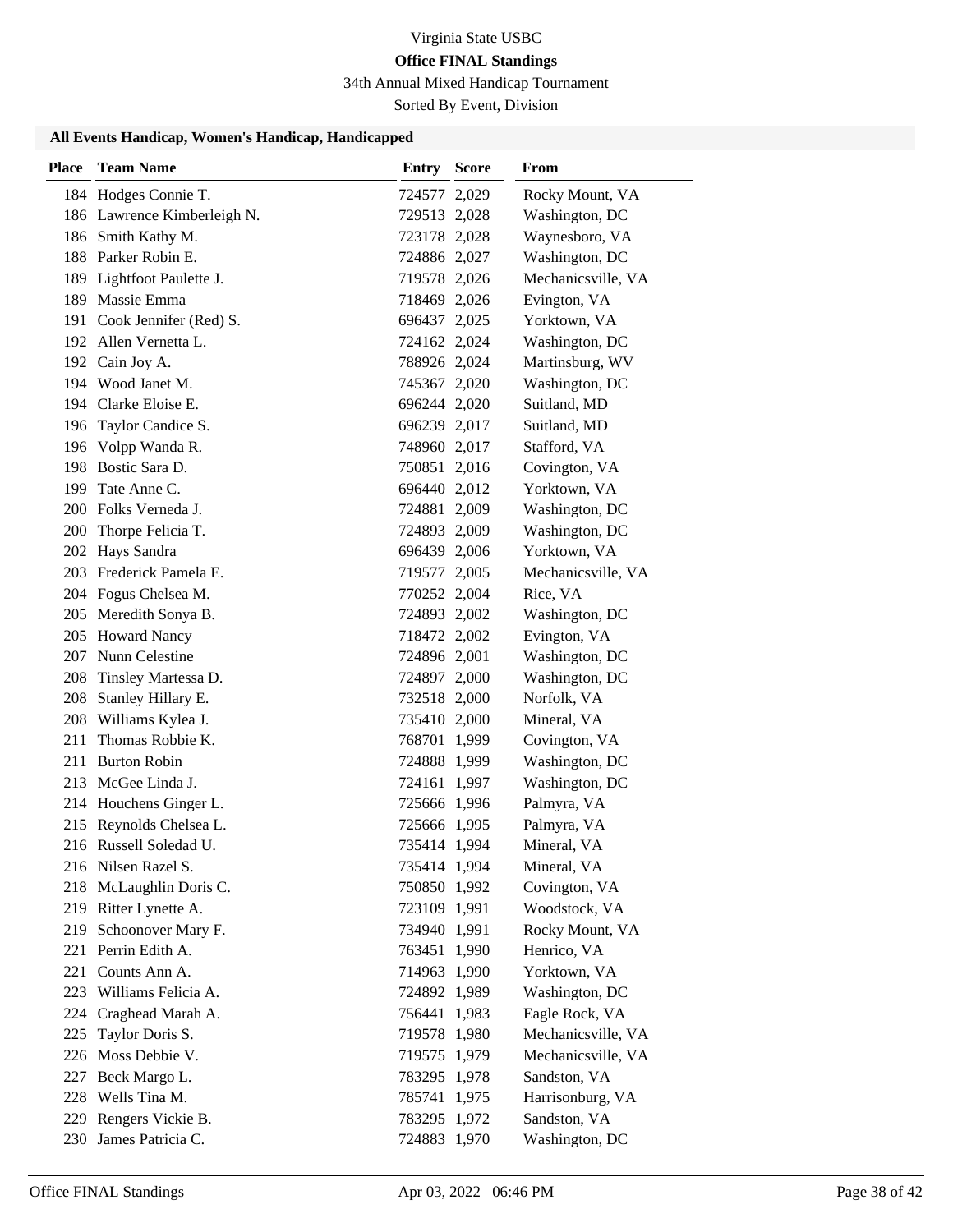34th Annual Mixed Handicap Tournament

Sorted By Event, Division

| <b>Place</b> | <b>Team Name</b>               | <b>Entry Score</b> | From                |
|--------------|--------------------------------|--------------------|---------------------|
|              | 230 Mcfetridge Rebel           | 788929 1,970       | Bealeton, VA        |
|              | 230 Heard Janine B.            | 724897 1,970       | Washington, DC      |
|              | 233 Evans Anitra M.            | 724164 1,969       | Washington, DC      |
|              | 234 Toney Michelle S.          | 724582 1,967       | Rocky Mount, VA     |
|              | 235 Kaplan Carol L.            | 758619 1,962       | Stuarts Draft, VA   |
|              | 235 Baber Susan D.             | 706751 1,962       | Stuarts Draft, VA   |
|              | 237 Hill Portia M.             | 788586 1,961       | SALEM, VA           |
|              | 238 Lightfoot Mia L.           | 719576 1,960       | Mechanicsville, VA  |
|              | 238 Crawford Donna M.          | 749507 1,960       | Virginia Beach, VA  |
|              | 240 Glenn Latoya C.            | 747935 1,958       | Dumfries, VA        |
|              | 240 Key Lutricia B.            | 696238 1,958       | Suitland, MD        |
|              | 242 Pugh Mary A.               | 751844 1,956       | Midlothian, VA      |
|              | 242 Clark Rhonda M.            | 724891 1,956       | Washington, DC      |
|              | 242 Collick Angela D.          | 747805 1,956       | Fort Washington, MD |
|              | 245 Hazlewood Nancy L.         | 763452 1,951       | Henrico, VA         |
|              | 246 Terry Shelley D.           | 724887 1,948       | Washington, DC      |
|              | 247 Huff Mikki D.              | 788925 1,947       | Christiansburg, VA  |
|              | 248 Hicks Cayla M.             | 760602 1,943       | Salem, VA           |
|              | 249 Smith-Brown Mary L.        | 724886 1,942       | Washington, DC      |
|              | 250 Howard Lori N.             | 724885 1,936       | Washington, DC      |
|              | 251 Lawrence Veronica D.       | 736335 1,934       | Washington, DC      |
|              | 252 Belew Amy R.               | 758893 1,932       | Charlottesville, VA |
|              | 252 Schechter Kathy E.         | 735413 1,932       | Mineral, VA         |
|              | 254 Brown Bobbie J.            | 714962 1,930       | Yorktown, VA        |
|              | 255 Barber Maia C.             | 724165 1,921       | Washington, DC      |
| 256          | Tingle Melody                  | 724888 1,919       | Washington, DC      |
| 257          | Smith Ryan N.                  | 724896 1,918       | Washington, DC      |
|              | 258 Stewart Mildred            | 724163 1,914       | Washington, DC      |
|              | 259 Granderson Samantha D.     | 724887 1,913       | Washington, DC      |
|              | 260 Watkins Stacy Mae N.       | 735411 1,904       | Mineral, VA         |
|              | 261 Mills Sara N.              | 758893 1,903       | Charlottesville, VA |
|              | 262 Allen Judith L.            | 735415 1,901       | Mineral, VA         |
|              | 263 Hansen Haley F.            | 751844 1,890       | Midlothian, VA      |
|              | 264 Richardson Kaye            | 724581 1,885       | Rocky Mount, VA     |
|              | 265 Jackson-Marshall Agatha V. | 700523 1,877       | Mechanicsville, VA  |
|              | 266 Johnson Tonya M.           | 724895 1,875       | Washington, DC      |
| 267          | Jeffries Cathy L.              | 788929 1,866       | Bealeton, VA        |
|              | 268 Richardson Megan M.        | 788930 1,865       | Yorktown, VA        |
|              | 269 Williams Monique A.        | 724892 1,854       | Washington, DC      |
|              | 270 Richardson Princess        | 750147 1,846       | Washington, DC      |
|              | 271 Morton Ollie K.            | 746185 1,785       | Richmond, VA        |
|              | 272 Judd Gail C.               | 759556 1,415       | Madison, NC         |
|              | 273 Wood Kathleen (kathy) P.   | 750158 1,336       | Waynesboro, VA      |
|              | 274 Kemp Helen L.              | 747806 737         | Fort Washington, MD |
|              | 275 Robertson Denise M.        | 742430 732         | Mineral, VA         |
|              | 276 Dickerson Patricia A.      | 742430 731         | Mineral, VA         |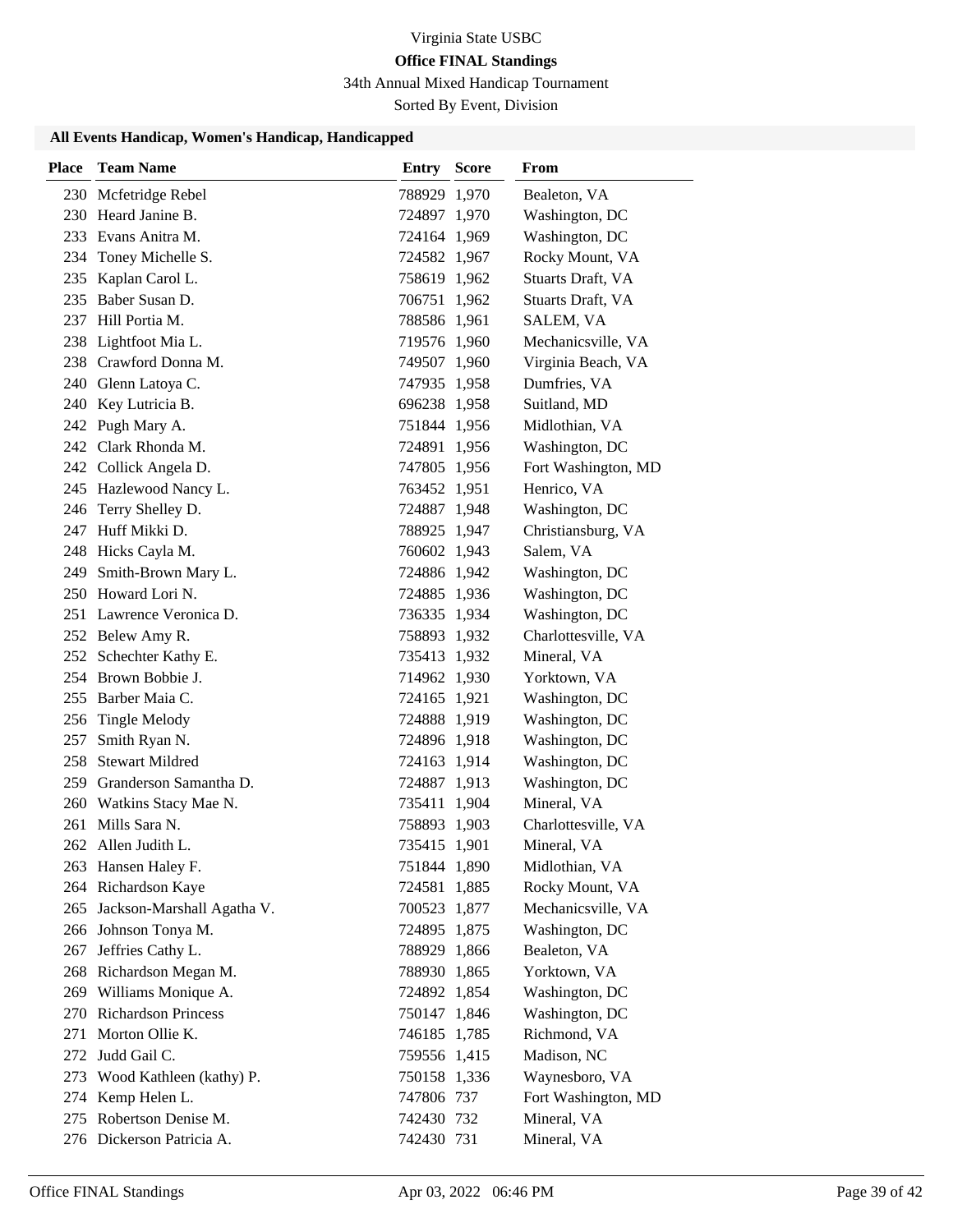34th Annual Mixed Handicap Tournament

Sorted By Event, Division

The lowest score to cash is 2278.

#### **All Events Scratch, Men's Scratch, Scratch**

| <b>Place</b> | <b>Team Name</b>          | Entry        | <b>Score</b> | From                 |
|--------------|---------------------------|--------------|--------------|----------------------|
|              | 1 Bennett Stephen T.      | 714963 2,143 |              | Yorktown, VA         |
| 2            | Campbell Bryan K.         | 718471 2,112 |              | Evington, VA         |
| 3            | Eckles Donald D.          | 760601 2,108 |              | Salem, VA            |
| 4            | Craig Robbie M.           | 752836 2,094 |              | Monroe, VA           |
| 5            | Boyters Ricky L.          | 714963 2,085 |              | Yorktown, VA         |
| 5            | Rankin York C. Jr         | 724880 2,085 |              | Washington, DC       |
| 7            | Blanton Jon D.            | 748960 2,063 |              | Stafford, VA         |
| 8            | Koch Brian C.             | 788930 2,062 |              | Yorktown, VA         |
| 9            | Richardson Jermaine J.    | 724581 2,049 |              | Rocky Mount, VA      |
| 10           | <b>OSGOOD JASON</b>       | 724578 2,041 |              | Rocky Mount, VA      |
| 11           | Volpp Gerald L.           | 748960 2,033 |              | Stafford, VA         |
| 12           | Cash Casey N.             | 721435 2,026 |              | Crimora, VA          |
| 13           | Ellinger James S.         | 721435 2,017 |              | Crimora, VA          |
| 14           | Franklin Brian P.         | 696435 2,004 |              | Yorktown, VA         |
| 15           | Wright Ronnie D.          | 724578 1,999 |              | Rocky Mount, VA      |
| 15           | Jones Shawn L.            | 714962 1,999 |              | Yorktown, VA         |
| 17           | Wingfield Danny W. Sr     | 718470 1,980 |              | Evington, VA         |
| 18           | Mason Harry J. III        | 724880 1,966 |              | Washington, DC       |
| 19           | Blankenship Brian E.      | 734940 1,964 |              | Rocky Mount, VA      |
| 19           | Tate Ira T. Jr            | 696435 1,964 |              | Yorktown, VA         |
| 21           | Harlow Michael A.         | 725666 1,951 |              | Palmyra, VA          |
|              | 22 Elliott Christopher J. | 729513 1,949 |              | Washington, DC       |
|              | 22 Shafer Michael A. Jr   | 760601 1,949 |              | Salem, VA            |
|              | 24 Watkins Tyrone R. Jr   | 724879 1,934 |              | Washington, DC       |
| 25           | Kubyako Nicholas A.       | 751844 1,931 |              | Midlothian, VA       |
|              | 26 Howell David J.        | 788925 1,919 |              | Christiansburg, VA   |
|              | 26 Lineberry Shannon Q.   | 706751 1,919 |              | Stuarts Draft, VA    |
|              | 28 Glenn Richard R.       | 747935 1,906 |              | Dumfries, VA         |
|              | 28 Rowzie Benjamin C.     | 723178 1,906 |              | Waynesboro, VA       |
| 30           | Short Justin A.           | 725666 1,903 |              | Palmyra, VA          |
| 31           | Tyler Brian R.            | 750147 1,897 |              | Washington, DC       |
|              | 32 Paxton Matthew R.      | 750851       | 1,894        | Covington, VA        |
|              | 33 Blankenship Mike T.    | 724580 1,892 |              | Rocky Mount, VA      |
|              | 34 Williams Tyree G. Sr   | 724879 1,891 |              | Washington, DC       |
| 35           | Thorne Terrance E. Sr     | 724897 1,889 |              | Washington, DC       |
| 36           | Jones Frank H.            | 748063 1,885 |              | Chesapeake Beach, MD |
| 37           | Riley Harvey R.           | 725595 1,869 |              | Salem, VA            |
| 38           | Colbert Charles F. Sr     | 724160 1,859 |              | Washington, DC       |
| 39           | Humphries Dwayne K. Sr    | 724161 1,857 |              | Washington, DC       |
| 40           | Loeb Bret W.              | 783295 1,852 |              | Sandston, VA         |
| 41           | Kong Jeremy E.            | 706751 1,845 |              | Stuarts Draft, VA    |
| 42           | Bradley Scott J.          | 788925 1,840 |              | Christiansburg, VA   |
| 43           | Dye Cleve III             | 788930 1,836 |              | Yorktown, VA         |
| 44           | Ahner Ashby F.            | 778912 1,835 |              | Newport News, VA     |
| 45           | Hicks Russell E.          | 760602 1,834 |              | Salem, VA            |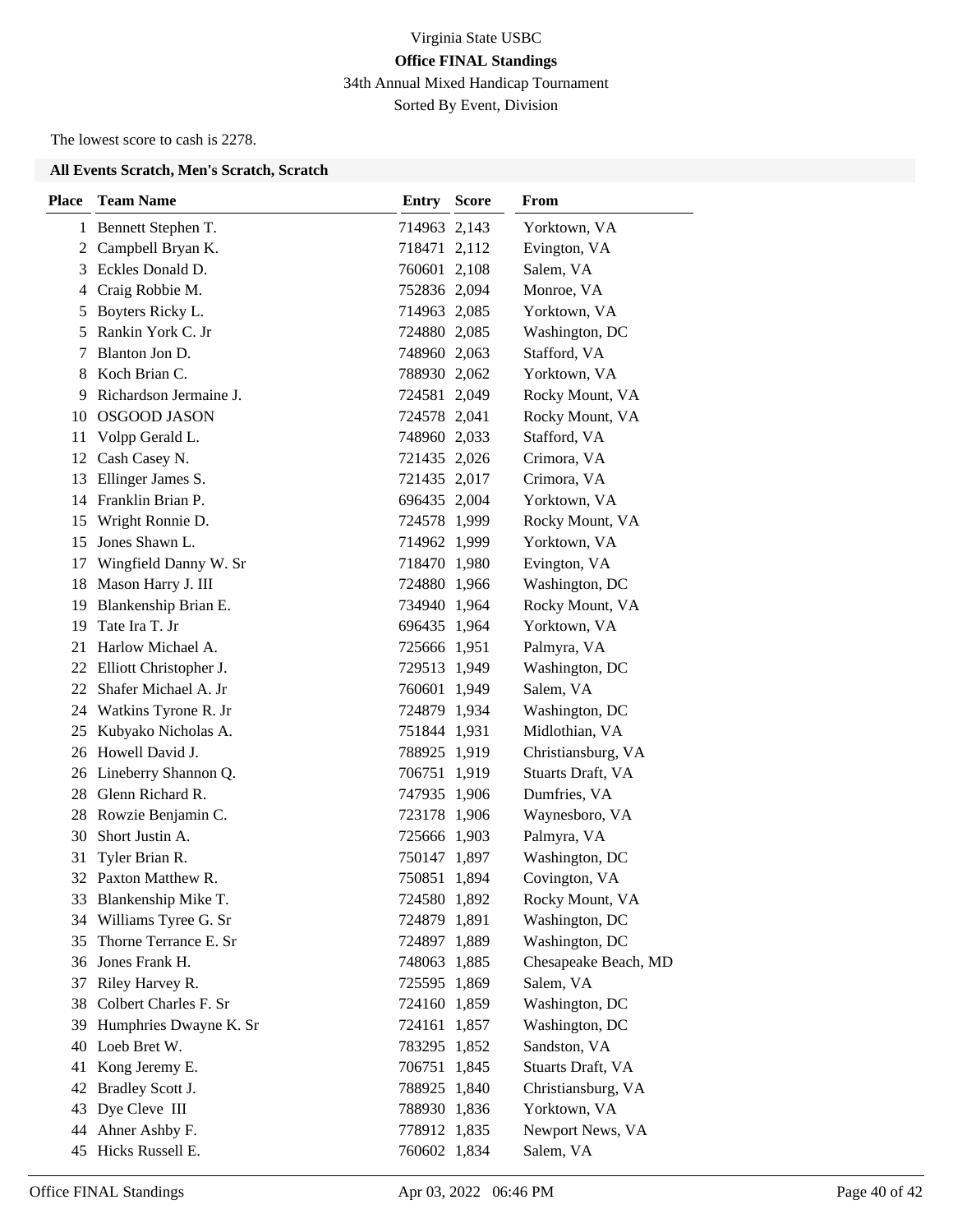34th Annual Mixed Handicap Tournament

Sorted By Event, Division

### **All Events Scratch, Men's Scratch, Scratch**

| <b>Place</b> | <b>Team Name</b>           | Entry        | <b>Score</b> | From              |
|--------------|----------------------------|--------------|--------------|-------------------|
|              | 46 Corbett Curtis H. Sr    | 724161 1,833 |              | Washington, DC    |
| 47           | Jones Kasonn M.            | 758612 1,831 |              | Prince George, VA |
| 48           | Marshall William J.        | 724893 1,829 |              | Washington, DC    |
| 49           | Altice Sheffield II        | 724886 1,823 |              | Washington, DC    |
| 50           | <b>Sweet Marlon</b>        | 696238 1,822 |              | Suitland, MD      |
| 51           | Brooks Jim R.              | 778912 1,808 |              | Newport News, VA  |
| 52           | Lambert Bradley S.         | 755328 1,806 |              | Harrisonburg, VA  |
| 53           | Jones Anson T.             | 714962 1,800 |              | Yorktown, VA      |
| 54           | Samick Michael R.          | 751844 1,782 |              | Midlothian, VA    |
| 55           | Johnson Alan M.            | 746185 1,781 |              | Richmond, VA      |
| 56           | Taylor Ira D.              | 724581 1,761 |              | Rocky Mount, VA   |
| 57           | Gilley Adam                | 737935 1,758 |              | Glen Allen, VA    |
| 58           | Pittman Brian              | 724886 1,756 |              | Washington, DC    |
| 59           | Snodgrass Charles C.       | 737935 1,755 |              | Glen Allen, VA    |
| 60           | Mayo Anthony D.            | 724887 1,750 |              | Washington, DC    |
| 61           | Sims Edward L. Jr          | 729513 1,738 |              | Washington, DC    |
| 62           | Palmer Jesse W. Jr         | 758612 1,731 |              | Prince George, VA |
| 63           | Hale Gary "Tyke"           | 718470 1,728 |              | Evington, VA      |
| 64           | Payne Carlos A.            | 724893 1,717 |              | Washington, DC    |
| 65           | Hayes Chris T.             | 696440 1,672 |              | Yorktown, VA      |
| 66           | Lambert Kenneth D.         | 755328 1,665 |              | Harrisonburg, VA  |
| 67           | Weaver Gerald S. II        | 724160 1,663 |              | Washington, DC    |
| 68           | Williams Alvin W. Sr       | 724897 1,634 |              | Washington, DC    |
| 69           | Morton Arthur W. Jr        | 746185 1,600 |              | Richmond, VA      |
| 70           | Baber J Chris              | 783295 1,586 |              | Sandston, VA      |
| 71           | Garner Rigo                | 750147 1,577 |              | Washington, DC    |
| 72           | Zirkle Marvin R.           | 725595 1,573 |              | Salem, VA         |
| 73           | <b>Patterson Nathaniel</b> | 747935 1,407 |              | Dumfries, VA      |
| 74           | Granderson Darius F.       | 724887 1,315 |              | Washington, DC    |

The lowest score to cash is 2094.

#### **All Events Scratch, Women's Scratch, Scratch**

| Place | <b>Team Name</b>        | Entry        | <b>Score</b> | From                 |
|-------|-------------------------|--------------|--------------|----------------------|
|       | Spivey Tammy L.         | 737935 2,089 |              | Glen Allen, VA       |
|       | 2 Bass-Campbell Dawn N. | 778912 2,019 |              | Newport News, VA     |
|       | 3 Discioscia Sara R.    | 696434 2,000 |              | Yorktown, VA         |
| 4     | Sharp Andrea            | 748960 1,982 |              | Stafford, VA         |
| 5.    | Holmes Lee Ann          | 748063 1,936 |              | Chesapeake Beach, MD |
|       | 6 Colbert Stephanie D.  | 724160 1,910 |              | Washington, DC       |
| 7     | Glenn Latoya C.         | 747935 1,904 |              | Dumfries, VA         |
| 8.    | Franklin Candi C.       | 696435 1,894 |              | Yorktown, VA         |
| 9     | Disbrow Kristen A.      | 737935 1,881 |              | Glen Allen, VA       |
|       | 10 Hicks Cayla M.       | 760602 1,880 |              | Salem, VA            |
| 11    | Reynolds Chelsea L.     | 725666 1,878 |              | Palmyra, VA          |
|       | 12 Zirkle Laurie T.     | 725595 1,876 |              | Salem, VA            |
| 13    | Tate Amanda C.          | 696435 1,859 |              | Yorktown, VA         |